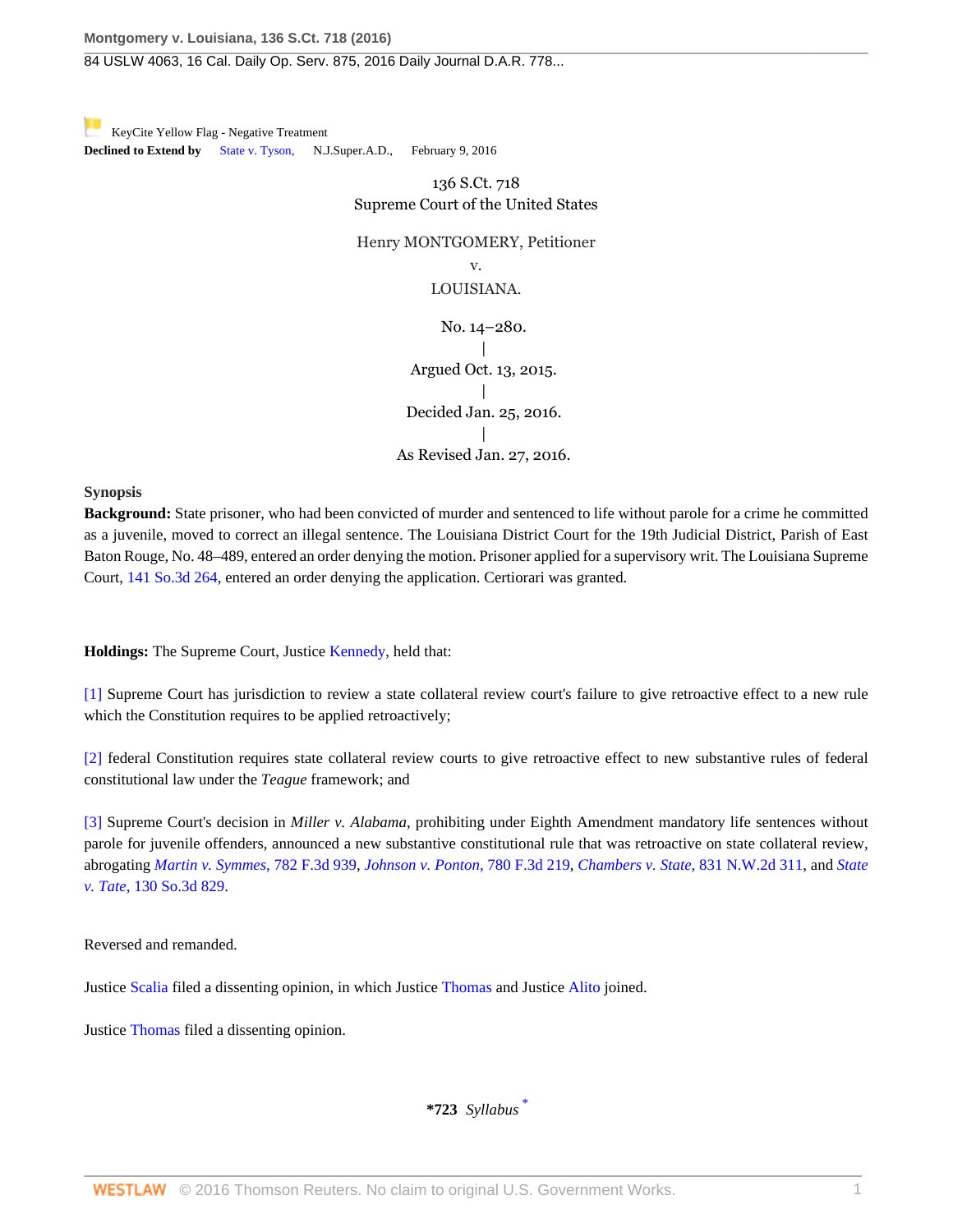Petitioner Montgomery was 17 years old in 1963, when he killed a deputy sheriff in Louisiana. The jury returned a verdict of "guilty without capital punishment," which carried an automatic sentence of life without parole. Nearly 50 years after Montgomery was taken into custody, this Court decided that mandatory life without parole for juvenile homicide offenders violates the Eighth Amendment's prohibition on " 'cruel and unusual punishments.' " *Miller v. Alabama,* [567 U.S. ––––, ––––,](http://www.westlaw.com/Link/Document/FullText?findType=Y&serNum=2027964006&pubNum=0000708&originatingDoc=I3698b26ac34e11e5a795ac035416da91&refType=RP&fi=co_pp_sp_708_2460&originationContext=document&vr=3.0&rs=cblt1.0&transitionType=DocumentItem&contextData=(sc.Search)#co_pp_sp_708_2460) [132 S.Ct. 2455, 2460, 183 L.Ed.2d 407](http://www.westlaw.com/Link/Document/FullText?findType=Y&serNum=2027964006&pubNum=0000708&originatingDoc=I3698b26ac34e11e5a795ac035416da91&refType=RP&fi=co_pp_sp_708_2460&originationContext=document&vr=3.0&rs=cblt1.0&transitionType=DocumentItem&contextData=(sc.Search)#co_pp_sp_708_2460)*.* Montgomery sought state collateral relief, arguing that *Miller* rendered his mandatory life-without-parole sentence illegal. The trial court denied his motion, and his application for a supervisory writ was denied by the Louisiana Supreme Court, which had previously held that *Miller* does not have retroactive effect in cases on state collateral review.

## *Held* :

1. This Court has jurisdiction to decide whether the Louisiana Supreme Court correctly refused to give retroactive effect to *Miller*. Pp. 727 – 733.

(a) *Teague v. Lane,* [489 U.S. 288, 109 S.Ct. 1060, 103 L.Ed.2d 334](http://www.westlaw.com/Link/Document/FullText?findType=Y&serNum=1989027119&pubNum=0000708&originatingDoc=I3698b26ac34e11e5a795ac035416da91&refType=RP&originationContext=document&vr=3.0&rs=cblt1.0&transitionType=DocumentItem&contextData=(sc.Search)), a federal habeas case, set forth a framework for the retroactive application of a new constitutional rule to convictions that were final when the new rule was announced. While the Court held that new constitutional rules of criminal procedure are generally not retroactive, it recognized that courts must give retroactive effect to new watershed procedural rules and to substantive rules of constitutional law. Substantive constitutional rules include "rules forbidding criminal punishment of certain primary conduct" and "rules prohibiting a certain category of punishment for a class of defendants because of their status or offense," *Penry v. Lynaugh,* [492 U.S. 302, 330, 109 S.Ct. 2934,](http://www.westlaw.com/Link/Document/FullText?findType=Y&serNum=1989094482&pubNum=0000708&originatingDoc=I3698b26ac34e11e5a795ac035416da91&refType=RP&originationContext=document&vr=3.0&rs=cblt1.0&transitionType=DocumentItem&contextData=(sc.Search)) [106 L.Ed.2d 256.](http://www.westlaw.com/Link/Document/FullText?findType=Y&serNum=1989094482&pubNum=0000708&originatingDoc=I3698b26ac34e11e5a795ac035416da91&refType=RP&originationContext=document&vr=3.0&rs=cblt1.0&transitionType=DocumentItem&contextData=(sc.Search)) Court-appointed *amicus* contends that because *Teague* was an interpretation of the federal habeas statute, not a constitutional command, its retroactivity holding has no application in state collateral review proceedings. However, neither *Teague* nor *Danforth v. Minnesota,* [552 U.S. 264, 128 S.Ct. 1029, 169 L.Ed.2d 859—](http://www.westlaw.com/Link/Document/FullText?findType=Y&serNum=2015291207&pubNum=0000708&originatingDoc=I3698b26ac34e11e5a795ac035416da91&refType=RP&originationContext=document&vr=3.0&rs=cblt1.0&transitionType=DocumentItem&contextData=(sc.Search))which concerned only *Teague*'s general retroactivity bar for new constitutional rules of criminal procedure—had occasion to address whether States are required as a constitutional matter to give retroactive effect to new substantive rules. Pp. 727 – 729.

(b) When a new substantive rule of constitutional law controls the outcome of a case, the Constitution requires state collateral review courts to give retroactive effect to that rule. This conclusion is established by precedents addressing the nature of substantive rules, their differences from procedural rules, and their history of retroactive application. As *[Teague, supra,](http://www.westlaw.com/Link/Document/FullText?findType=Y&serNum=1989027119&pubNum=0000708&originatingDoc=I3698b26ac34e11e5a795ac035416da91&refType=RP&originationContext=document&vr=3.0&rs=cblt1.0&transitionType=DocumentItem&contextData=(sc.Search))* at 292, [312, 109 S.Ct. 1060](http://www.westlaw.com/Link/Document/FullText?findType=Y&serNum=1989027119&pubNum=0000708&originatingDoc=I3698b26ac34e11e5a795ac035416da91&refType=RP&originationContext=document&vr=3.0&rs=cblt1.0&transitionType=DocumentItem&contextData=(sc.Search)), and *Penry, supra,* [at 330, 109 S.Ct. 2934](http://www.westlaw.com/Link/Document/FullText?findType=Y&serNum=1989094482&pubNum=0000708&originatingDoc=I3698b26ac34e11e5a795ac035416da91&refType=RP&originationContext=document&vr=3.0&rs=cblt1.0&transitionType=DocumentItem&contextData=(sc.Search)), indicate, substantive rules set forth categorical constitutional guarantees that place certain criminal laws and punishments altogether beyond the State's power to impose. It follows that when a State enforces a proscription or penalty barred by the Constitution, the resulting conviction or sentence is, by definition, unlawful. In contrast, where procedural error has infected a trial, a conviction or sentence may still be accurate and the defendant's continued confinement may still be lawful, see *Schriro v. Summerlin,* [542 U.S. 348, 352–353, 124 S.Ct. 2519,](http://www.westlaw.com/Link/Document/FullText?findType=Y&serNum=2004622663&pubNum=0000708&originatingDoc=I3698b26ac34e11e5a795ac035416da91&refType=RP&originationContext=document&vr=3.0&rs=cblt1.0&transitionType=DocumentItem&contextData=(sc.Search)) [159 L.Ed.2d 442;](http://www.westlaw.com/Link/Document/FullText?findType=Y&serNum=2004622663&pubNum=0000708&originatingDoc=I3698b26ac34e11e5a795ac035416da91&refType=RP&originationContext=document&vr=3.0&rs=cblt1.0&transitionType=DocumentItem&contextData=(sc.Search)) for this **\*724** reason, a trial conducted under a procedure found unconstitutional in a later case does not automatically invalidate a defendant's conviction or sentence. The same possibility of a valid result does not exist where a substantive rule has eliminated a State's power to proscribe the defendant's conduct or impose a given punishment. See *[United](http://www.westlaw.com/Link/Document/FullText?findType=Y&serNum=1971127037&pubNum=0000708&originatingDoc=I3698b26ac34e11e5a795ac035416da91&refType=RP&originationContext=document&vr=3.0&rs=cblt1.0&transitionType=DocumentItem&contextData=(sc.Search)) States v. United States Coin & Currency,* [401 U.S. 715, 724, 91 S.Ct. 1041, 28 L.Ed.2d 434](http://www.westlaw.com/Link/Document/FullText?findType=Y&serNum=1971127037&pubNum=0000708&originatingDoc=I3698b26ac34e11e5a795ac035416da91&refType=RP&originationContext=document&vr=3.0&rs=cblt1.0&transitionType=DocumentItem&contextData=(sc.Search)). By holding that new substantive rules are, indeed, retroactive, *Teague* continued a long tradition of recognizing that substantive rules must have retroactive effect regardless of when the defendant's conviction became final; for a conviction under an unconstitutional law "is not merely erroneous, but is illegal and void, and cannot be a legal cause of imprisonment," *Ex parte Siebold,* [100 U.S. 371, 376–377, 25](http://www.westlaw.com/Link/Document/FullText?findType=Y&serNum=1800131032&pubNum=0000780&originatingDoc=I3698b26ac34e11e5a795ac035416da91&refType=RP&fi=co_pp_sp_780_376&originationContext=document&vr=3.0&rs=cblt1.0&transitionType=DocumentItem&contextData=(sc.Search)#co_pp_sp_780_376) [L.Ed. 717](http://www.westlaw.com/Link/Document/FullText?findType=Y&serNum=1800131032&pubNum=0000780&originatingDoc=I3698b26ac34e11e5a795ac035416da91&refType=RP&fi=co_pp_sp_780_376&originationContext=document&vr=3.0&rs=cblt1.0&transitionType=DocumentItem&contextData=(sc.Search)#co_pp_sp_780_376). The same logic governs a challenge to a punishment that the Constitution deprives States of authority to impose, *Penry, supra,* [at 330, 109 S.Ct. 2934](http://www.westlaw.com/Link/Document/FullText?findType=Y&serNum=1989094482&pubNum=0000708&originatingDoc=I3698b26ac34e11e5a795ac035416da91&refType=RP&originationContext=document&vr=3.0&rs=cblt1.0&transitionType=DocumentItem&contextData=(sc.Search)). It follows that a court has no authority to leave in place a conviction or sentence that violates a substantive rule, regardless of whether the conviction or sentence became final before the rule was announced. This Court's precedents may not directly control the question here, but they bear on the necessary analysis, for a State that may not constitutionally insist that a prisoner remain in jail on federal habeas review may not constitutionally insist on the same result in its own postconviction proceedings. Pp. 729 – 733.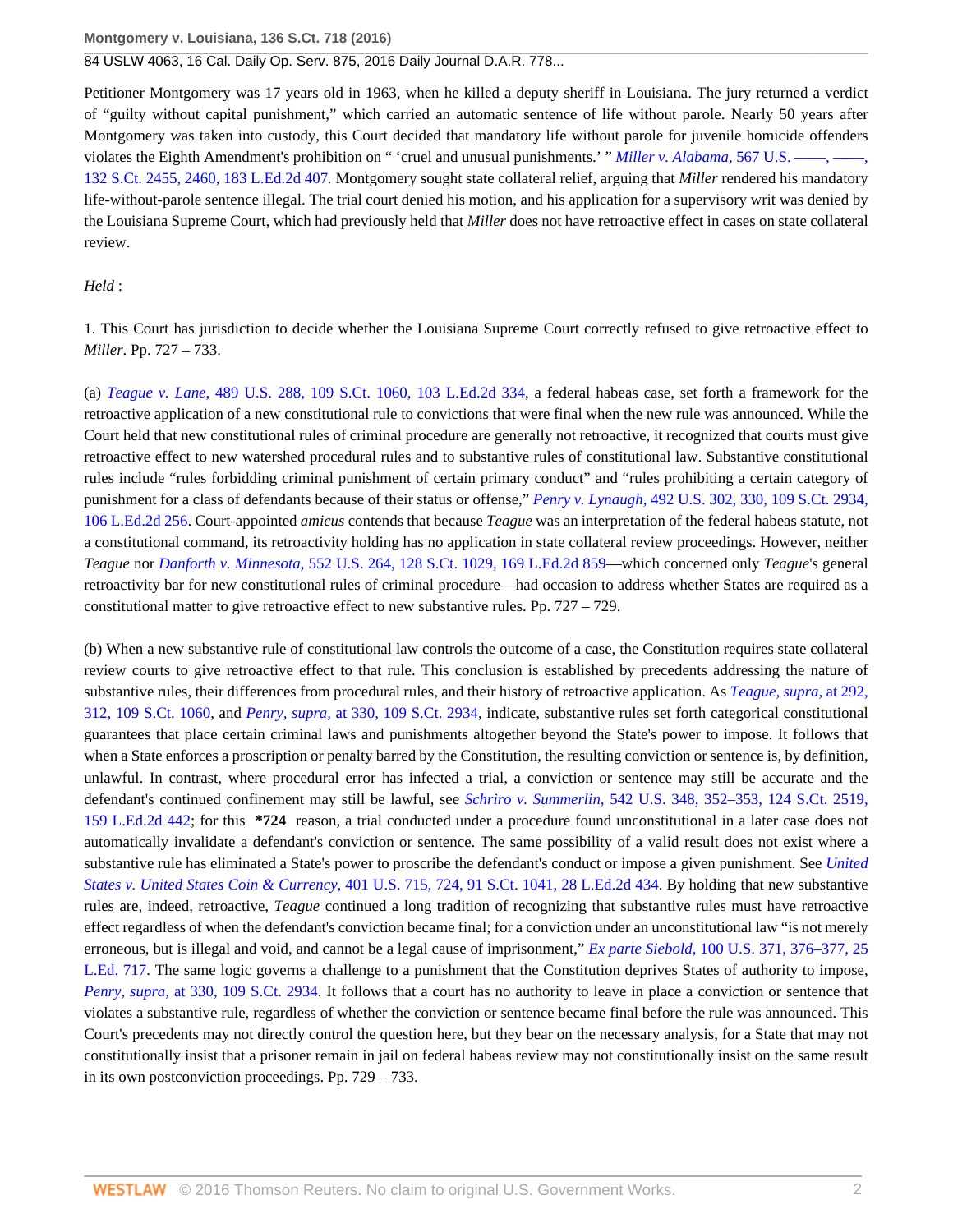2. *Miller*'s prohibition on mandatory life without parole for juvenile offenders announced a new substantive rule that, under the Constitution, is retroactive in cases on state collateral review. The "foundation stone" for *Miller*'s analysis was the line of precedent holding certain punishments disproportionate when applied to juveniles, 567 U.S., at ——, n. 4, 132 S.Ct., at 2464, n. [4](http://www.westlaw.com/Link/Document/FullText?findType=Y&serNum=2027964006&pubNum=0000708&originatingDoc=I3698b26ac34e11e5a795ac035416da91&refType=RP&fi=co_pp_sp_708_2464&originationContext=document&vr=3.0&rs=cblt1.0&transitionType=DocumentItem&contextData=(sc.Search)#co_pp_sp_708_2464). Relying on *Roper v. Simmons,* [543 U.S. 551, 125 S.Ct. 1183, 161 L.Ed.2d 1](http://www.westlaw.com/Link/Document/FullText?findType=Y&serNum=2006291922&pubNum=0000708&originatingDoc=I3698b26ac34e11e5a795ac035416da91&refType=RP&originationContext=document&vr=3.0&rs=cblt1.0&transitionType=DocumentItem&contextData=(sc.Search)), and *Graham v. Florida,* [560 U.S. 48, 130 S.Ct.](http://www.westlaw.com/Link/Document/FullText?findType=Y&serNum=2022052221&pubNum=0000708&originatingDoc=I3698b26ac34e11e5a795ac035416da91&refType=RP&originationContext=document&vr=3.0&rs=cblt1.0&transitionType=DocumentItem&contextData=(sc.Search)) [2011, 176 L.Ed.2d 825](http://www.westlaw.com/Link/Document/FullText?findType=Y&serNum=2022052221&pubNum=0000708&originatingDoc=I3698b26ac34e11e5a795ac035416da91&refType=RP&originationContext=document&vr=3.0&rs=cblt1.0&transitionType=DocumentItem&contextData=(sc.Search)), *Miller* recognized that children differ from adults in their "diminished culpability and greater prospects for reform," 567 U.S., at ——, 132 S.Ct., at 2464, and that these distinctions "diminish the penological justifications" for imposing life without parole on juvenile offenders, *id.*, at ——, 132 S.Ct., at 2465. Because *Miller* determined that sentencing a child to life without parole is excessive for all but " 'the rare juvenile offender whose crime reflects irreparable corruption,' " *id.*, at ——, 132 S.Ct., at 2469, it rendered life without parole an unconstitutional penalty for "a class of defendants because of their status"—*i.e.,* juvenile offenders whose crimes reflect the transient immaturity of youth, *Penry,* [492 U.S., at 330, 109](http://www.westlaw.com/Link/Document/FullText?findType=Y&serNum=1989094482&pubNum=0000708&originatingDoc=I3698b26ac34e11e5a795ac035416da91&refType=RP&originationContext=document&vr=3.0&rs=cblt1.0&transitionType=DocumentItem&contextData=(sc.Search)) [S.Ct. 2934.](http://www.westlaw.com/Link/Document/FullText?findType=Y&serNum=1989094482&pubNum=0000708&originatingDoc=I3698b26ac34e11e5a795ac035416da91&refType=RP&originationContext=document&vr=3.0&rs=cblt1.0&transitionType=DocumentItem&contextData=(sc.Search)) *Miller* therefore announced a substantive rule of constitutional law, which, like other substantive rules, is retroactive because it " 'necessarily carr[ies] a significant risk that a defendant' "—here, the vast majority of juvenile offenders—" 'faces a punishment that the law cannot impose upon him.' " *Schriro, supra,* [at 352, 124 S.Ct. 2519.](http://www.westlaw.com/Link/Document/FullText?findType=Y&serNum=2004622663&pubNum=0000708&originatingDoc=I3698b26ac34e11e5a795ac035416da91&refType=RP&originationContext=document&vr=3.0&rs=cblt1.0&transitionType=DocumentItem&contextData=(sc.Search))

A State may remedy a *Miller* violation by extending parole eligibility to juvenile offenders. This would neither impose an onerous burden on the States nor disturb the finality of state convictions. And it would afford someone like Montgomery, who submits that he has evolved from a troubled, misguided youth to a model member of the prison community, the opportunity to demonstrate the truth of *Miller*'s central intuition—that children who commit even heinous crimes are capable of change. Pp. 732 – 736.

[2013–1163 \(La.6/20/14\), 141 So.3d 264,](http://www.westlaw.com/Link/Document/FullText?findType=Y&serNum=2033649235&pubNum=0003926&originatingDoc=I3698b26ac34e11e5a795ac035416da91&refType=RP&originationContext=document&vr=3.0&rs=cblt1.0&transitionType=DocumentItem&contextData=(sc.Search)) reversed and remanded.

**\*725** [KENNEDY,](http://www.westlaw.com/Link/Document/FullText?findType=h&pubNum=176284&cite=0243105201&originatingDoc=I3698b26ac34e11e5a795ac035416da91&refType=RQ&originationContext=document&vr=3.0&rs=cblt1.0&transitionType=DocumentItem&contextData=(sc.Search)) J., delivered the opinion of the Court, in which [ROBERTS,](http://www.westlaw.com/Link/Document/FullText?findType=h&pubNum=176284&cite=0258116001&originatingDoc=I3698b26ac34e11e5a795ac035416da91&refType=RQ&originationContext=document&vr=3.0&rs=cblt1.0&transitionType=DocumentItem&contextData=(sc.Search)) C.J., and [GINSBURG,](http://www.westlaw.com/Link/Document/FullText?findType=h&pubNum=176284&cite=0224420501&originatingDoc=I3698b26ac34e11e5a795ac035416da91&refType=RQ&originationContext=document&vr=3.0&rs=cblt1.0&transitionType=DocumentItem&contextData=(sc.Search)) [BREYER](http://www.westlaw.com/Link/Document/FullText?findType=h&pubNum=176284&cite=0254766801&originatingDoc=I3698b26ac34e11e5a795ac035416da91&refType=RQ&originationContext=document&vr=3.0&rs=cblt1.0&transitionType=DocumentItem&contextData=(sc.Search)), [SOTOMAYOR](http://www.westlaw.com/Link/Document/FullText?findType=h&pubNum=176284&cite=0145172701&originatingDoc=I3698b26ac34e11e5a795ac035416da91&refType=RQ&originationContext=document&vr=3.0&rs=cblt1.0&transitionType=DocumentItem&contextData=(sc.Search)), and [KAGAN,](http://www.westlaw.com/Link/Document/FullText?findType=h&pubNum=176284&cite=0301239401&originatingDoc=I3698b26ac34e11e5a795ac035416da91&refType=RQ&originationContext=document&vr=3.0&rs=cblt1.0&transitionType=DocumentItem&contextData=(sc.Search)) JJ., joined. [SCALIA,](http://www.westlaw.com/Link/Document/FullText?findType=h&pubNum=176284&cite=0254763301&originatingDoc=I3698b26ac34e11e5a795ac035416da91&refType=RQ&originationContext=document&vr=3.0&rs=cblt1.0&transitionType=DocumentItem&contextData=(sc.Search)) J., filed a dissenting opinion, in which [THOMAS](http://www.westlaw.com/Link/Document/FullText?findType=h&pubNum=176284&cite=0216654601&originatingDoc=I3698b26ac34e11e5a795ac035416da91&refType=RQ&originationContext=document&vr=3.0&rs=cblt1.0&transitionType=DocumentItem&contextData=(sc.Search)) and [ALITO,](http://www.westlaw.com/Link/Document/FullText?findType=h&pubNum=176284&cite=0153052401&originatingDoc=I3698b26ac34e11e5a795ac035416da91&refType=RQ&originationContext=document&vr=3.0&rs=cblt1.0&transitionType=DocumentItem&contextData=(sc.Search)) JJ., joined. [THOMAS](http://www.westlaw.com/Link/Document/FullText?findType=h&pubNum=176284&cite=0216654601&originatingDoc=I3698b26ac34e11e5a795ac035416da91&refType=RQ&originationContext=document&vr=3.0&rs=cblt1.0&transitionType=DocumentItem&contextData=(sc.Search)), J., filed a dissenting opinion.

# **Attorneys and Law Firms**

[Richard D. Bernstein,](http://www.westlaw.com/Link/Document/FullText?findType=h&pubNum=176284&cite=0157554501&originatingDoc=I3698b26ac34e11e5a795ac035416da91&refType=RQ&originationContext=document&vr=3.0&rs=cblt1.0&transitionType=DocumentItem&contextData=(sc.Search)) appointed by this Court, as amicus curiae.

[Michael R. Dreeben](http://www.westlaw.com/Link/Document/FullText?findType=h&pubNum=176284&cite=0138842401&originatingDoc=I3698b26ac34e11e5a795ac035416da91&refType=RQ&originationContext=document&vr=3.0&rs=cblt1.0&transitionType=DocumentItem&contextData=(sc.Search)) for the United States as amicus curiae, by special leave of the Court, supporting the Petitioner.

[S. Kyle Duncan,](http://www.westlaw.com/Link/Document/FullText?findType=h&pubNum=176284&cite=0464700501&originatingDoc=I3698b26ac34e11e5a795ac035416da91&refType=RQ&originationContext=document&vr=3.0&rs=cblt1.0&transitionType=DocumentItem&contextData=(sc.Search)) Washington, DC, for Respondent.

[Mark D. Plaisance](http://www.westlaw.com/Link/Document/FullText?findType=h&pubNum=176284&cite=0296288201&originatingDoc=I3698b26ac34e11e5a795ac035416da91&refType=RQ&originationContext=document&vr=3.0&rs=cblt1.0&transitionType=DocumentItem&contextData=(sc.Search)), Thibodaux, LA, for Petitioner.

[Mark Plaisance](http://www.westlaw.com/Link/Document/FullText?findType=h&pubNum=176284&cite=0296288201&originatingDoc=I3698b26ac34e11e5a795ac035416da91&refType=RQ&originationContext=document&vr=3.0&rs=cblt1.0&transitionType=DocumentItem&contextData=(sc.Search)), Lindsay Jarrell Blouin, Office of the Public Defender, Thibodaux, LA, Sean Collins, Baton Rouge, LA, Marsha Levick, Emily C. Keller, Jean W. Strout, Philadelphia, PA, Jeffrey J. Pokorak, Boston, MA, for Petitioner.

[James D. "Buddy" Caldwell,](http://www.westlaw.com/Link/Document/FullText?findType=h&pubNum=176284&cite=0275555301&originatingDoc=I3698b26ac34e11e5a795ac035416da91&refType=RQ&originationContext=document&vr=3.0&rs=cblt1.0&transitionType=DocumentItem&contextData=(sc.Search)) Louisiana Attorney General, [Trey Phillips,](http://www.westlaw.com/Link/Document/FullText?findType=h&pubNum=176284&cite=0464700301&originatingDoc=I3698b26ac34e11e5a795ac035416da91&refType=RQ&originationContext=document&vr=3.0&rs=cblt1.0&transitionType=DocumentItem&contextData=(sc.Search)) First Assistant, Attorney General, Colin A. Clark, Assistant Attorney General, Louisiana Department of Justice, Baton Rouge, LA, [Hillar C. Moore, III,](http://www.westlaw.com/Link/Document/FullText?findType=h&pubNum=176284&cite=0281013801&originatingDoc=I3698b26ac34e11e5a795ac035416da91&refType=RQ&originationContext=document&vr=3.0&rs=cblt1.0&transitionType=DocumentItem&contextData=(sc.Search)) District Attorney, Dylan C. Alge, Assistant District Attorney, Baton Rouge, LA, [S. Kyle Duncan,](http://www.westlaw.com/Link/Document/FullText?findType=h&pubNum=176284&cite=0464700501&originatingDoc=I3698b26ac34e11e5a795ac035416da91&refType=RQ&originationContext=document&vr=3.0&rs=cblt1.0&transitionType=DocumentItem&contextData=(sc.Search)) Duncan PLLC, Washington, DC, for Respondent.

# **Opinion**

Justice [KENNEDY](http://www.westlaw.com/Link/Document/FullText?findType=h&pubNum=176284&cite=0243105201&originatingDoc=I3698b26ac34e11e5a795ac035416da91&refType=RQ&originationContext=document&vr=3.0&rs=cblt1.0&transitionType=DocumentItem&contextData=(sc.Search)) delivered the opinion of the Court.

**[1]** This is another case in a series of decisions involving the sentencing of offenders who were juveniles when their crimes were committed. In *Miller v. Alabama*, 567 U.S. ——, 132 S.Ct. 2455, 183 L.Ed.2d 407 (2012), the Court held that a juvenile convicted of a homicide offense could not be sentenced to life in prison without parole absent consideration of the juvenile's special circumstances in light of the principles and purposes of juvenile sentencing. In the wake of *Miller*, the question has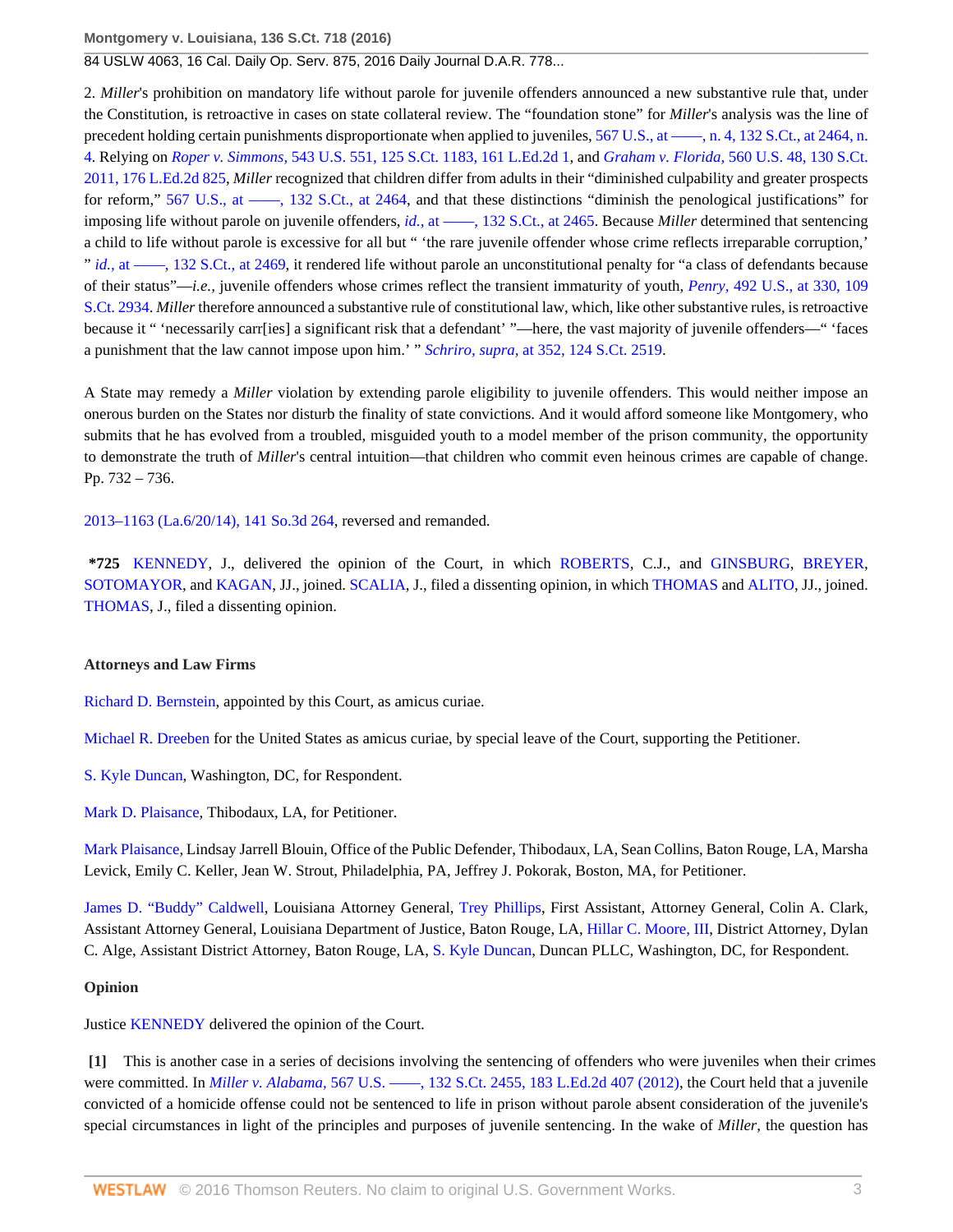arisen whether its holding is retroactive to juvenile offenders whose convictions and sentences were final when *Miller* was decided. Courts have reached different conclusions on this point. Compare, *e.g., Martin v. Symmes,* [782 F.3d 939, 943 \(C.A.8](http://www.westlaw.com/Link/Document/FullText?findType=Y&serNum=2035754889&pubNum=0000506&originatingDoc=I3698b26ac34e11e5a795ac035416da91&refType=RP&fi=co_pp_sp_506_943&originationContext=document&vr=3.0&rs=cblt1.0&transitionType=DocumentItem&contextData=(sc.Search)#co_pp_sp_506_943) [2015\)](http://www.westlaw.com/Link/Document/FullText?findType=Y&serNum=2035754889&pubNum=0000506&originatingDoc=I3698b26ac34e11e5a795ac035416da91&refType=RP&fi=co_pp_sp_506_943&originationContext=document&vr=3.0&rs=cblt1.0&transitionType=DocumentItem&contextData=(sc.Search)#co_pp_sp_506_943); *Johnson v. Ponton,* [780 F.3d 219, 224–226 \(C.A.4 2015\);](http://www.westlaw.com/Link/Document/FullText?findType=Y&serNum=2035554853&pubNum=0000506&originatingDoc=I3698b26ac34e11e5a795ac035416da91&refType=RP&fi=co_pp_sp_506_224&originationContext=document&vr=3.0&rs=cblt1.0&transitionType=DocumentItem&contextData=(sc.Search)#co_pp_sp_506_224) *Chambers v. State,* [831 N.W.2d 311, 331 \(Minn.2013\)](http://www.westlaw.com/Link/Document/FullText?findType=Y&serNum=2030639740&pubNum=0000595&originatingDoc=I3698b26ac34e11e5a795ac035416da91&refType=RP&fi=co_pp_sp_595_331&originationContext=document&vr=3.0&rs=cblt1.0&transitionType=DocumentItem&contextData=(sc.Search)#co_pp_sp_595_331); and *State v. Tate,* [2012–2763, p. 17 \(La.11/5/13\), 130 So.3d 829, 841,](http://www.westlaw.com/Link/Document/FullText?findType=Y&serNum=2031903531&pubNum=0003926&originatingDoc=I3698b26ac34e11e5a795ac035416da91&refType=RP&fi=co_pp_sp_3926_841&originationContext=document&vr=3.0&rs=cblt1.0&transitionType=DocumentItem&contextData=(sc.Search)#co_pp_sp_3926_841) with *[Diatchenko v. District Attorney for Suffolk Dist.,](http://www.westlaw.com/Link/Document/FullText?findType=Y&serNum=2032367197&pubNum=0007902&originatingDoc=I3698b26ac34e11e5a795ac035416da91&refType=RP&fi=co_pp_sp_7902_278&originationContext=document&vr=3.0&rs=cblt1.0&transitionType=DocumentItem&contextData=(sc.Search)#co_pp_sp_7902_278)* 466 [Mass. 655, 661–667, 1 N.E.3d 270, 278–282 \(2013\)](http://www.westlaw.com/Link/Document/FullText?findType=Y&serNum=2032367197&pubNum=0007902&originatingDoc=I3698b26ac34e11e5a795ac035416da91&refType=RP&fi=co_pp_sp_7902_278&originationContext=document&vr=3.0&rs=cblt1.0&transitionType=DocumentItem&contextData=(sc.Search)#co_pp_sp_7902_278); *Aiken v. Byars,* [410 S.C. 534, 548, 765 S.E.2d 572, 578 \(2014\);](http://www.westlaw.com/Link/Document/FullText?findType=Y&serNum=2034765172&pubNum=0000711&originatingDoc=I3698b26ac34e11e5a795ac035416da91&refType=RP&fi=co_pp_sp_711_578&originationContext=document&vr=3.0&rs=cblt1.0&transitionType=DocumentItem&contextData=(sc.Search)#co_pp_sp_711_578) *[State v.](http://www.westlaw.com/Link/Document/FullText?findType=Y&serNum=2034547034&pubNum=0004645&originatingDoc=I3698b26ac34e11e5a795ac035416da91&refType=RP&fi=co_pp_sp_4645_504&originationContext=document&vr=3.0&rs=cblt1.0&transitionType=DocumentItem&contextData=(sc.Search)#co_pp_sp_4645_504) Mares,* [2014 WY 126, ¶¶ 47–63, 335 P.3d 487, 504–508;](http://www.westlaw.com/Link/Document/FullText?findType=Y&serNum=2034547034&pubNum=0004645&originatingDoc=I3698b26ac34e11e5a795ac035416da91&refType=RP&fi=co_pp_sp_4645_504&originationContext=document&vr=3.0&rs=cblt1.0&transitionType=DocumentItem&contextData=(sc.Search)#co_pp_sp_4645_504) and *People v. Davis,* [2014 IL 115595, ¶ 41, 379 Ill.Dec. 381, 6 N.E.3d](http://www.westlaw.com/Link/Document/FullText?findType=Y&serNum=2032934802&pubNum=0007902&originatingDoc=I3698b26ac34e11e5a795ac035416da91&refType=RP&fi=co_pp_sp_7902_722&originationContext=document&vr=3.0&rs=cblt1.0&transitionType=DocumentItem&contextData=(sc.Search)#co_pp_sp_7902_722) [709, 722](http://www.westlaw.com/Link/Document/FullText?findType=Y&serNum=2032934802&pubNum=0007902&originatingDoc=I3698b26ac34e11e5a795ac035416da91&refType=RP&fi=co_pp_sp_7902_722&originationContext=document&vr=3.0&rs=cblt1.0&transitionType=DocumentItem&contextData=(sc.Search)#co_pp_sp_7902_722). Certiorari was granted in this case to resolve the question.

I

Petitioner is Henry Montgomery. In 1963, Montgomery killed Charles Hurt, a deputy sheriff in East Baton Rouge, Louisiana. Montgomery was 17 years old at the time of the crime. He was convicted of murder and sentenced to death, but the Louisiana Supreme Court reversed his conviction after finding that public prejudice had prevented a fair trial. *[State v. Montgomery,](http://www.westlaw.com/Link/Document/FullText?findType=Y&serNum=1966114139&pubNum=0000735&originatingDoc=I3698b26ac34e11e5a795ac035416da91&refType=RP&fi=co_pp_sp_735_762&originationContext=document&vr=3.0&rs=cblt1.0&transitionType=DocumentItem&contextData=(sc.Search)#co_pp_sp_735_762)* 248 [La. 713, 181 So.2d 756, 762 \(1966\).](http://www.westlaw.com/Link/Document/FullText?findType=Y&serNum=1966114139&pubNum=0000735&originatingDoc=I3698b26ac34e11e5a795ac035416da91&refType=RP&fi=co_pp_sp_735_762&originationContext=document&vr=3.0&rs=cblt1.0&transitionType=DocumentItem&contextData=(sc.Search)#co_pp_sp_735_762)

Montgomery was retried. The jury returned a verdict of "guilty without capital punishment." **\*726** *[State v. Montgomery,](http://www.westlaw.com/Link/Document/FullText?findType=Y&serNum=1970143014&pubNum=0000735&originatingDoc=I3698b26ac34e11e5a795ac035416da91&refType=RP&originationContext=document&vr=3.0&rs=cblt1.0&transitionType=DocumentItem&contextData=(sc.Search))* [257 La. 461, 242 So.2d 818 \(1970\)](http://www.westlaw.com/Link/Document/FullText?findType=Y&serNum=1970143014&pubNum=0000735&originatingDoc=I3698b26ac34e11e5a795ac035416da91&refType=RP&originationContext=document&vr=3.0&rs=cblt1.0&transitionType=DocumentItem&contextData=(sc.Search)). Under Louisiana law, this verdict required the trial court to impose a sentence of life without parole. The sentence was automatic upon the jury's verdict, so Montgomery had no opportunity to present mitigation evidence to justify a less severe sentence. That evidence might have included Montgomery's young age at the time of the crime; expert testimony regarding his limited capacity for foresight, self-discipline, and judgment; and his potential for rehabilitation. Montgomery, now 69 years old, has spent almost his entire life in prison.

**[2] [3] [4]** Almost 50 years after Montgomery was first taken into custody, this Court decided *[Miller v. Alabama,](http://www.westlaw.com/Link/Document/FullText?findType=Y&serNum=2027964006&pubNum=0000708&originatingDoc=I3698b26ac34e11e5a795ac035416da91&refType=RP&originationContext=document&vr=3.0&rs=cblt1.0&transitionType=DocumentItem&contextData=(sc.Search))* 567 U.S. [––––, 132 S.Ct. 2455, 183 L.Ed.2d 407.](http://www.westlaw.com/Link/Document/FullText?findType=Y&serNum=2027964006&pubNum=0000708&originatingDoc=I3698b26ac34e11e5a795ac035416da91&refType=RP&originationContext=document&vr=3.0&rs=cblt1.0&transitionType=DocumentItem&contextData=(sc.Search)) *Miller* held that mandatory life without parole for juvenile homicide offenders violates the Eighth Amendment's prohibition on " 'cruel and unusual punishments.' " *Id.*, at ——, 132 S.Ct., at 2460. "By making youth (and all that accompanies it) irrelevant to imposition of that harshest prison sentence," mandatory life without parole "poses too great a risk of disproportionate punishment." *Id.*, at ——, 132 S.Ct., at 2469. *Miller* required that sentencing courts consider a child's "diminished culpability and heightened capacity for change" before condemning him or her to die in prison. *Ibid.* Although *Miller* did not foreclose a sentencer's ability to impose life without parole on a juvenile, the Court explained that a lifetime in prison is a disproportionate sentence for all but the rarest of children, those whose crimes reflect " 'irreparable corruption.' " *Ibid.* (quoting *Roper v. Simmons,* [543 U.S. 551, 573, 125 S.Ct. 1183, 161 L.Ed.2d 1 \(2005\)](http://www.westlaw.com/Link/Document/FullText?findType=Y&serNum=2006291922&pubNum=0000708&originatingDoc=I3698b26ac34e11e5a795ac035416da91&refType=RP&originationContext=document&vr=3.0&rs=cblt1.0&transitionType=DocumentItem&contextData=(sc.Search))).

After this Court issued its decision in *Miller*, Montgomery sought collateral review of his mandatory life-without-parole sentence. In Louisiana there are two principal mechanisms for collateral challenge to the lawfulness of imprisonment. Each begins with a filing in the trial court where the prisoner was convicted and sentenced. [La.Code Crim. Proc. Ann., Arts. 882](http://www.westlaw.com/Link/Document/FullText?findType=L&pubNum=1000014&cite=LACRART882&originatingDoc=I3698b26ac34e11e5a795ac035416da91&refType=LQ&originationContext=document&vr=3.0&rs=cblt1.0&transitionType=DocumentItem&contextData=(sc.Search)), [926 \(West 2008\).](http://www.westlaw.com/Link/Document/FullText?findType=L&pubNum=1000014&cite=LACRART926&originatingDoc=I3698b26ac34e11e5a795ac035416da91&refType=LQ&originationContext=document&vr=3.0&rs=cblt1.0&transitionType=DocumentItem&contextData=(sc.Search)) The first procedure permits a prisoner to file an application for postconviction relief on one or more of seven grounds set forth in the statute. Art. 930.3. The Louisiana Supreme Court has held that none of those grounds provides a basis for collateral review of sentencing errors. See *State ex rel. Melinie v. State,* [93–1380 \(La.1/12/96\), 665 So.2d 1172](http://www.westlaw.com/Link/Document/FullText?findType=Y&serNum=1996032318&pubNum=0000735&originatingDoc=I3698b26ac34e11e5a795ac035416da91&refType=RP&originationContext=document&vr=3.0&rs=cblt1.0&transitionType=DocumentItem&contextData=(sc.Search)) (*per curiam* ). Sentencing errors must instead be raised through Louisiana's second collateral review procedure.

This second mechanism allows a prisoner to bring a collateral attack on his or her sentence by filing a motion to correct an illegal sentence. See [Art. 882](http://www.westlaw.com/Link/Document/FullText?findType=L&pubNum=1000014&cite=LACRART882&originatingDoc=I3698b26ac34e11e5a795ac035416da91&refType=LQ&originationContext=document&vr=3.0&rs=cblt1.0&transitionType=DocumentItem&contextData=(sc.Search)). Montgomery invoked this procedure in the East Baton Rouge Parish District Court.

**[5] [6]** The state statute provides that "[a]n illegal sentence may be corrected at any time by the court that imposed the sentence." *Ibid*. An illegal sentence "is primarily restricted to those instances in which the *term* of the prisoner's sentence is not authorized by the statute or statutes which govern the penalty" for the crime of conviction. *[State v. Mead,](http://www.westlaw.com/Link/Document/FullText?findType=Y&serNum=2036125156&pubNum=0003926&originatingDoc=I3698b26ac34e11e5a795ac035416da91&refType=RP&fi=co_pp_sp_3926_1047&originationContext=document&vr=3.0&rs=cblt1.0&transitionType=DocumentItem&contextData=(sc.Search)#co_pp_sp_3926_1047)* 2014–1051, [p. 3 \(La.App. 4 Cir. 4/22/15\), 165 So.3d 1044, 1047;](http://www.westlaw.com/Link/Document/FullText?findType=Y&serNum=2036125156&pubNum=0003926&originatingDoc=I3698b26ac34e11e5a795ac035416da91&refType=RP&fi=co_pp_sp_3926_1047&originationContext=document&vr=3.0&rs=cblt1.0&transitionType=DocumentItem&contextData=(sc.Search)#co_pp_sp_3926_1047) see also *State v. Alexander,* [2014–0401 \(La.11/7/14\), 152 So.3d 137](http://www.westlaw.com/Link/Document/FullText?findType=Y&serNum=2034754461&pubNum=0003926&originatingDoc=I3698b26ac34e11e5a795ac035416da91&refType=RP&originationContext=document&vr=3.0&rs=cblt1.0&transitionType=DocumentItem&contextData=(sc.Search)) (*per curiam*). In the ordinary course Louisiana courts will not consider a challenge to a disproportionate sentence on collateral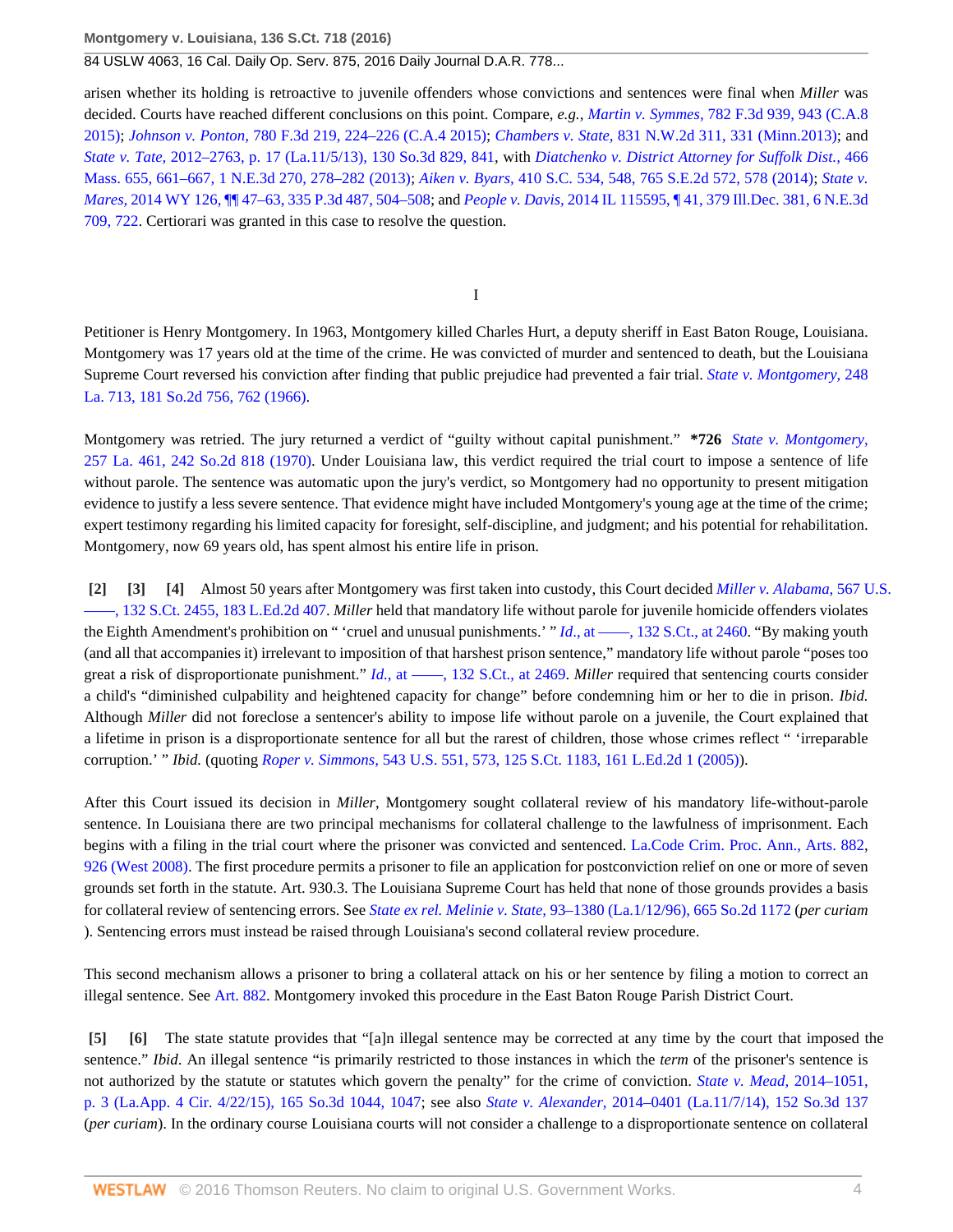84 USLW 4063, 16 Cal. Daily Op. Serv. 875, 2016 Daily Journal D.A.R. 778...

review; rather, as a general matter, it appears that prisoners must raise Eighth Amendment sentencing challenges on direct review. See *State v. Gibbs,* [620 So.2d 296, 296–297 \(La.App.1993\);](http://www.westlaw.com/Link/Document/FullText?findType=Y&serNum=1993121547&pubNum=0000735&originatingDoc=I3698b26ac34e11e5a795ac035416da91&refType=RP&originationContext=document&vr=3.0&rs=cblt1.0&transitionType=DocumentItem&contextData=(sc.Search)) *Mead,* [165 So.3d, at 1047](http://www.westlaw.com/Link/Document/FullText?findType=Y&serNum=2036125156&pubNum=0003926&originatingDoc=I3698b26ac34e11e5a795ac035416da91&refType=RP&fi=co_pp_sp_3926_1047&originationContext=document&vr=3.0&rs=cblt1.0&transitionType=DocumentItem&contextData=(sc.Search)#co_pp_sp_3926_1047).

**[7]** Louisiana's collateral review courts will, however, consider a motion to correct **\*727** an illegal sentence based on a decision of this Court holding that the Eighth Amendment to the Federal Constitution prohibits a punishment for a type of crime or a class of offenders. When, for example, this Court held in *Graham v. Florida,* [560 U.S. 48, 130 S.Ct. 2011, 176 L.Ed.2d 825](http://www.westlaw.com/Link/Document/FullText?findType=Y&serNum=2022052221&pubNum=0000708&originatingDoc=I3698b26ac34e11e5a795ac035416da91&refType=RP&originationContext=document&vr=3.0&rs=cblt1.0&transitionType=DocumentItem&contextData=(sc.Search)) [\(2010\),](http://www.westlaw.com/Link/Document/FullText?findType=Y&serNum=2022052221&pubNum=0000708&originatingDoc=I3698b26ac34e11e5a795ac035416da91&refType=RP&originationContext=document&vr=3.0&rs=cblt1.0&transitionType=DocumentItem&contextData=(sc.Search)) that the Eighth Amendment bars life-without-parole sentences for juvenile nonhomicide offenders, Louisiana courts heard *Graham* claims brought by prisoners whose sentences had long been final. See, *e.g., State v. Shaffer,* [2011–1756, pp. 1–](http://www.westlaw.com/Link/Document/FullText?findType=Y&serNum=2026760800&pubNum=0003926&originatingDoc=I3698b26ac34e11e5a795ac035416da91&refType=RP&fi=co_pp_sp_3926_940&originationContext=document&vr=3.0&rs=cblt1.0&transitionType=DocumentItem&contextData=(sc.Search)#co_pp_sp_3926_940) [4 \(La.11/23/11\), 77 So.3d 939, 940–942](http://www.westlaw.com/Link/Document/FullText?findType=Y&serNum=2026760800&pubNum=0003926&originatingDoc=I3698b26ac34e11e5a795ac035416da91&refType=RP&fi=co_pp_sp_3926_940&originationContext=document&vr=3.0&rs=cblt1.0&transitionType=DocumentItem&contextData=(sc.Search)#co_pp_sp_3926_940) (*per curiam* ) (considering motion to correct an illegal sentence on the ground that *Graham* rendered illegal a life-without-parole sentence for a juvenile nonhomicide offender). Montgomery's motion argued that *Miller* rendered his mandatory life-without-parole sentence illegal.

The trial court denied Montgomery's motion on the ground that *Miller* is not retroactive on collateral review. Montgomery then filed an application for a supervisory writ. The Louisiana Supreme Court denied the application. 2013–1163 (6/20/14), [141](http://www.westlaw.com/Link/Document/FullText?findType=Y&serNum=2033649235&pubNum=0003926&originatingDoc=I3698b26ac34e11e5a795ac035416da91&refType=RP&originationContext=document&vr=3.0&rs=cblt1.0&transitionType=DocumentItem&contextData=(sc.Search)) [So.3d 264.](http://www.westlaw.com/Link/Document/FullText?findType=Y&serNum=2033649235&pubNum=0003926&originatingDoc=I3698b26ac34e11e5a795ac035416da91&refType=RP&originationContext=document&vr=3.0&rs=cblt1.0&transitionType=DocumentItem&contextData=(sc.Search)) The court relied on its earlier decision in *State v. Tate,* [2012–2763, 130 So.3d 829,](http://www.westlaw.com/Link/Document/FullText?findType=Y&serNum=2031903531&pubNum=0003926&originatingDoc=I3698b26ac34e11e5a795ac035416da91&refType=RP&originationContext=document&vr=3.0&rs=cblt1.0&transitionType=DocumentItem&contextData=(sc.Search)) which held that *Miller* does not have retroactive effect in cases on state collateral review. Chief Justice Johnson and Justice Hughes dissented in *Tate*, and Chief Justice Johnson again noted her dissent in Montgomery's case.

This Court granted Montgomery's petition for certiorari. The petition presented the question "whether *Miller* adopts a new substantive rule that applies retroactively on collateral review to people condemned as juveniles to die in prison." Pet. for Cert. i. In addition, the Court directed the parties to address the following question: "Do we have jurisdiction to decide whether the Supreme Court of Louisiana correctly refused to give retroactive effect in this case to our decision in *Miller*[?" 575 U.S. ––––,](http://www.westlaw.com/Link/Document/FullText?findType=Y&serNum=2034310794&pubNum=0000708&originatingDoc=I3698b26ac34e11e5a795ac035416da91&refType=RP&originationContext=document&vr=3.0&rs=cblt1.0&transitionType=DocumentItem&contextData=(sc.Search)) [135 S.Ct. 1546, 191 L.Ed.2d 635 \(2015\)](http://www.westlaw.com/Link/Document/FullText?findType=Y&serNum=2034310794&pubNum=0000708&originatingDoc=I3698b26ac34e11e5a795ac035416da91&refType=RP&originationContext=document&vr=3.0&rs=cblt1.0&transitionType=DocumentItem&contextData=(sc.Search)).

#### II

The parties agree that the Court has jurisdiction to decide this case. To ensure this conclusion is correct, the Court appointed Richard D. Bernstein as *amicus curiae* to brief and argue the position that the Court lacks jurisdiction. He has ably discharged his assigned responsibilities.

*Amicus* argues that a State is under no obligation to give a new rule of constitutional law retroactive effect in its own collateral review proceedings. As those proceedings are created by state law and under the State's plenary control, *amicus* contends, it is for state courts to define applicable principles of retroactivity. Under this view, the Louisiana Supreme Court's decision does not implicate a federal right; it only determines the scope of relief available in a particular type of state proceeding—a question of state law beyond this Court's power to review.

**[8] [9]** If, however, the Constitution establishes a rule and requires that the rule have retroactive application, then a state court's refusal to give the rule retroactive effect is reviewable by this Court. Cf. *Griffith v. Kentucky,* [479 U.S. 314, 328, 107](http://www.westlaw.com/Link/Document/FullText?findType=Y&serNum=1987004131&pubNum=0000708&originatingDoc=I3698b26ac34e11e5a795ac035416da91&refType=RP&originationContext=document&vr=3.0&rs=cblt1.0&transitionType=DocumentItem&contextData=(sc.Search)) [S.Ct. 708, 93 L.Ed.2d 649 \(1987\)](http://www.westlaw.com/Link/Document/FullText?findType=Y&serNum=1987004131&pubNum=0000708&originatingDoc=I3698b26ac34e11e5a795ac035416da91&refType=RP&originationContext=document&vr=3.0&rs=cblt1.0&transitionType=DocumentItem&contextData=(sc.Search)) (holding that on direct review, a new constitutional rule must be applied retroactively "to all cases, state or federal"). States may not disregard a controlling, constitutional command in their own courts. See *[Martin v.](http://www.westlaw.com/Link/Document/FullText?findType=Y&serNum=1800105072&pubNum=0000780&originatingDoc=I3698b26ac34e11e5a795ac035416da91&refType=RP&fi=co_pp_sp_780_340&originationContext=document&vr=3.0&rs=cblt1.0&transitionType=DocumentItem&contextData=(sc.Search)#co_pp_sp_780_340) Hunter's Lessee,* [1 Wheat. 304, 340–341, 344, 4 L.Ed. 97 \(1816\);](http://www.westlaw.com/Link/Document/FullText?findType=Y&serNum=1800105072&pubNum=0000780&originatingDoc=I3698b26ac34e11e5a795ac035416da91&refType=RP&fi=co_pp_sp_780_340&originationContext=document&vr=3.0&rs=cblt1.0&transitionType=DocumentItem&contextData=(sc.Search)#co_pp_sp_780_340) see also *Yates v. Aiken,* [484 U.S. 211, 218, 108 S.Ct. 534,](http://www.westlaw.com/Link/Document/FullText?findType=Y&serNum=1988007130&pubNum=0000708&originatingDoc=I3698b26ac34e11e5a795ac035416da91&refType=RP&originationContext=document&vr=3.0&rs=cblt1.0&transitionType=DocumentItem&contextData=(sc.Search)) [98 L.Ed.2d 546 \(1988\)](http://www.westlaw.com/Link/Document/FullText?findType=Y&serNum=1988007130&pubNum=0000708&originatingDoc=I3698b26ac34e11e5a795ac035416da91&refType=RP&originationContext=document&vr=3.0&rs=cblt1.0&transitionType=DocumentItem&contextData=(sc.Search)) (when a State has not "placed any limit on the issues that it will entertain in collateral proceedings ... it has a duty to grant the relief that federal **\*728** law requires"). *Amicus*' argument therefore hinges on the premise that this Court's retroactivity precedents are not a constitutional mandate.

**[10] [11] [12] [13]** Justice O'Connor's plurality opinion in *Teague v. Lane,* [489 U.S. 288, 109 S.Ct. 1060, 103 L.Ed.2d](http://www.westlaw.com/Link/Document/FullText?findType=Y&serNum=1989027119&pubNum=0000708&originatingDoc=I3698b26ac34e11e5a795ac035416da91&refType=RP&originationContext=document&vr=3.0&rs=cblt1.0&transitionType=DocumentItem&contextData=(sc.Search)) [334 \(1989\),](http://www.westlaw.com/Link/Document/FullText?findType=Y&serNum=1989027119&pubNum=0000708&originatingDoc=I3698b26ac34e11e5a795ac035416da91&refType=RP&originationContext=document&vr=3.0&rs=cblt1.0&transitionType=DocumentItem&contextData=(sc.Search)) set forth a framework for retroactivity in cases on federal collateral review. Under *Teague,* a new constitutional rule of criminal procedure does not apply, as a general matter, to convictions that were final when the new rule was announced.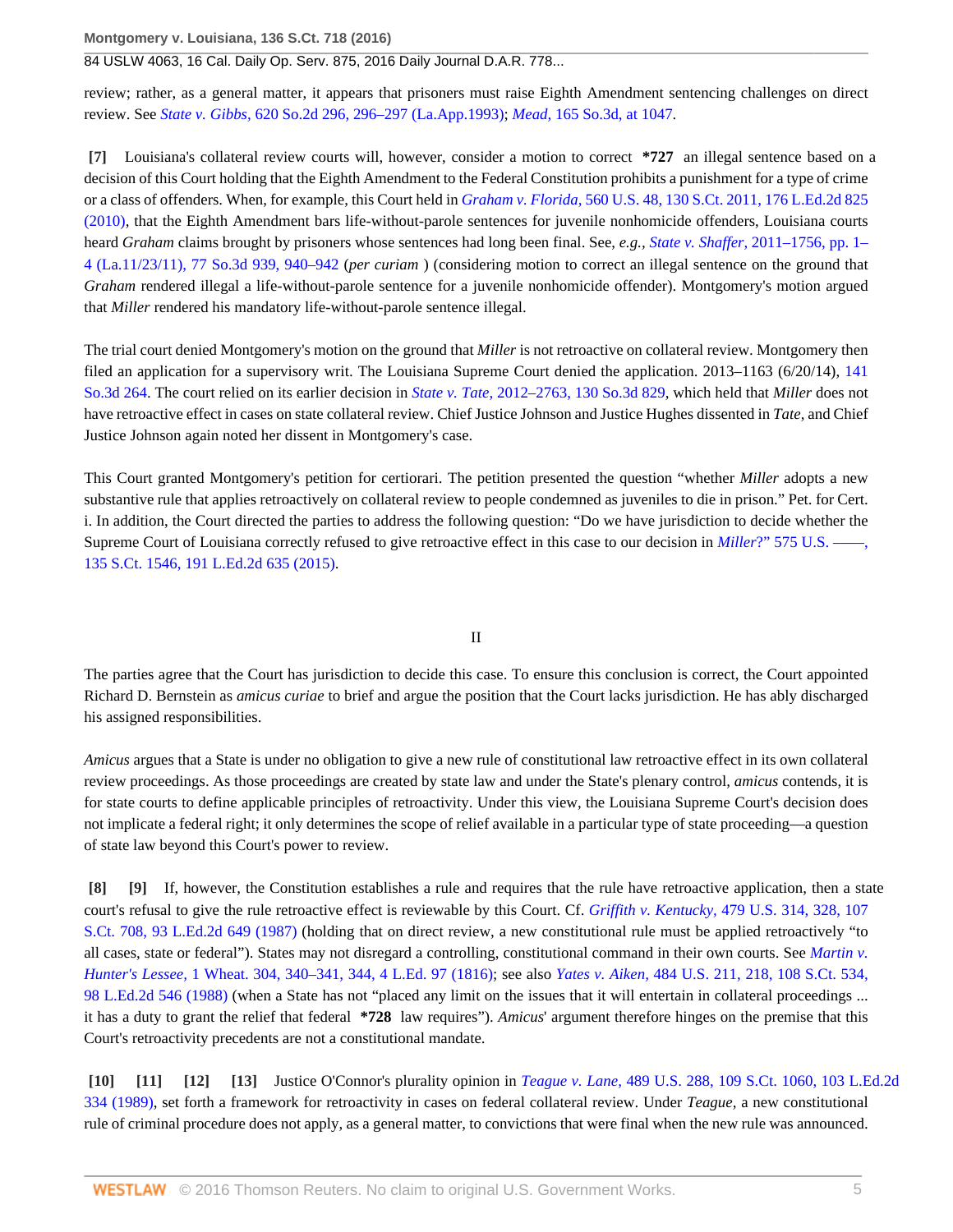#### 84 USLW 4063, 16 Cal. Daily Op. Serv. 875, 2016 Daily Journal D.A.R. 778...

*Teague* recognized, however, two categories of rules that are not subject to its general retroactivity bar. First, courts must give retroactive effect to new substantive rules of constitutional law. Substantive rules include "rules forbidding criminal punishment of certain primary conduct," as well as "rules prohibiting a certain category of punishment for a class of defendants because of their status or offense." *Penry v. Lynaugh,* [492 U.S. 302, 330, 109 S.Ct. 2934, 106 L.Ed.2d 256 \(1989\)](http://www.westlaw.com/Link/Document/FullText?findType=Y&serNum=1989094482&pubNum=0000708&originatingDoc=I3698b26ac34e11e5a795ac035416da91&refType=RP&originationContext=document&vr=3.0&rs=cblt1.0&transitionType=DocumentItem&contextData=(sc.Search)); see also *[Teague, supra,](http://www.westlaw.com/Link/Document/FullText?findType=Y&serNum=1989027119&pubNum=0000708&originatingDoc=I3698b26ac34e11e5a795ac035416da91&refType=RP&originationContext=document&vr=3.0&rs=cblt1.0&transitionType=DocumentItem&contextData=(sc.Search))* [at 307, 109 S.Ct. 1060.](http://www.westlaw.com/Link/Document/FullText?findType=Y&serNum=1989027119&pubNum=0000708&originatingDoc=I3698b26ac34e11e5a795ac035416da91&refType=RP&originationContext=document&vr=3.0&rs=cblt1.0&transitionType=DocumentItem&contextData=(sc.Search)) Although *Teague* describes new substantive rules as an exception to the bar on retroactive application of procedural rules, this Court has recognized that substantive rules "are more accurately characterized as ... not subject to the bar." *Schriro v. Summerlin,* [542 U.S. 348, 352, n. 4, 124 S.Ct. 2519, 159 L.Ed.2d 442 \(2004\)](http://www.westlaw.com/Link/Document/FullText?findType=Y&serNum=2004622663&pubNum=0000708&originatingDoc=I3698b26ac34e11e5a795ac035416da91&refType=RP&originationContext=document&vr=3.0&rs=cblt1.0&transitionType=DocumentItem&contextData=(sc.Search)). Second, courts must give retroactive effect to new " ' "watershed rules of criminal procedure" implicating the fundamental fairness and accuracy of the criminal proceeding.' " *Id*[., at 352, 124 S.Ct. 2519](http://www.westlaw.com/Link/Document/FullText?findType=Y&serNum=2004622663&pubNum=0000708&originatingDoc=I3698b26ac34e11e5a795ac035416da91&refType=RP&originationContext=document&vr=3.0&rs=cblt1.0&transitionType=DocumentItem&contextData=(sc.Search)); see also *Teague,* [489 U.S., at 312–313, 109 S.Ct. 1060.](http://www.westlaw.com/Link/Document/FullText?findType=Y&serNum=1989027119&pubNum=0000708&originatingDoc=I3698b26ac34e11e5a795ac035416da91&refType=RP&originationContext=document&vr=3.0&rs=cblt1.0&transitionType=DocumentItem&contextData=(sc.Search))

**[14]** It is undisputed, then, that *Teague* requires the retroactive application of new substantive and watershed procedural rules in federal habeas proceedings. *Amicus,* however, contends that *Teague* was an interpretation of the federal habeas statute, not a constitutional command; and so, the argument proceeds, *Teague*'s retroactivity holding simply has no application in a State's own collateral review proceedings.

To support this claim, *amicus* points to language in *Teague* that characterized the Court's task as " 'defin[ing] the scope of the writ.' " *Id*[., at 308, 109 S.Ct. 1060](http://www.westlaw.com/Link/Document/FullText?findType=Y&serNum=1989027119&pubNum=0000708&originatingDoc=I3698b26ac34e11e5a795ac035416da91&refType=RP&originationContext=document&vr=3.0&rs=cblt1.0&transitionType=DocumentItem&contextData=(sc.Search)) (quoting *Kuhlmann v. Wilson,* [477 U.S. 436, 447, 106 S.Ct. 2616, 91 L.Ed.2d 364 \(1986\)](http://www.westlaw.com/Link/Document/FullText?findType=Y&serNum=1986132788&pubNum=0000708&originatingDoc=I3698b26ac34e11e5a795ac035416da91&refType=RP&originationContext=document&vr=3.0&rs=cblt1.0&transitionType=DocumentItem&contextData=(sc.Search)) (plurality opinion)); see also [489 U.S., at 317, 109 S.Ct. 1060](http://www.westlaw.com/Link/Document/FullText?findType=Y&serNum=1989027119&pubNum=0000708&originatingDoc=I3698b26ac34e11e5a795ac035416da91&refType=RP&originationContext=document&vr=3.0&rs=cblt1.0&transitionType=DocumentItem&contextData=(sc.Search)) (White, J., concurring in part and concurring in judgment) ("If we are wrong in construing the reach of the habeas corpus statutes, Congress can of course correct us ..."); *id.,* [at 332, 109 S.Ct.](http://www.westlaw.com/Link/Document/FullText?findType=Y&serNum=1989027119&pubNum=0000708&originatingDoc=I3698b26ac34e11e5a795ac035416da91&refType=RP&originationContext=document&vr=3.0&rs=cblt1.0&transitionType=DocumentItem&contextData=(sc.Search)) [1060](http://www.westlaw.com/Link/Document/FullText?findType=Y&serNum=1989027119&pubNum=0000708&originatingDoc=I3698b26ac34e11e5a795ac035416da91&refType=RP&originationContext=document&vr=3.0&rs=cblt1.0&transitionType=DocumentItem&contextData=(sc.Search)) (Brennan, J., dissenting) ("No new facts or arguments have come to light suggesting that our [past] reading of the federal habeas statute ... was plainly mistaken").

**[15]** In addition, *amicus* directs us to *Danforth v. Minnesota,* [552 U.S. 264, 128 S.Ct. 1029, 169 L.Ed.2d 859 \(2008\)](http://www.westlaw.com/Link/Document/FullText?findType=Y&serNum=2015291207&pubNum=0000708&originatingDoc=I3698b26ac34e11e5a795ac035416da91&refType=RP&originationContext=document&vr=3.0&rs=cblt1.0&transitionType=DocumentItem&contextData=(sc.Search)), in which a majority of the Court held that *Teague* does not preclude state courts from giving retroactive effect to a broader set of new constitutional rules than *Teague* itself required. [552 U.S., at 266, 128 S.Ct. 1029](http://www.westlaw.com/Link/Document/FullText?findType=Y&serNum=2015291207&pubNum=0000708&originatingDoc=I3698b26ac34e11e5a795ac035416da91&refType=RP&originationContext=document&vr=3.0&rs=cblt1.0&transitionType=DocumentItem&contextData=(sc.Search)). The *Danforth* majority concluded that *Teague*'s general rule of nonretroactivity for new constitutional rules of criminal procedure "was an exercise of this [Court's](http://www.westlaw.com/Link/Document/FullText?findType=Y&serNum=2015291207&pubNum=0000708&originatingDoc=I3698b26ac34e11e5a795ac035416da91&refType=RP&originationContext=document&vr=3.0&rs=cblt1.0&transitionType=DocumentItem&contextData=(sc.Search)) [power to interpret the federal habeas statute." 552 U.S., at 278, 128 S.Ct. 1029](http://www.westlaw.com/Link/Document/FullText?findType=Y&serNum=2015291207&pubNum=0000708&originatingDoc=I3698b26ac34e11e5a795ac035416da91&refType=RP&originationContext=document&vr=3.0&rs=cblt1.0&transitionType=DocumentItem&contextData=(sc.Search)). Since *Teague*'s retroactivity bar "limit[s] only the scope of *federal* habeas relief," the *Danforth* majority reasoned, States are free to make new procedural rules retroactive on state collateral review. [552 U.S., at 281–282, 128 S.Ct. 1029](http://www.westlaw.com/Link/Document/FullText?findType=Y&serNum=2015291207&pubNum=0000708&originatingDoc=I3698b26ac34e11e5a795ac035416da91&refType=RP&originationContext=document&vr=3.0&rs=cblt1.0&transitionType=DocumentItem&contextData=(sc.Search)).

*Amicus,* however, reads too much into these statements. Neither *Teague* nor *Danforth* had reason to address whether **\*729** States are required as a constitutional matter to give retroactive effect to new substantive or watershed procedural rules. *Teague* originated in a federal, not state, habeas proceeding; so it had no particular reason to discuss whether any part of its holding was required by the Constitution in addition to the federal habeas statute. And *Danforth* held only that *Teague*'s general rule of nonretroactivity was an interpretation of the federal habeas statute and does not prevent States from providing greater relief in their own collateral review courts. The *Danforth* majority limited its analysis to *Teague*'s general retroactivity bar, leaving open the question whether *Teague*'s two exceptions are binding on the States as a matter of constitutional law. [552 U.S., at 278, 128](http://www.westlaw.com/Link/Document/FullText?findType=Y&serNum=2015291207&pubNum=0000708&originatingDoc=I3698b26ac34e11e5a795ac035416da91&refType=RP&originationContext=document&vr=3.0&rs=cblt1.0&transitionType=DocumentItem&contextData=(sc.Search)) [S.Ct. 1029](http://www.westlaw.com/Link/Document/FullText?findType=Y&serNum=2015291207&pubNum=0000708&originatingDoc=I3698b26ac34e11e5a795ac035416da91&refType=RP&originationContext=document&vr=3.0&rs=cblt1.0&transitionType=DocumentItem&contextData=(sc.Search)); see also *id.,* [at 277, 128 S.Ct. 1029](http://www.westlaw.com/Link/Document/FullText?findType=Y&serNum=2015291207&pubNum=0000708&originatingDoc=I3698b26ac34e11e5a795ac035416da91&refType=RP&originationContext=document&vr=3.0&rs=cblt1.0&transitionType=DocumentItem&contextData=(sc.Search)) ("[T]he case before us now does not involve either of the '*Teague* exceptions' ").

**[16]** In this case, the Court must address part of the question left open in *Danforth*. The Court now holds that when a new substantive rule of constitutional law controls the outcome of a case, the Constitution requires state collateral review courts to give retroactive effect to that rule. *Teague*'s conclusion establishing the retroactivity of new substantive rules is best understood as resting upon constitutional premises. That constitutional command is, like all federal law, binding on state courts. This holding is limited to *Teague*'s first exception for substantive rules; the constitutional status of *Teague*'s exception for watershed rules of procedure need not be addressed here.

This Court's precedents addressing the nature of substantive rules, their differences from procedural rules, and their history of retroactive application establish that the Constitution requires substantive rules to have retroactive effect regardless of when a conviction became final.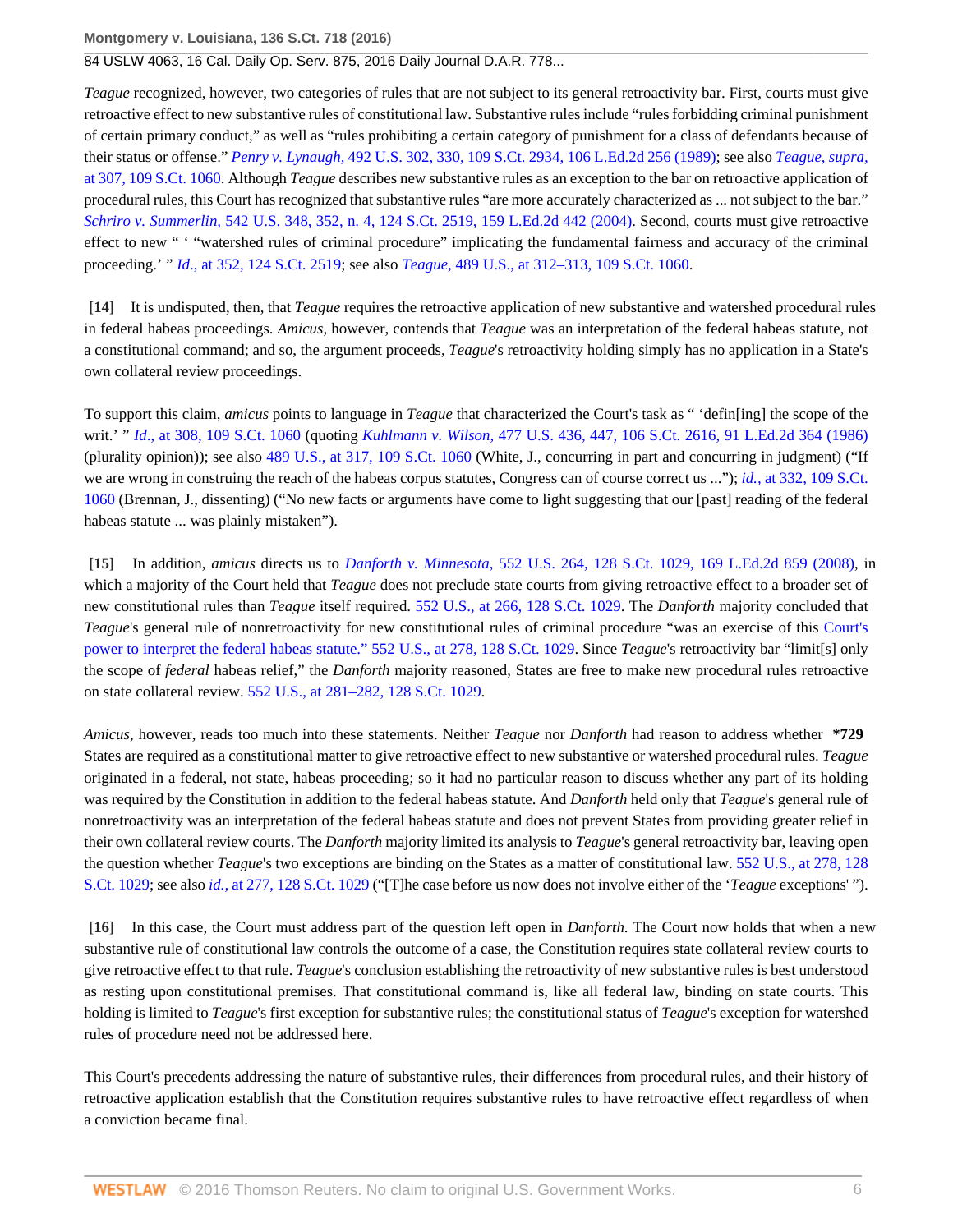The category of substantive rules discussed in *Teague* [originated in Justice Harlan's approach to retroactivity.](http://www.westlaw.com/Link/Document/FullText?findType=Y&serNum=1989027119&pubNum=0000708&originatingDoc=I3698b26ac34e11e5a795ac035416da91&refType=RP&originationContext=document&vr=3.0&rs=cblt1.0&transitionType=DocumentItem&contextData=(sc.Search)) *Teague* adopted [that reasoning. See 489 U.S., at 292, 312, 109 S.Ct. 1060](http://www.westlaw.com/Link/Document/FullText?findType=Y&serNum=1989027119&pubNum=0000708&originatingDoc=I3698b26ac34e11e5a795ac035416da91&refType=RP&originationContext=document&vr=3.0&rs=cblt1.0&transitionType=DocumentItem&contextData=(sc.Search)) (discussing *Mackey v. United States,* [401 U.S. 667, 692, 91 S.Ct. 1160,](http://www.westlaw.com/Link/Document/FullText?findType=Y&serNum=1971127047&pubNum=0000708&originatingDoc=I3698b26ac34e11e5a795ac035416da91&refType=RP&originationContext=document&vr=3.0&rs=cblt1.0&transitionType=DocumentItem&contextData=(sc.Search)) [28 L.Ed.2d 404 \(1971\)](http://www.westlaw.com/Link/Document/FullText?findType=Y&serNum=1971127047&pubNum=0000708&originatingDoc=I3698b26ac34e11e5a795ac035416da91&refType=RP&originationContext=document&vr=3.0&rs=cblt1.0&transitionType=DocumentItem&contextData=(sc.Search)) (opinion concurring in judgments in part and dissenting in part); and *[Desist v. United States,](http://www.westlaw.com/Link/Document/FullText?findType=Y&serNum=1969132933&pubNum=0000708&originatingDoc=I3698b26ac34e11e5a795ac035416da91&refType=RP&originationContext=document&vr=3.0&rs=cblt1.0&transitionType=DocumentItem&contextData=(sc.Search))* 394 U.S. [244, 261, n. 2, 89 S.Ct. 1030, 22 L.Ed.2d 248 \(1969\)](http://www.westlaw.com/Link/Document/FullText?findType=Y&serNum=1969132933&pubNum=0000708&originatingDoc=I3698b26ac34e11e5a795ac035416da91&refType=RP&originationContext=document&vr=3.0&rs=cblt1.0&transitionType=DocumentItem&contextData=(sc.Search)) (Harlan, J., dissenting)). Justice Harlan defined substantive constitutional rules as "those that place, as a matter of constitutional interpretation, certain kinds of primary, private individual conduct beyond the power of the criminal law-making authority to proscribe." *Mackey, supra,* [at 692, 91 S.Ct. 1160](http://www.westlaw.com/Link/Document/FullText?findType=Y&serNum=1971127047&pubNum=0000708&originatingDoc=I3698b26ac34e11e5a795ac035416da91&refType=RP&originationContext=document&vr=3.0&rs=cblt1.0&transitionType=DocumentItem&contextData=(sc.Search)). In *Penry v. Lynaugh,* decided four months after *Teague,* the Court recognized that "the first exception set forth in *Teague* should be understood to cover not only rules forbidding criminal punishment of certain primary conduct but also rules prohibiting a certain category of punishment for a class of defendants because of their status or offense." [492 U.S., at 330, 109 S.Ct. 2934.](http://www.westlaw.com/Link/Document/FullText?findType=Y&serNum=1989094482&pubNum=0000708&originatingDoc=I3698b26ac34e11e5a795ac035416da91&refType=RP&originationContext=document&vr=3.0&rs=cblt1.0&transitionType=DocumentItem&contextData=(sc.Search)) *Penry* explained that Justice Harlan's first exception spoke "in terms of substantive categorical guarantees accorded by the Constitution, regardless of the procedures followed." *Id.,* [at 329, 109 S.Ct. 2934.](http://www.westlaw.com/Link/Document/FullText?findType=Y&serNum=1989094482&pubNum=0000708&originatingDoc=I3698b26ac34e11e5a795ac035416da91&refType=RP&originationContext=document&vr=3.0&rs=cblt1.0&transitionType=DocumentItem&contextData=(sc.Search)) Whether a new rule bars States from proscribing certain conduct or from inflicting a certain punishment, "[i]n both cases, the Constitution itself deprives the State of the power to impose a certain penalty." *Id.,* [at 330, 109 S.Ct. 2934](http://www.westlaw.com/Link/Document/FullText?findType=Y&serNum=1989094482&pubNum=0000708&originatingDoc=I3698b26ac34e11e5a795ac035416da91&refType=RP&originationContext=document&vr=3.0&rs=cblt1.0&transitionType=DocumentItem&contextData=(sc.Search)).

**[17] [18]** Substantive rules, then, set forth categorical constitutional guarantees that place certain criminal laws and punishments altogether beyond the State's power to impose. It follows that when a State enforces a proscription or penalty barred by the Constitution, the resulting **\*730** conviction or sentence is, by definition, unlawful. Procedural rules, in contrast, are designed to enhance the accuracy of a conviction or sentence by regulating "the *manner of determining* the defendant's culpability." *Schriro,* [542 U.S., at 353, 124 S.Ct. 2519;](http://www.westlaw.com/Link/Document/FullText?findType=Y&serNum=2004622663&pubNum=0000708&originatingDoc=I3698b26ac34e11e5a795ac035416da91&refType=RP&originationContext=document&vr=3.0&rs=cblt1.0&transitionType=DocumentItem&contextData=(sc.Search)) *Teague, supra,* [at 313, 109 S.Ct. 1060.](http://www.westlaw.com/Link/Document/FullText?findType=Y&serNum=1989027119&pubNum=0000708&originatingDoc=I3698b26ac34e11e5a795ac035416da91&refType=RP&originationContext=document&vr=3.0&rs=cblt1.0&transitionType=DocumentItem&contextData=(sc.Search)) Those rules "merely raise the possibility that someone convicted with use of the invalidated procedure might have been acquitted otherwise." *[Schriro,](http://www.westlaw.com/Link/Document/FullText?findType=Y&serNum=2004622663&pubNum=0000708&originatingDoc=I3698b26ac34e11e5a795ac035416da91&refType=RP&originationContext=document&vr=3.0&rs=cblt1.0&transitionType=DocumentItem&contextData=(sc.Search)) supra,* [at 352, 124 S.Ct. 2519](http://www.westlaw.com/Link/Document/FullText?findType=Y&serNum=2004622663&pubNum=0000708&originatingDoc=I3698b26ac34e11e5a795ac035416da91&refType=RP&originationContext=document&vr=3.0&rs=cblt1.0&transitionType=DocumentItem&contextData=(sc.Search)). Even where procedural error has infected a trial, the resulting conviction or sentence may still be accurate; and, by extension, the defendant's continued confinement may still be lawful. For this reason, a trial conducted under a procedure found to be unconstitutional in a later case does not, as a general matter, have the automatic consequence of invalidating a defendant's conviction or sentence.

**[19]** The same possibility of a valid result does not exist where a substantive rule has eliminated a State's power to proscribe the defendant's conduct or impose a given punishment. "[E]ven the use of impeccable factfinding procedures could not legitimate a verdict" where "the conduct being penalized is constitutionally immune from punishment." *[United States v. United States Coin](http://www.westlaw.com/Link/Document/FullText?findType=Y&serNum=1971127037&pubNum=0000708&originatingDoc=I3698b26ac34e11e5a795ac035416da91&refType=RP&originationContext=document&vr=3.0&rs=cblt1.0&transitionType=DocumentItem&contextData=(sc.Search)) & Currency,* [401 U.S. 715, 724, 91 S.Ct. 1041, 28 L.Ed.2d 434 \(1971\)](http://www.westlaw.com/Link/Document/FullText?findType=Y&serNum=1971127037&pubNum=0000708&originatingDoc=I3698b26ac34e11e5a795ac035416da91&refType=RP&originationContext=document&vr=3.0&rs=cblt1.0&transitionType=DocumentItem&contextData=(sc.Search)). Nor could the use of flawless sentencing procedures legitimate a punishment where the Constitution immunizes the defendant from the sentence imposed. "No circumstances call more for the invocation of a rule of complete retroactivity." *Ibid.*

By holding that new substantive rules are, indeed, retroactive, *Teague* continued a long tradition of giving retroactive effect to constitutional rights that go beyond procedural guarantees. See *Mackey, supra,* [at 692–693, 91 S.Ct. 1160](http://www.westlaw.com/Link/Document/FullText?findType=Y&serNum=1971127047&pubNum=0000708&originatingDoc=I3698b26ac34e11e5a795ac035416da91&refType=RP&originationContext=document&vr=3.0&rs=cblt1.0&transitionType=DocumentItem&contextData=(sc.Search)) (opinion of Harlan, J.) ("[T]he writ has historically been available for attacking convictions on [substantive] grounds"). Before *[Brown v. Allen,](http://www.westlaw.com/Link/Document/FullText?findType=Y&serNum=1953116771&pubNum=0000708&originatingDoc=I3698b26ac34e11e5a795ac035416da91&refType=RP&originationContext=document&vr=3.0&rs=cblt1.0&transitionType=DocumentItem&contextData=(sc.Search))* 344 [U.S. 443, 73 S.Ct. 397, 97 L.Ed. 469 \(1953\)](http://www.westlaw.com/Link/Document/FullText?findType=Y&serNum=1953116771&pubNum=0000708&originatingDoc=I3698b26ac34e11e5a795ac035416da91&refType=RP&originationContext=document&vr=3.0&rs=cblt1.0&transitionType=DocumentItem&contextData=(sc.Search)), "federal courts would never consider the merits of a constitutional claim if the habeas petitioner had a fair opportunity to raise his arguments in the original proceeding." *Desist,* [394 U.S., at 261, 89 S.Ct.](http://www.westlaw.com/Link/Document/FullText?findType=Y&serNum=1969132933&pubNum=0000708&originatingDoc=I3698b26ac34e11e5a795ac035416da91&refType=RP&originationContext=document&vr=3.0&rs=cblt1.0&transitionType=DocumentItem&contextData=(sc.Search)) [1030](http://www.westlaw.com/Link/Document/FullText?findType=Y&serNum=1969132933&pubNum=0000708&originatingDoc=I3698b26ac34e11e5a795ac035416da91&refType=RP&originationContext=document&vr=3.0&rs=cblt1.0&transitionType=DocumentItem&contextData=(sc.Search)) (Harlan, J., dissenting). Even in the pre–1953 era of restricted federal habeas, however, an exception was made "when the habeas petitioner attacked the constitutionality of the state statute under which he had been convicted. Since, in this situation, the State had no power to proscribe the conduct for which the petitioner was imprisoned, it could not constitutionally insist that he remain in jail." *Id.,* [at 261, n. 2, 89 S.Ct. 1030](http://www.westlaw.com/Link/Document/FullText?findType=Y&serNum=1969132933&pubNum=0000708&originatingDoc=I3698b26ac34e11e5a795ac035416da91&refType=RP&originationContext=document&vr=3.0&rs=cblt1.0&transitionType=DocumentItem&contextData=(sc.Search)) (Harlan, J., dissenting) (citation omitted).

**[20] [21]** In *Ex parte Siebold,* [100 U.S. 371, 25 L.Ed. 717 \(1880\)](http://www.westlaw.com/Link/Document/FullText?findType=Y&serNum=1800131032&pubNum=0000780&originatingDoc=I3698b26ac34e11e5a795ac035416da91&refType=RP&originationContext=document&vr=3.0&rs=cblt1.0&transitionType=DocumentItem&contextData=(sc.Search)), the Court addressed why substantive rules must have retroactive effect regardless of when the defendant's conviction became final. At the time of that decision, "[m]ere error in the judgment or proceedings, under and by virtue of which a party is imprisoned, constitute[d] no ground for the issue of the writ." *Id.*, at 375. Before *Siebold*, the law might have been thought to establish that so long as the conviction and sentence were imposed by a court of competent jurisdiction, no habeas relief could issue. In *Siebold,* however, the petitioners attacked the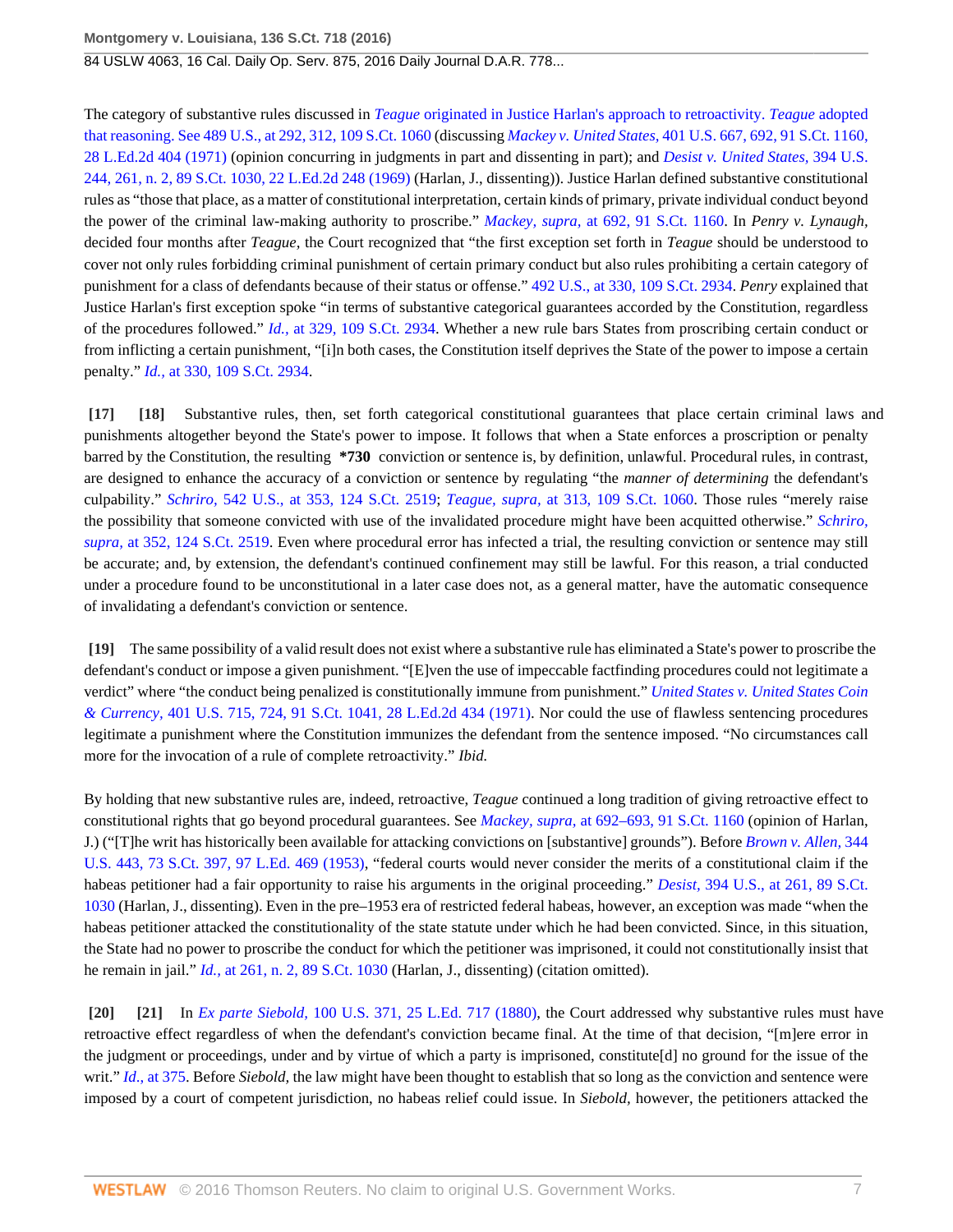84 USLW 4063, 16 Cal. Daily Op. Serv. 875, 2016 Daily Journal D.A.R. 778...

judgments on the ground that they had been convicted under unconstitutional statutes. The Court explained that if "this position is well taken, it affects the foundation of the whole proceedings." *Id.,* [at 376](http://www.westlaw.com/Link/Document/FullText?findType=Y&serNum=1800131032&pubNum=0000780&originatingDoc=I3698b26ac34e11e5a795ac035416da91&refType=RP&fi=co_pp_sp_780_376&originationContext=document&vr=3.0&rs=cblt1.0&transitionType=DocumentItem&contextData=(sc.Search)#co_pp_sp_780_376). A conviction under an unconstitutional law

"is not merely erroneous, but is illegal and void, and cannot be a legal cause of imprisonment. It is true, if no writ of error lies, the judgment may be final, in **\*731** the sense that there may be no means of reversing it. But ... if the laws are unconstitutional and void, the Circuit Court acquired no jurisdiction of the causes." *Id.,* [at 376–377](http://www.westlaw.com/Link/Document/FullText?findType=Y&serNum=1800131032&pubNum=0000780&originatingDoc=I3698b26ac34e11e5a795ac035416da91&refType=RP&fi=co_pp_sp_780_376&originationContext=document&vr=3.0&rs=cblt1.0&transitionType=DocumentItem&contextData=(sc.Search)#co_pp_sp_780_376).

As discussed, the Court has concluded that the same logic governs a challenge to a punishment that the Constitution deprives States of authority to impose. *Penry, supra,* [at 330, 109 S.Ct. 2934;](http://www.westlaw.com/Link/Document/FullText?findType=Y&serNum=1989094482&pubNum=0000708&originatingDoc=I3698b26ac34e11e5a795ac035416da91&refType=RP&originationContext=document&vr=3.0&rs=cblt1.0&transitionType=DocumentItem&contextData=(sc.Search)) see also Friendly, Is Innocence Irrelevant? Collateral Attack on Criminal Judgments, 38 U. Chi. L. Rev. 142, 151 (1970) ("Broadly speaking, the original sphere for collateral attack on a conviction was where the tribunal lacked jurisdiction either in the usual sense or because the statute under which the defendant had been prosecuted was unconstitutional or because the sentence was one the court could not lawfully impose" (footnotes omitted)). A conviction or sentence imposed in violation of a substantive rule is not just erroneous but contrary to law and, as a result, void. See *Siebold,* [100 U.S., at 376.](http://www.westlaw.com/Link/Document/FullText?findType=Y&serNum=1800131032&pubNum=0000780&originatingDoc=I3698b26ac34e11e5a795ac035416da91&refType=RP&fi=co_pp_sp_780_376&originationContext=document&vr=3.0&rs=cblt1.0&transitionType=DocumentItem&contextData=(sc.Search)#co_pp_sp_780_376) It follows, as a general principle, that a court has no authority to leave in place a conviction or sentence that violates a substantive rule, regardless of whether the conviction or sentence became final before the rule was announced.

*Siebold* and the other cases discussed in this opinion, of course, do not directly control the question the Court now answers for the first time. These precedents did not involve a state court's postconviction review of a conviction or sentence and so did not address whether the Constitution requires new substantive rules to have retroactive effect in cases on state collateral review. These decisions, however, have important bearing on the analysis necessary in this case.

**[22] [23]** In support of its holding that a conviction obtained under an unconstitutional law warrants habeas relief, the *Siebold* Court explained that "[a]n unconstitutional law is void, and is as no law." *Ibid.* A penalty imposed pursuant to an unconstitutional law is no less void because the prisoner's sentence became final before the law was held unconstitutional. There is no grandfather clause that permits States to enforce punishments the Constitution forbids. To conclude otherwise would undercut the Constitution's substantive guarantees. Writing for the Court in *United States Coin & Currency,* Justice Harlan made this point when he declared that "[n]o circumstances call more for the invocation of a rule of complete retroactivity" than when "the conduct being penalized is constitutionally immune from punishment." [401 U.S., at 724, 91 S.Ct. 1041.](http://www.westlaw.com/Link/Document/FullText?findType=Y&serNum=1971127037&pubNum=0000708&originatingDoc=I3698b26ac34e11e5a795ac035416da91&refType=RP&originationContext=document&vr=3.0&rs=cblt1.0&transitionType=DocumentItem&contextData=(sc.Search)) *United States Coin & Currency* involved a case on direct review; yet, for the reasons explained in this opinion, the same principle should govern the application of substantive rules on collateral review. As Justice Harlan explained, where a State lacked the power to proscribe the habeas petitioner's conduct, "it could not constitutionally insist that he remain in jail." *Desist, [supra,](http://www.westlaw.com/Link/Document/FullText?findType=Y&serNum=1969132933&pubNum=0000708&originatingDoc=I3698b26ac34e11e5a795ac035416da91&refType=RP&originationContext=document&vr=3.0&rs=cblt1.0&transitionType=DocumentItem&contextData=(sc.Search))* at [261, n. 2, 89 S.Ct. 1030](http://www.westlaw.com/Link/Document/FullText?findType=Y&serNum=1969132933&pubNum=0000708&originatingDoc=I3698b26ac34e11e5a795ac035416da91&refType=RP&originationContext=document&vr=3.0&rs=cblt1.0&transitionType=DocumentItem&contextData=(sc.Search)) (dissenting opinion).

**[24] [25]** If a State may not constitutionally insist that a prisoner remain in jail on federal habeas review, it may not constitutionally insist on the same result in its own postconviction proceedings. Under the Supremacy Clause of the Constitution, state collateral review courts have no greater power than federal habeas courts to mandate that a prisoner continue to suffer punishment barred by the Constitution. If a state collateral proceeding is open to a claim controlled by federal law, the state court "has a duty to grant the relief that federal law requires." *Yates,* [484 U.S., at 218, 108 S.Ct. 534](http://www.westlaw.com/Link/Document/FullText?findType=Y&serNum=1988007130&pubNum=0000708&originatingDoc=I3698b26ac34e11e5a795ac035416da91&refType=RP&originationContext=document&vr=3.0&rs=cblt1.0&transitionType=DocumentItem&contextData=(sc.Search)). Where state collateral review proceedings permit prisoners to challenge the lawfulness of their confinement, States cannot refuse to **\*732** give retroactive effect to a substantive constitutional right that determines the outcome of that challenge.

**[26]** As a final point, it must be noted that the retroactive application of substantive rules does not implicate a State's weighty interests in ensuring the finality of convictions and sentences. *Teague* warned against the intrusiveness of "*continually* forc[ing] the States to marshal resources in order to keep in prison defendants whose trials and appeals conformed to then-existing constitutional standards." [489 U.S., at 310, 109 S.Ct. 1060](http://www.westlaw.com/Link/Document/FullText?findType=Y&serNum=1989027119&pubNum=0000708&originatingDoc=I3698b26ac34e11e5a795ac035416da91&refType=RP&originationContext=document&vr=3.0&rs=cblt1.0&transitionType=DocumentItem&contextData=(sc.Search)). This concern has no application in the realm of substantive rules, for no resources marshaled by a State could preserve a conviction or sentence that the Constitution deprives the State of power to impose. See *Mackey,* [401 U.S., at 693, 91 S.Ct. 1160](http://www.westlaw.com/Link/Document/FullText?findType=Y&serNum=1971127047&pubNum=0000708&originatingDoc=I3698b26ac34e11e5a795ac035416da91&refType=RP&originationContext=document&vr=3.0&rs=cblt1.0&transitionType=DocumentItem&contextData=(sc.Search)) (opinion of Harlan, J.) ("There is little societal interest in permitting the criminal process to rest at a point where it ought properly never to repose").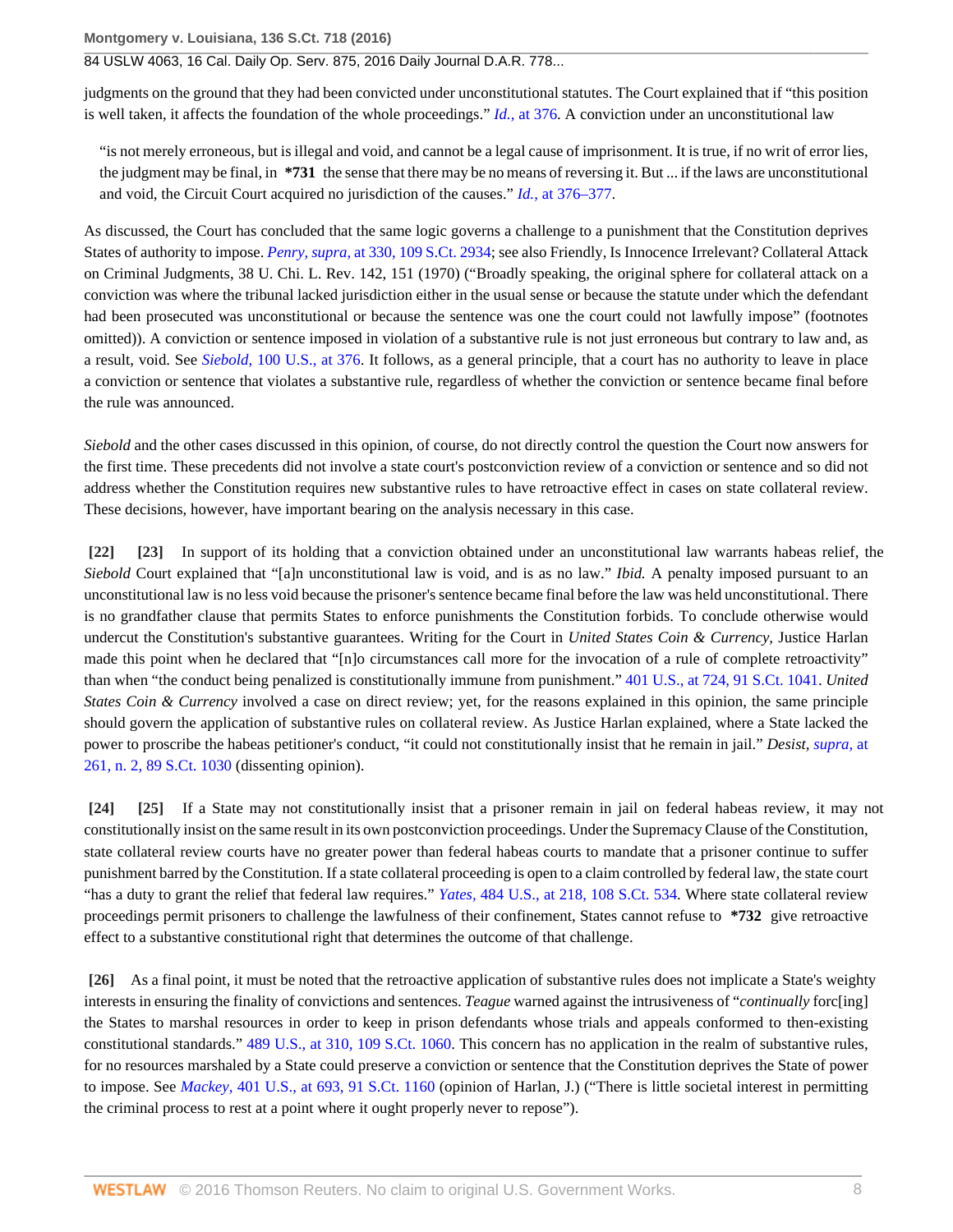## 84 USLW 4063, 16 Cal. Daily Op. Serv. 875, 2016 Daily Journal D.A.R. 778...

**[27]** In adjudicating claims under its collateral review procedures a State may not deny a controlling right asserted under the Constitution, assuming the claim is properly presented in the case. Louisiana follows these basic Supremacy Clause principles in its postconviction proceedings for challenging the legality of a sentence. The State's collateral review procedures are open to claims that a decision of this Court has rendered certain sentences illegal, as a substantive matter, under the Eighth Amendment. See, *e.g., State v. Dyer,* [2011–1758, pp. 1–2 \(La.11/23/11\), 77 So.3d 928, 928–929](http://www.westlaw.com/Link/Document/FullText?findType=Y&serNum=2026760796&pubNum=0003926&originatingDoc=I3698b26ac34e11e5a795ac035416da91&refType=RP&originationContext=document&vr=3.0&rs=cblt1.0&transitionType=DocumentItem&contextData=(sc.Search)) (*per curiam* ) (considering claim on collateral review that this Court's decision in *Graham v. Florida,* [560 U.S. 48, 130 S.Ct. 2011, 176 L.Ed.2d 825](http://www.westlaw.com/Link/Document/FullText?findType=Y&serNum=2022052221&pubNum=0000708&originatingDoc=I3698b26ac34e11e5a795ac035416da91&refType=RP&originationContext=document&vr=3.0&rs=cblt1.0&transitionType=DocumentItem&contextData=(sc.Search)), rendered petitioner's life-without-parole sentence illegal). Montgomery alleges that *Miller* announced a substantive constitutional rule and that the Louisiana Supreme Court erred by failing to recognize its retroactive effect. This Court has jurisdiction to review that determination.

#### III

**[28]** This leads to the question whether *Miller*'s prohibition on mandatory life without parole for juvenile offenders indeed did announce a new substantive rule that, under the Constitution, must be retroactive.

As stated above, a procedural rule "regulate[s] only the *manner of determining* the defendant's culpability." *Schriro,* [542 U.S.,](http://www.westlaw.com/Link/Document/FullText?findType=Y&serNum=2004622663&pubNum=0000708&originatingDoc=I3698b26ac34e11e5a795ac035416da91&refType=RP&originationContext=document&vr=3.0&rs=cblt1.0&transitionType=DocumentItem&contextData=(sc.Search)) [at 353, 124 S.Ct. 2519](http://www.westlaw.com/Link/Document/FullText?findType=Y&serNum=2004622663&pubNum=0000708&originatingDoc=I3698b26ac34e11e5a795ac035416da91&refType=RP&originationContext=document&vr=3.0&rs=cblt1.0&transitionType=DocumentItem&contextData=(sc.Search)). A substantive rule, in contrast, forbids "criminal punishment of certain primary conduct" or prohibits "a certain category of punishment for a class of defendants because of their status or offense." *Penry,* [492 U.S., at 330, 109 S.Ct.](http://www.westlaw.com/Link/Document/FullText?findType=Y&serNum=1989094482&pubNum=0000708&originatingDoc=I3698b26ac34e11e5a795ac035416da91&refType=RP&originationContext=document&vr=3.0&rs=cblt1.0&transitionType=DocumentItem&contextData=(sc.Search)) [2934](http://www.westlaw.com/Link/Document/FullText?findType=Y&serNum=1989094482&pubNum=0000708&originatingDoc=I3698b26ac34e11e5a795ac035416da91&refType=RP&originationContext=document&vr=3.0&rs=cblt1.0&transitionType=DocumentItem&contextData=(sc.Search)); see also *Schriro, supra,* [at 353, 124 S.Ct. 2519](http://www.westlaw.com/Link/Document/FullText?findType=Y&serNum=2004622663&pubNum=0000708&originatingDoc=I3698b26ac34e11e5a795ac035416da91&refType=RP&originationContext=document&vr=3.0&rs=cblt1.0&transitionType=DocumentItem&contextData=(sc.Search)) (A substantive rule "alters the range of conduct or the class of persons that the law punishes"). Under this standard, and for the reasons explained below, *Miller* announced a substantive rule that is retroactive in cases on collateral review.

**[29] [30] [31]** The "foundation stone" for *Miller*'s analysis was this Court's line of precedent holding certain punishments disproportionate when applied to juveniles. 567 U.S., at ——, n. 4, 132 S.Ct., at 2464, n. 4. Those cases include *Graham v. Florida, supra,* which held that the Eighth Amendment bars life without parole for juvenile nonhomicide offenders, and *[Roper](http://www.westlaw.com/Link/Document/FullText?findType=Y&serNum=2006291922&pubNum=0000708&originatingDoc=I3698b26ac34e11e5a795ac035416da91&refType=RP&originationContext=document&vr=3.0&rs=cblt1.0&transitionType=DocumentItem&contextData=(sc.Search)) v. Simmons,* [543 U.S. 551, 125 S.Ct. 1183, 161 L.Ed.2d 1,](http://www.westlaw.com/Link/Document/FullText?findType=Y&serNum=2006291922&pubNum=0000708&originatingDoc=I3698b26ac34e11e5a795ac035416da91&refType=RP&originationContext=document&vr=3.0&rs=cblt1.0&transitionType=DocumentItem&contextData=(sc.Search)) which held that the Eighth Amendment prohibits capital punishment for those under the age of 18 at the time of their crimes. Protection against disproportionate punishment is the central substantive guarantee of the Eighth Amendment and goes far beyond the manner of **\*733** determining a defendant's sentence. See *[Graham,](http://www.westlaw.com/Link/Document/FullText?findType=Y&serNum=2022052221&pubNum=0000708&originatingDoc=I3698b26ac34e11e5a795ac035416da91&refType=RP&originationContext=document&vr=3.0&rs=cblt1.0&transitionType=DocumentItem&contextData=(sc.Search)) supra,* [at 59, 130 S.Ct. 2011](http://www.westlaw.com/Link/Document/FullText?findType=Y&serNum=2022052221&pubNum=0000708&originatingDoc=I3698b26ac34e11e5a795ac035416da91&refType=RP&originationContext=document&vr=3.0&rs=cblt1.0&transitionType=DocumentItem&contextData=(sc.Search)) ("The concept of proportionality is central to the Eighth Amendment"); see also *[Weems v. United](http://www.westlaw.com/Link/Document/FullText?findType=Y&serNum=1910100401&pubNum=0000708&originatingDoc=I3698b26ac34e11e5a795ac035416da91&refType=RP&originationContext=document&vr=3.0&rs=cblt1.0&transitionType=DocumentItem&contextData=(sc.Search)) States,* [217 U.S. 349, 367, 30 S.Ct. 544, 54 L.Ed. 793 \(1910\);](http://www.westlaw.com/Link/Document/FullText?findType=Y&serNum=1910100401&pubNum=0000708&originatingDoc=I3698b26ac34e11e5a795ac035416da91&refType=RP&originationContext=document&vr=3.0&rs=cblt1.0&transitionType=DocumentItem&contextData=(sc.Search)) *Harmelin v. Michigan,* [501 U.S. 957, 997–998, 111 S.Ct. 2680,](http://www.westlaw.com/Link/Document/FullText?findType=Y&serNum=1991116023&pubNum=0000708&originatingDoc=I3698b26ac34e11e5a795ac035416da91&refType=RP&originationContext=document&vr=3.0&rs=cblt1.0&transitionType=DocumentItem&contextData=(sc.Search)) [115 L.Ed.2d 836 \(1991\)](http://www.westlaw.com/Link/Document/FullText?findType=Y&serNum=1991116023&pubNum=0000708&originatingDoc=I3698b26ac34e11e5a795ac035416da91&refType=RP&originationContext=document&vr=3.0&rs=cblt1.0&transitionType=DocumentItem&contextData=(sc.Search)) (KENNEDY, J., concurring in part and concurring in judgment).

**[32]** *Miller* took as its starting premise the principle established in *Roper* and *Graham* that "children are constitutionally different from adults for purposes of sentencing." 567 U.S., at ——, 132 S.Ct., at 2464 (citing *Roper, supra,* [at 569–570, 125](http://www.westlaw.com/Link/Document/FullText?findType=Y&serNum=2006291922&pubNum=0000708&originatingDoc=I3698b26ac34e11e5a795ac035416da91&refType=RP&originationContext=document&vr=3.0&rs=cblt1.0&transitionType=DocumentItem&contextData=(sc.Search)) [S.Ct. 1183;](http://www.westlaw.com/Link/Document/FullText?findType=Y&serNum=2006291922&pubNum=0000708&originatingDoc=I3698b26ac34e11e5a795ac035416da91&refType=RP&originationContext=document&vr=3.0&rs=cblt1.0&transitionType=DocumentItem&contextData=(sc.Search)) and *Graham, supra,* [at 68, 130 S.Ct. 2011\)](http://www.westlaw.com/Link/Document/FullText?findType=Y&serNum=2022052221&pubNum=0000708&originatingDoc=I3698b26ac34e11e5a795ac035416da91&refType=RP&originationContext=document&vr=3.0&rs=cblt1.0&transitionType=DocumentItem&contextData=(sc.Search)). These differences result from children's "diminished culpability and greater prospects for reform," and are apparent in three primary ways:

"First, children have a 'lack of maturity and an underdeveloped sense of responsibility,' leading to recklessness, impulsivity, and heedless risk-taking. Second, children 'are more vulnerable to negative influences and outside pressures,' including from their family and peers; they have limited 'control over their own environment' and lack the ability to extricate themselves from horrific, crime-producing settings. And third, a child's character is not as 'well formed' as an adult's; his traits are 'less fixed' and his actions less likely to be 'evidence of irretrievable depravity.' "567 U.S., at ——, 132 S.Ct., at 2464 (quoting *Roper, supra,* [at 569–570, 125 S.Ct. 1183;](http://www.westlaw.com/Link/Document/FullText?findType=Y&serNum=2006291922&pubNum=0000708&originatingDoc=I3698b26ac34e11e5a795ac035416da91&refType=RP&originationContext=document&vr=3.0&rs=cblt1.0&transitionType=DocumentItem&contextData=(sc.Search)) alterations, citations, and some internal quotation marks omitted).

As a corollary to a child's lesser culpability, *Miller* recognized that "the distinctive attributes of youth diminish the penological justifications" for imposing life without parole on juvenile offenders. 567 U.S., at ——, 132 S.Ct., at 2465. Because retribution "relates to an offender's blameworthiness, the case for retribution is not as strong with a minor as with an adult." *Ibid.* (quoting *Graham, supra,* [at 71, 130 S.Ct. 2011](http://www.westlaw.com/Link/Document/FullText?findType=Y&serNum=2022052221&pubNum=0000708&originatingDoc=I3698b26ac34e11e5a795ac035416da91&refType=RP&originationContext=document&vr=3.0&rs=cblt1.0&transitionType=DocumentItem&contextData=(sc.Search)); internal quotation marks omitted). The deterrence rationale likewise does not suffice,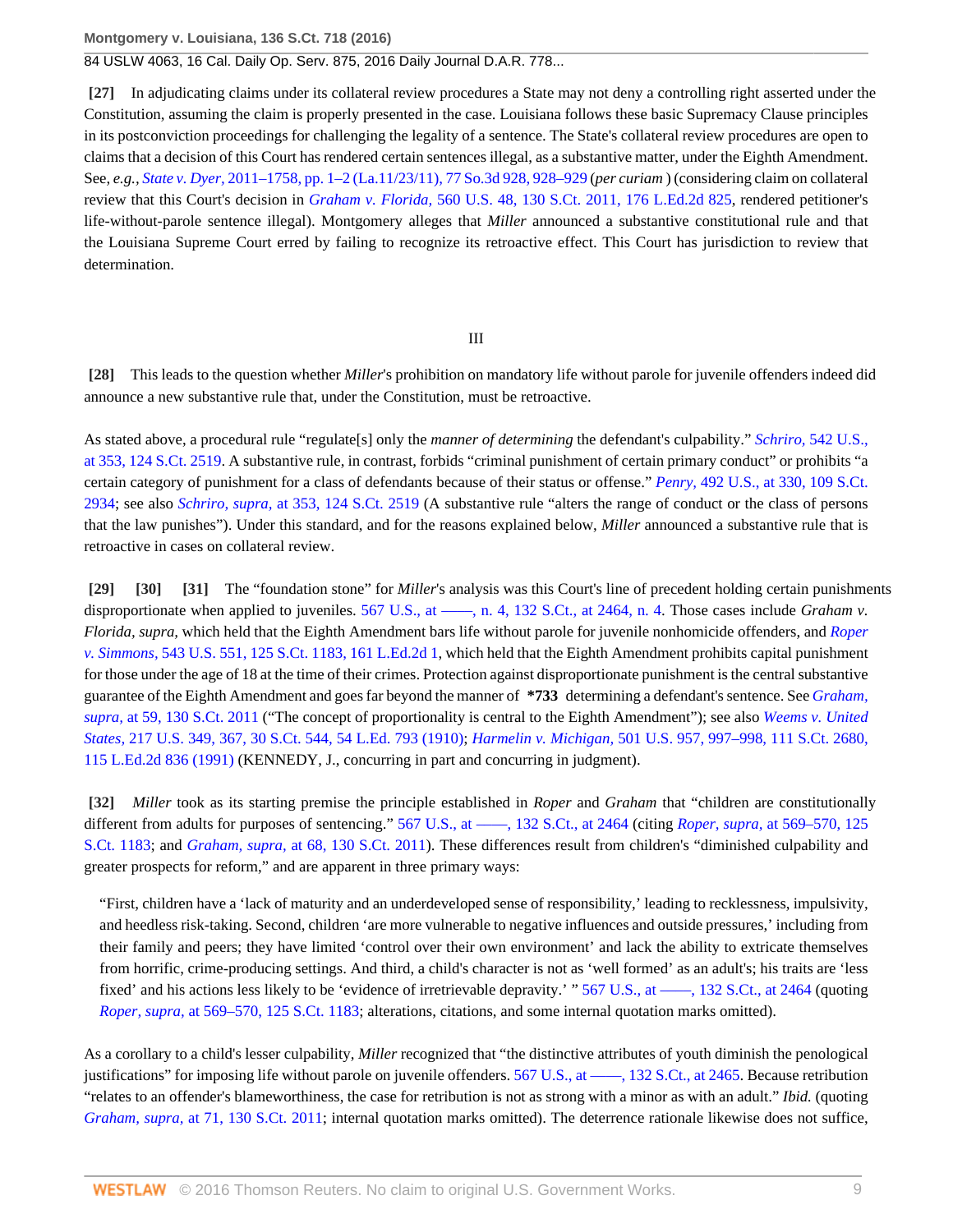since "the same characteristics that render juveniles less culpable than adults—their immaturity, recklessness, and impetuosity —make them less likely to consider potential punishment."  $567 \text{ U.S.}$ , at —————, 132 S.Ct., at 2465 (internal quotation marks omitted). The need for incapacitation is lessened, too, because ordinary adolescent development diminishes the likelihood that a juvenile offender " 'forever will be a danger to society.' " *Id.*, at ——, 132 S.Ct., at 2465 (quoting *Graham*, [560 U.S.,](http://www.westlaw.com/Link/Document/FullText?findType=Y&serNum=2022052221&pubNum=0000708&originatingDoc=I3698b26ac34e11e5a795ac035416da91&refType=RP&originationContext=document&vr=3.0&rs=cblt1.0&transitionType=DocumentItem&contextData=(sc.Search)) [at 72, 130 S.Ct. 2011\)](http://www.westlaw.com/Link/Document/FullText?findType=Y&serNum=2022052221&pubNum=0000708&originatingDoc=I3698b26ac34e11e5a795ac035416da91&refType=RP&originationContext=document&vr=3.0&rs=cblt1.0&transitionType=DocumentItem&contextData=(sc.Search)). Rehabilitation is not a satisfactory rationale, either. Rehabilitation cannot justify the sentence, as life without parole "forswears altogether the rehabilitative ideal." 567 U.S., at ——, 132 S.Ct., at 2465 (quoting *[Graham, supra,](http://www.westlaw.com/Link/Document/FullText?findType=Y&serNum=2022052221&pubNum=0000708&originatingDoc=I3698b26ac34e11e5a795ac035416da91&refType=RP&originationContext=document&vr=3.0&rs=cblt1.0&transitionType=DocumentItem&contextData=(sc.Search))* [at 74, 130 S.Ct. 2011\)](http://www.westlaw.com/Link/Document/FullText?findType=Y&serNum=2022052221&pubNum=0000708&originatingDoc=I3698b26ac34e11e5a795ac035416da91&refType=RP&originationContext=document&vr=3.0&rs=cblt1.0&transitionType=DocumentItem&contextData=(sc.Search)).

**[33]** These considerations underlay the Court's holding in *Miller* that mandatory life-without-parole sentences for children "pos[e] too great a risk of disproportionate punishment." 567 U.S., at ——, 132 S.Ct., at 2469. *Miller* requires that before sentencing a juvenile to life without parole, the sentencing judge take into account "how children are different, and how those differences counsel against irrevocably sentencing them to a lifetime in prison." *Ibid.* The Court recognized that a sentencer might encounter the rare juvenile offender who exhibits such irretrievable depravity that rehabilitation is impossible and life without parole is justified. But in light of "children's diminished culpability and heightened capacity for change," *Miller* made clear that "appropriate occasions **\*734** for sentencing juveniles to this harshest possible penalty will be uncommon." *Ibid.*

*Miller*, then, did more than require a sentencer to consider a juvenile offender's youth before imposing life without parole; it established that the penological justifications for life without parole collapse in light of "the distinctive attributes of youth." *Id.,* at ——, 132 S.Ct., at 2465. Even if a court considers a child's age before sentencing him or her to a lifetime in prison, that sentence still violates the Eighth Amendment for a child whose crime reflects " 'unfortunate yet transient immaturity.' " *[Id.,](http://www.westlaw.com/Link/Document/FullText?findType=Y&serNum=2027964006&pubNum=0000708&originatingDoc=I3698b26ac34e11e5a795ac035416da91&refType=RP&fi=co_pp_sp_708_2469&originationContext=document&vr=3.0&rs=cblt1.0&transitionType=DocumentItem&contextData=(sc.Search)#co_pp_sp_708_2469)* [at ––––, 132 S.Ct., at 2469](http://www.westlaw.com/Link/Document/FullText?findType=Y&serNum=2027964006&pubNum=0000708&originatingDoc=I3698b26ac34e11e5a795ac035416da91&refType=RP&fi=co_pp_sp_708_2469&originationContext=document&vr=3.0&rs=cblt1.0&transitionType=DocumentItem&contextData=(sc.Search)#co_pp_sp_708_2469) (quoting *Roper,* [543 U.S., at 573, 125 S.Ct. 1183\)](http://www.westlaw.com/Link/Document/FullText?findType=Y&serNum=2006291922&pubNum=0000708&originatingDoc=I3698b26ac34e11e5a795ac035416da91&refType=RP&originationContext=document&vr=3.0&rs=cblt1.0&transitionType=DocumentItem&contextData=(sc.Search)). Because *Miller* determined that sentencing a child to life without parole is excessive for all but " 'the rare juvenile offender whose crime reflects irreparable corruption,' " [567 U.S., at ––––, 132 S.Ct., at 2469](http://www.westlaw.com/Link/Document/FullText?findType=Y&serNum=2027964006&pubNum=0000708&originatingDoc=I3698b26ac34e11e5a795ac035416da91&refType=RP&fi=co_pp_sp_708_2469&originationContext=document&vr=3.0&rs=cblt1.0&transitionType=DocumentItem&contextData=(sc.Search)#co_pp_sp_708_2469) (quoting *Roper, supra,* [at 573, 125 S.Ct. 1183\)](http://www.westlaw.com/Link/Document/FullText?findType=Y&serNum=2006291922&pubNum=0000708&originatingDoc=I3698b26ac34e11e5a795ac035416da91&refType=RP&originationContext=document&vr=3.0&rs=cblt1.0&transitionType=DocumentItem&contextData=(sc.Search)), it rendered life without parole an unconstitutional penalty for "a class of defendants because of their status"—that is, juvenile offenders whose crimes reflect the transient immaturity of youth. *Penry,* [492 U.S., at 330, 109 S.Ct. 2934.](http://www.westlaw.com/Link/Document/FullText?findType=Y&serNum=1989094482&pubNum=0000708&originatingDoc=I3698b26ac34e11e5a795ac035416da91&refType=RP&originationContext=document&vr=3.0&rs=cblt1.0&transitionType=DocumentItem&contextData=(sc.Search)) As a result, *Miller* announced a substantive rule of constitutional law. Like other substantive rules, *Miller* is retroactive because it " 'necessarily carr[ies] a significant risk that a defendant' "—here, the vast majority of juvenile offenders—" 'faces a punishment that the law cannot impose upon him.' " *Schriro,* [542 U.S., at 352, 124 S.Ct. 2519](http://www.westlaw.com/Link/Document/FullText?findType=Y&serNum=2004622663&pubNum=0000708&originatingDoc=I3698b26ac34e11e5a795ac035416da91&refType=RP&originationContext=document&vr=3.0&rs=cblt1.0&transitionType=DocumentItem&contextData=(sc.Search)) (quoting *Bousley v. United States,* [523 U.S. 614, 620, 118 S.Ct. 1604, 140 L.Ed.2d](http://www.westlaw.com/Link/Document/FullText?findType=Y&serNum=1998108681&pubNum=0000708&originatingDoc=I3698b26ac34e11e5a795ac035416da91&refType=RP&originationContext=document&vr=3.0&rs=cblt1.0&transitionType=DocumentItem&contextData=(sc.Search)) [828 \(1998\)](http://www.westlaw.com/Link/Document/FullText?findType=Y&serNum=1998108681&pubNum=0000708&originatingDoc=I3698b26ac34e11e5a795ac035416da91&refType=RP&originationContext=document&vr=3.0&rs=cblt1.0&transitionType=DocumentItem&contextData=(sc.Search))).

Louisiana nonetheless argues that *Miller* is procedural because it did not place any punishment beyond the State's power to impose; it instead required sentencing courts to take children's age into account before condemning them to die in prison. In support of this argument, Louisiana points to *Miller*'s statement that the decision "does not categorically bar a penalty for a class of offenders or type of crime—as, for example, we did in *Roper* or *Graham*. Instead, it mandates only that a sentencer follow a certain process—considering an offender's youth and attendant characteristics—before imposing a particular penalty." *Miller, supra, at* ——, 132 S.Ct., at 2471. *Miller*, it is true, did not bar a punishment for all juvenile offenders, as the Court did in *Roper* or *Graham. Miller* did bar life without parole, however, for all but the rarest of juvenile offenders, those whose crimes reflect permanent incorrigibility. For that reason, *Miller* is no less substantive than are *Roper* and *Graham.* Before *Miller*, every juvenile convicted of a homicide offense could be sentenced to life without parole. After *Miller*, it will be the rare juvenile offender who can receive that same sentence. The only difference between *Roper* and *Graham,* on the one hand, and *Miller*, on the other hand, is that *Miller* drew a line between children whose crimes reflect transient immaturity and those rare children whose crimes reflect irreparable corruption. The fact that life without parole could be a proportionate sentence for the latter kind of juvenile offender does not mean that all other children imprisoned under a disproportionate sentence have not suffered the deprivation of a substantive right.

To be sure, *Miller*'s holding has a procedural component. *Miller* requires a sentencer to consider a juvenile offender's youth and attendant characteristics before determining that life without parole is a proportionate sentence. See  $567$  U.S., at  $-$ [132 S.Ct., at 2471.](http://www.westlaw.com/Link/Document/FullText?findType=Y&serNum=2027964006&pubNum=0000708&originatingDoc=I3698b26ac34e11e5a795ac035416da91&refType=RP&fi=co_pp_sp_708_2471&originationContext=document&vr=3.0&rs=cblt1.0&transitionType=DocumentItem&contextData=(sc.Search)#co_pp_sp_708_2471) Louisiana contends that because *Miller* requires this process, it must have set forth a procedural rule. This argument, however, conflates a procedural requirement necessary to implement a substantive guarantee with a **\*735** rule that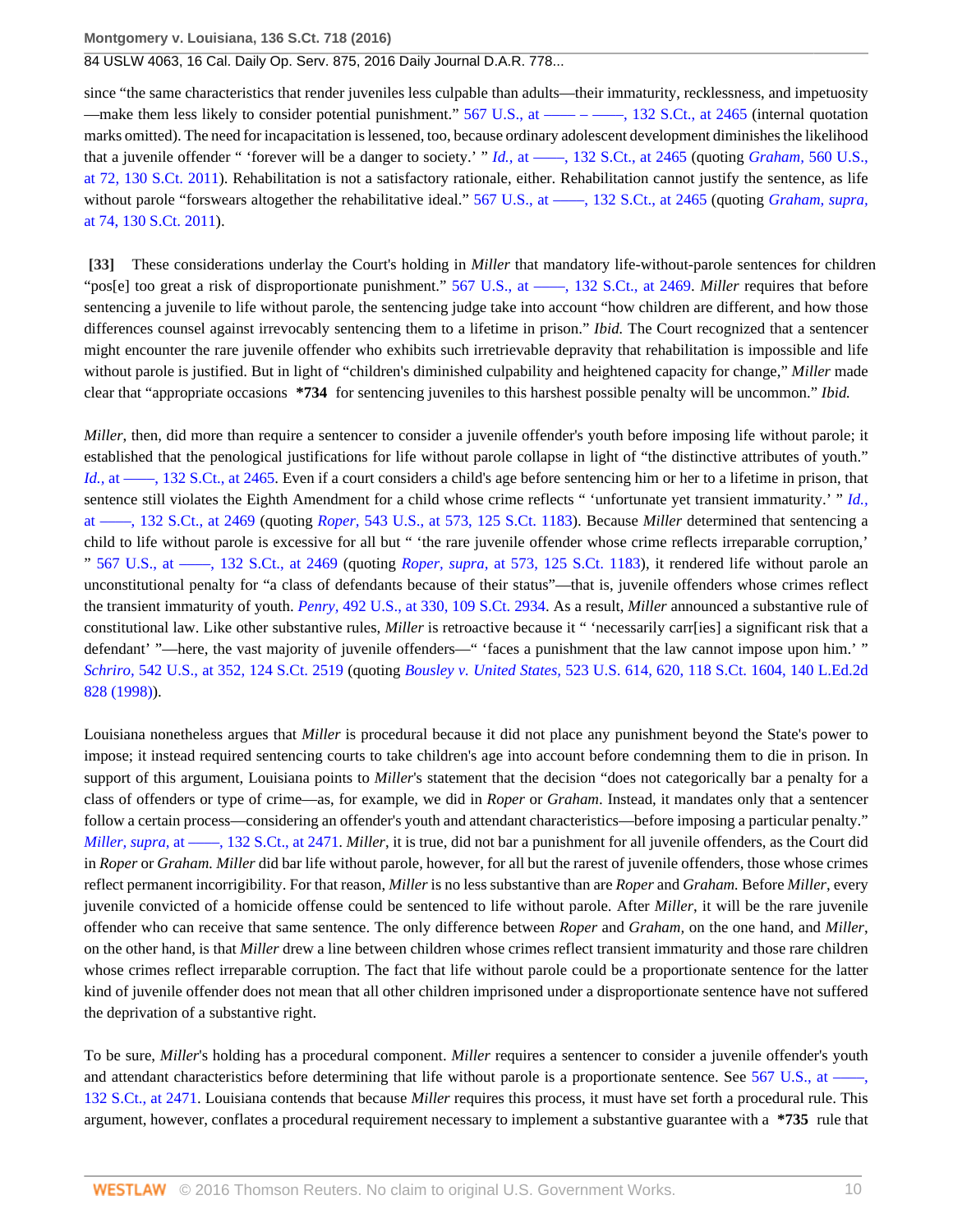"regulate[s] only the *manner of determining* the defendant's culpability." *Schriro, supra,* [at 353, 124 S.Ct. 2519](http://www.westlaw.com/Link/Document/FullText?findType=Y&serNum=2004622663&pubNum=0000708&originatingDoc=I3698b26ac34e11e5a795ac035416da91&refType=RP&originationContext=document&vr=3.0&rs=cblt1.0&transitionType=DocumentItem&contextData=(sc.Search)). There are instances in which a substantive change in the law must be attended by a procedure that enables a prisoner to show that he falls within the category of persons whom the law may no longer punish. See *Mackey,* [401 U.S., at 692, n. 7, 91 S.Ct. 1160](http://www.westlaw.com/Link/Document/FullText?findType=Y&serNum=1971127047&pubNum=0000708&originatingDoc=I3698b26ac34e11e5a795ac035416da91&refType=RP&originationContext=document&vr=3.0&rs=cblt1.0&transitionType=DocumentItem&contextData=(sc.Search)) (opinion of Harlan, J.) ("Some rules may have both procedural and substantive ramifications, as I have used those terms here"). For example, when an element of a criminal offense is deemed unconstitutional, a prisoner convicted under that offense receives a new trial where the government must prove the prisoner's conduct still fits within the modified definition of the crime. In a similar vein, when the Constitution prohibits a particular form of punishment for a class of persons, an affected prisoner receives a procedure through which he can show that he belongs to the protected class. See, *e.g., Atkins v. Virginia,* [536 U.S. 304, 317,](http://www.westlaw.com/Link/Document/FullText?findType=Y&serNum=2002381685&pubNum=0000708&originatingDoc=I3698b26ac34e11e5a795ac035416da91&refType=RP&originationContext=document&vr=3.0&rs=cblt1.0&transitionType=DocumentItem&contextData=(sc.Search)) [122 S.Ct. 2242, 153 L.Ed.2d 335 \(2002\)](http://www.westlaw.com/Link/Document/FullText?findType=Y&serNum=2002381685&pubNum=0000708&originatingDoc=I3698b26ac34e11e5a795ac035416da91&refType=RP&originationContext=document&vr=3.0&rs=cblt1.0&transitionType=DocumentItem&contextData=(sc.Search)) (requiring a procedure to determine whether a particular individual with an intellectual disability "fall[s] within the range of [intellectually disabled] offenders about whom there is a national consensus" that execution is impermissible). Those procedural requirements do not, of course, transform substantive rules into procedural ones.

The procedure *Miller* prescribes is no different. A hearing where "youth and its attendant characteristics" are considered as sentencing factors is necessary to separate those juveniles who may be sentenced to life without parole from those who may not. 567 U.S., at ——, 132 S.Ct., at 2460. The hearing does not replace but rather gives effect to *Miller's* substantive holding that life without parole is an excessive sentence for children whose crimes reflect transient immaturity.

**[34]** Louisiana suggests that *Miller* cannot have made a constitutional distinction between children whose crimes reflect transient immaturity and those whose crimes reflect irreparable corruption because *Miller* did not require trial courts to make a finding of fact regarding a child's incorrigibility. That this finding is not required, however, speaks only to the degree of procedure *Miller* mandated in order to implement its substantive guarantee. When a new substantive rule of constitutional law is established, this Court is careful to limit the scope of any attendant procedural requirement to avoid intruding more than necessary upon the States' sovereign administration of their criminal justice systems. See *[Ford v. Wainwright,](http://www.westlaw.com/Link/Document/FullText?findType=Y&serNum=1986132787&pubNum=0000708&originatingDoc=I3698b26ac34e11e5a795ac035416da91&refType=RP&originationContext=document&vr=3.0&rs=cblt1.0&transitionType=DocumentItem&contextData=(sc.Search))* 477 U.S. 399, [416–417, 106 S.Ct. 2595, 91 L.Ed.2d 335 \(1986\)](http://www.westlaw.com/Link/Document/FullText?findType=Y&serNum=1986132787&pubNum=0000708&originatingDoc=I3698b26ac34e11e5a795ac035416da91&refType=RP&originationContext=document&vr=3.0&rs=cblt1.0&transitionType=DocumentItem&contextData=(sc.Search)) ("[W]e leave to the State[s] the task of developing appropriate ways to enforce the constitutional restriction upon [their] execution of sentences"). Fidelity to this important principle of federalism, however, should not be construed to demean the substantive character of the federal right at issue. That *Miller* did not impose a formal factfinding requirement does not leave States free to sentence a child whose crime reflects transient immaturity to life without parole. To the contrary, *Miller* established that this punishment is disproportionate under the Eighth Amendment.

For this reason, the death penalty cases Louisiana cites in support of its position are inapposite. See, *e.g., [Beard v. Banks,](http://www.westlaw.com/Link/Document/FullText?findType=Y&serNum=2004622599&pubNum=0000708&originatingDoc=I3698b26ac34e11e5a795ac035416da91&refType=RP&originationContext=document&vr=3.0&rs=cblt1.0&transitionType=DocumentItem&contextData=(sc.Search))* [542 U.S. 406, 408, 124 S.Ct. 2504, 159 L.Ed.2d 494 \(2004\)](http://www.westlaw.com/Link/Document/FullText?findType=Y&serNum=2004622599&pubNum=0000708&originatingDoc=I3698b26ac34e11e5a795ac035416da91&refType=RP&originationContext=document&vr=3.0&rs=cblt1.0&transitionType=DocumentItem&contextData=(sc.Search)) (holding nonretroactive the rule that forbids instructing a jury to disregard mitigating factors not found by a unanimous vote); *O'Dell v. Netherland,* [521 U.S. 151, 153, 117 S.Ct. 1969, 138](http://www.westlaw.com/Link/Document/FullText?findType=Y&serNum=1997129562&pubNum=0000708&originatingDoc=I3698b26ac34e11e5a795ac035416da91&refType=RP&originationContext=document&vr=3.0&rs=cblt1.0&transitionType=DocumentItem&contextData=(sc.Search)) [L.Ed.2d 351 \(1997\)](http://www.westlaw.com/Link/Document/FullText?findType=Y&serNum=1997129562&pubNum=0000708&originatingDoc=I3698b26ac34e11e5a795ac035416da91&refType=RP&originationContext=document&vr=3.0&rs=cblt1.0&transitionType=DocumentItem&contextData=(sc.Search)) (holding nonretroactive the rule providing that, if the prosecutor **\*736** cites future dangerousness, the defendant may inform the jury of his ineligibility for parole); *Sawyer v. Smith,* [497 U.S. 227, 229, 110 S.Ct. 2822, 111 L.Ed.2d](http://www.westlaw.com/Link/Document/FullText?findType=Y&serNum=1990096219&pubNum=0000708&originatingDoc=I3698b26ac34e11e5a795ac035416da91&refType=RP&originationContext=document&vr=3.0&rs=cblt1.0&transitionType=DocumentItem&contextData=(sc.Search)) [193 \(1990\)](http://www.westlaw.com/Link/Document/FullText?findType=Y&serNum=1990096219&pubNum=0000708&originatingDoc=I3698b26ac34e11e5a795ac035416da91&refType=RP&originationContext=document&vr=3.0&rs=cblt1.0&transitionType=DocumentItem&contextData=(sc.Search)) (holding nonretroactive the rule that forbids suggesting to a capital jury that it is not responsible for a death sentence). Those decisions altered the processes in which States must engage before sentencing a person to death. The processes may have had some effect on the likelihood that capital punishment would be imposed, but none of those decisions rendered a certain penalty unconstitutionally excessive for a category of offenders.

The Court now holds that *Miller* announced a substantive rule of constitutional law. The conclusion that *Miller* states a substantive rule comports with the principles that informed *Teague*. *Teague* sought to balance the important goals of finality and comity with the liberty interests of those imprisoned pursuant to rules later deemed unconstitutional. *Miller*'s conclusion that the sentence of life without parole is disproportionate for the vast majority of juvenile offenders raises a grave risk that many are being held in violation of the Constitution.

**[35]** Giving *Miller* retroactive effect, moreover, does not require States to relitigate sentences, let alone convictions, in every case where a juvenile offender received mandatory life without parole. A State may remedy a *Miller* violation by permitting juvenile homicide offenders to be considered for parole, rather than by resentencing them. See, *e.g.,* [Wyo. Stat. Ann. § 6–](http://www.westlaw.com/Link/Document/FullText?findType=L&pubNum=1000377&cite=WYSTS6-10-301&originatingDoc=I3698b26ac34e11e5a795ac035416da91&refType=SP&originationContext=document&vr=3.0&rs=cblt1.0&transitionType=DocumentItem&contextData=(sc.Search)#co_pp_4b24000003ba5) [10–301\(c\) \(2013\)](http://www.westlaw.com/Link/Document/FullText?findType=L&pubNum=1000377&cite=WYSTS6-10-301&originatingDoc=I3698b26ac34e11e5a795ac035416da91&refType=SP&originationContext=document&vr=3.0&rs=cblt1.0&transitionType=DocumentItem&contextData=(sc.Search)#co_pp_4b24000003ba5) (juvenile homicide offenders eligible for parole after 25 years). Allowing those offenders to be considered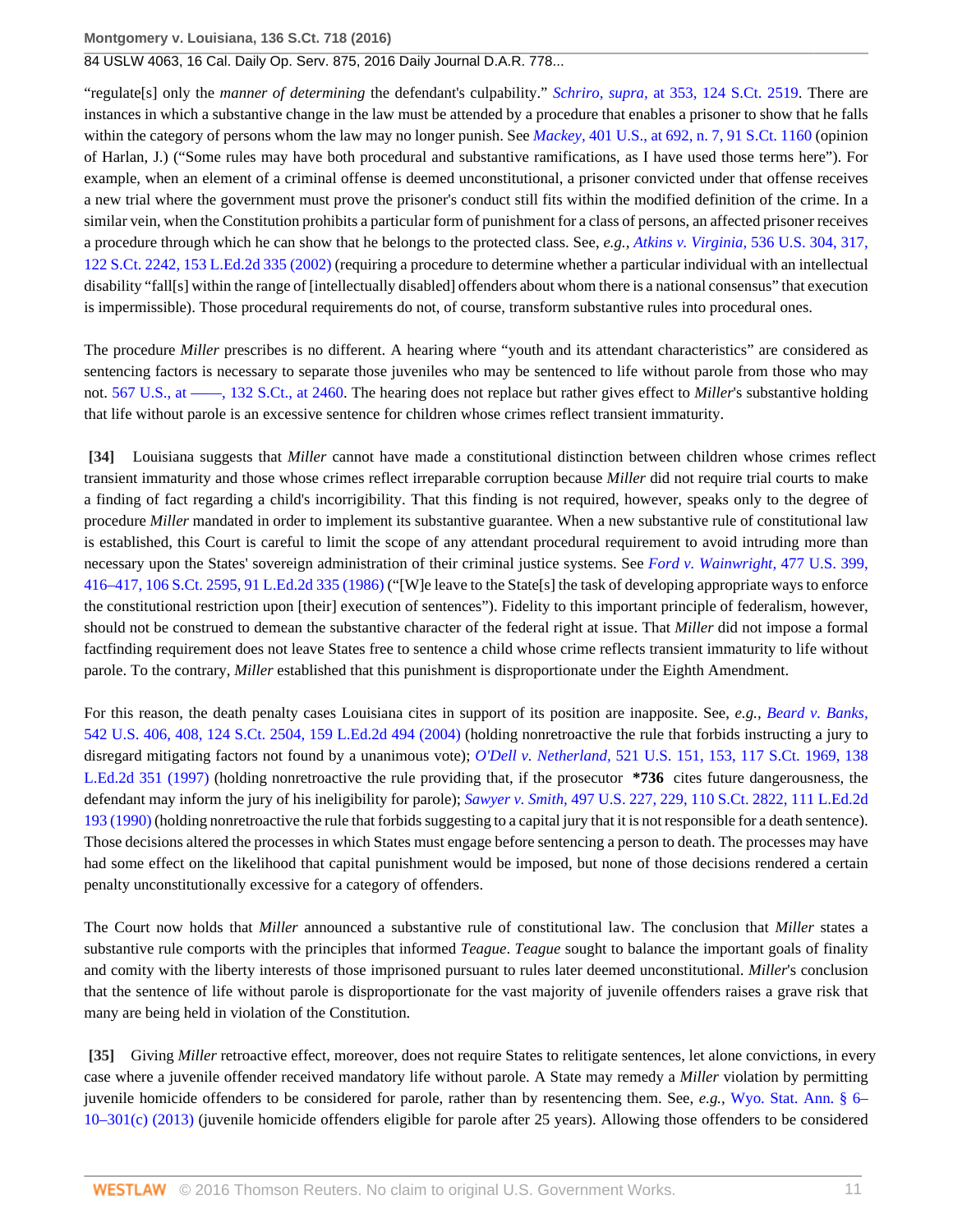## 84 USLW 4063, 16 Cal. Daily Op. Serv. 875, 2016 Daily Journal D.A.R. 778...

for parole ensures that juveniles whose crimes reflected only transient immaturity—and who have since matured—will not be forced to serve a disproportionate sentence in violation of the Eighth Amendment.

Extending parole eligibility to juvenile offenders does not impose an onerous burden on the States, nor does it disturb the finality of state convictions. Those prisoners who have shown an inability to reform will continue to serve life sentences. The opportunity for release will be afforded to those who demonstrate the truth of *Miller*'s central intuition—that children who commit even heinous crimes are capable of change.

Petitioner has discussed in his submissions to this Court his evolution from a troubled, misguided youth to a model member of the prison community. Petitioner states that he helped establish an inmate boxing team, of which he later became a trainer and coach. He alleges that he has contributed his time and labor to the prison's silkscreen department and that he strives to offer advice and serve as a role model to other inmates. These claims have not been tested or even addressed by the State, so the Court does not confirm their accuracy. The petitioner's submissions are relevant, however, as an example of one kind of evidence that prisoners might use to demonstrate rehabilitation.

\* \* \*

Henry Montgomery has spent each day of the past 46 years knowing he was condemned to die in prison. Perhaps it can be established that, due to exceptional circumstances, this fate was a just and proportionate punishment for the crime he committed as a 17–year–old boy. In light of what this Court has said in *Roper, Graham,* and *Miller* about how children are constitutionally different from adults in their level of culpability, however, prisoners like Montgomery must be given the opportunity to show their crime did not reflect irreparable corruption; and, if it **\*737** did not, their hope for some years of life outside prison walls must be restored.

The judgment of the Supreme Court of Louisiana is reversed, and the case is remanded for further proceedings not inconsistent with this opinion.

*It is so ordered.*

Justice [SCALIA,](http://www.westlaw.com/Link/Document/FullText?findType=h&pubNum=176284&cite=0254763301&originatingDoc=I3698b26ac34e11e5a795ac035416da91&refType=RQ&originationContext=document&vr=3.0&rs=cblt1.0&transitionType=DocumentItem&contextData=(sc.Search)) with whom Justice [THOMAS](http://www.westlaw.com/Link/Document/FullText?findType=h&pubNum=176284&cite=0216654601&originatingDoc=I3698b26ac34e11e5a795ac035416da91&refType=RQ&originationContext=document&vr=3.0&rs=cblt1.0&transitionType=DocumentItem&contextData=(sc.Search)) and Justice [ALITO](http://www.westlaw.com/Link/Document/FullText?findType=h&pubNum=176284&cite=0153052401&originatingDoc=I3698b26ac34e11e5a795ac035416da91&refType=RQ&originationContext=document&vr=3.0&rs=cblt1.0&transitionType=DocumentItem&contextData=(sc.Search)) join, dissenting. The Court has no jurisdiction to decide this case, and the decision it arrives at is wrong. I respectfully dissent.

# I. Jurisdiction

Louisiana postconviction courts willingly entertain Eighth Amendment claims but, with limited exceptions, apply the law as it existed when the state prisoner was convicted and sentenced. Shortly after this Court announced *[Teague v. Lane,](http://www.westlaw.com/Link/Document/FullText?findType=Y&serNum=1989027119&pubNum=0000708&originatingDoc=I3698b26ac34e11e5a795ac035416da91&refType=RP&originationContext=document&vr=3.0&rs=cblt1.0&transitionType=DocumentItem&contextData=(sc.Search))* 489 U.S. 288, [109 S.Ct. 1060, 103 L.Ed.2d 334 \(1989\),](http://www.westlaw.com/Link/Document/FullText?findType=Y&serNum=1989027119&pubNum=0000708&originatingDoc=I3698b26ac34e11e5a795ac035416da91&refType=RP&originationContext=document&vr=3.0&rs=cblt1.0&transitionType=DocumentItem&contextData=(sc.Search)) the Louisiana Supreme Court adopted *Teague*'s framework to govern the provision of postconviction remedies available to *state* prisoners in its *state* courts as a matter of *state* law. *[Taylor v. Whitley,](http://www.westlaw.com/Link/Document/FullText?findType=Y&serNum=1992182692&pubNum=0000735&originatingDoc=I3698b26ac34e11e5a795ac035416da91&refType=RP&originationContext=document&vr=3.0&rs=cblt1.0&transitionType=DocumentItem&contextData=(sc.Search))* 606 So.2d [1292 \(La.1992\)](http://www.westlaw.com/Link/Document/FullText?findType=Y&serNum=1992182692&pubNum=0000735&originatingDoc=I3698b26ac34e11e5a795ac035416da91&refType=RP&originationContext=document&vr=3.0&rs=cblt1.0&transitionType=DocumentItem&contextData=(sc.Search)). In doing so, the court stated that it was "not bound" to adopt that federal framework. *Id.,* [at 1296.](http://www.westlaw.com/Link/Document/FullText?findType=Y&serNum=1992182692&pubNum=0000735&originatingDoc=I3698b26ac34e11e5a795ac035416da91&refType=RP&fi=co_pp_sp_735_1296&originationContext=document&vr=3.0&rs=cblt1.0&transitionType=DocumentItem&contextData=(sc.Search)#co_pp_sp_735_1296) One would think, then, that it is none of our business that a 69–year–old Louisiana prisoner's state-law motion to be resentenced according to *Miller v. Alabama,* [567 U.S. ––––, 132 S.Ct. 2455, 183 L.Ed.2d 407 \(2012\)](http://www.westlaw.com/Link/Document/FullText?findType=Y&serNum=2027964006&pubNum=0000708&originatingDoc=I3698b26ac34e11e5a795ac035416da91&refType=RP&originationContext=document&vr=3.0&rs=cblt1.0&transitionType=DocumentItem&contextData=(sc.Search)), a case announced almost half a century after his sentence was final, was met with a firm rejection on state-law grounds by the Louisiana Supreme Court. But a majority of this Court, eager to reach the merits of this case, resolves the question of our jurisdiction by deciding that the Constitution *requires* state postconviction courts to adopt *Teague*'s exception for so-called "substantive" new rules and to provide state-law remedies for the violations of those rules to prisoners whose sentences long ago became final. This conscription into federal service of state postconviction courts is nothing short of astonishing.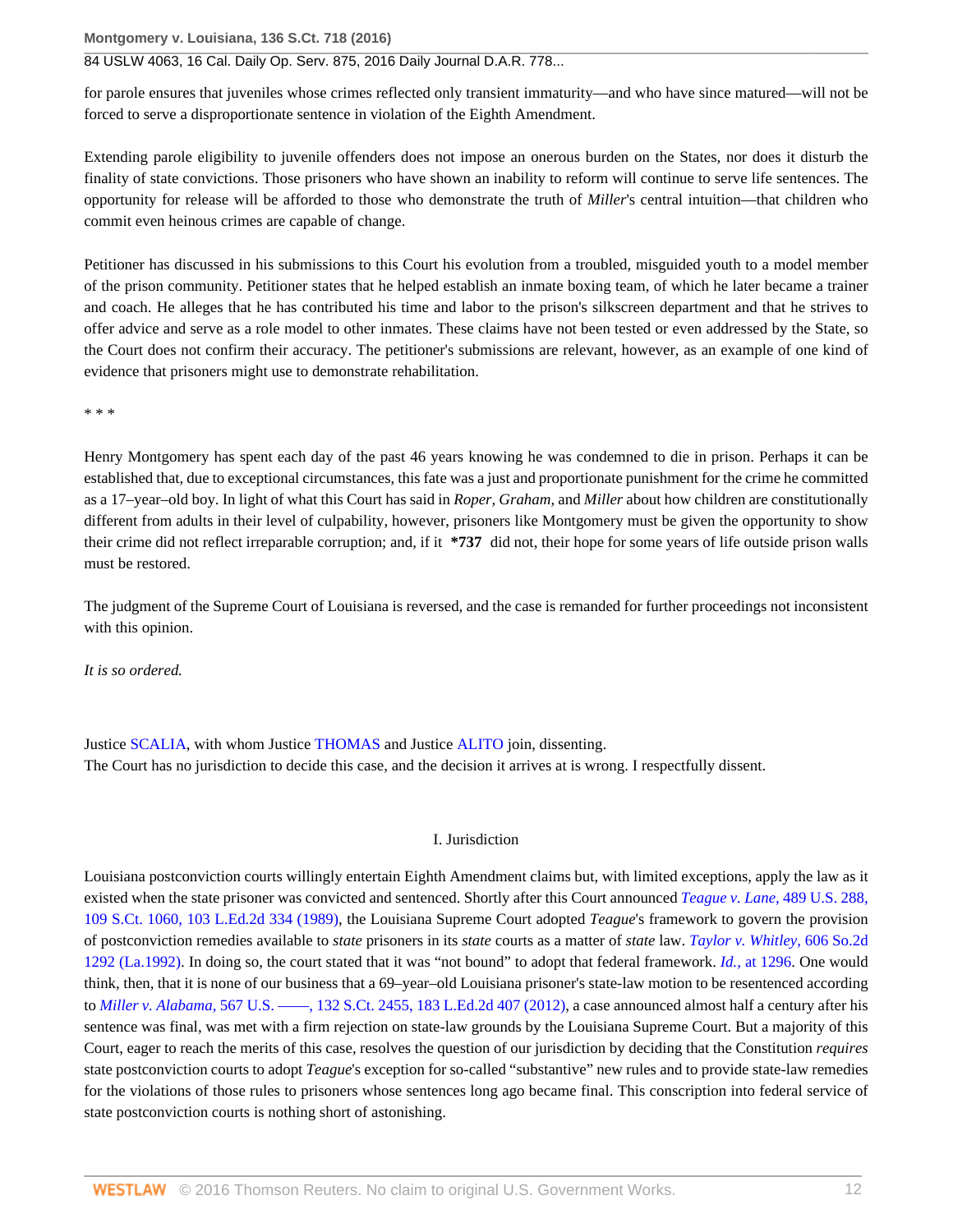#### A

*Teague* announced that federal courts could not grant habeas corpus to overturn state convictions on the basis of a "new rule" of constitutional law—meaning one announced after the convictions became final—*unless* that new rule was a "substantive rule" or a "watershed rul[e] of criminal procedure." [489 U.S., at 311, 109 S.Ct. 1060.](http://www.westlaw.com/Link/Document/FullText?findType=Y&serNum=1989027119&pubNum=0000708&originatingDoc=I3698b26ac34e11e5a795ac035416da91&refType=RP&originationContext=document&vr=3.0&rs=cblt1.0&transitionType=DocumentItem&contextData=(sc.Search)) The *Teague* prescription followed from Justice Harlan's view of the "retroactivity problem" detailed in his separate opinion in *[Desist v. United States,](http://www.westlaw.com/Link/Document/FullText?findType=Y&serNum=1969132933&pubNum=0000708&originatingDoc=I3698b26ac34e11e5a795ac035416da91&refType=RP&originationContext=document&vr=3.0&rs=cblt1.0&transitionType=DocumentItem&contextData=(sc.Search))* 394 U.S. 244, 256, 89 [S.Ct. 1030, 22 L.Ed.2d 248 \(1969\)](http://www.westlaw.com/Link/Document/FullText?findType=Y&serNum=1969132933&pubNum=0000708&originatingDoc=I3698b26ac34e11e5a795ac035416da91&refType=RP&originationContext=document&vr=3.0&rs=cblt1.0&transitionType=DocumentItem&contextData=(sc.Search)) (dissenting opinion), and later in *Mackey v. United States,* [401 U.S. 667, 675, 91 S.Ct. 1160,](http://www.westlaw.com/Link/Document/FullText?findType=Y&serNum=1971127047&pubNum=0000708&originatingDoc=I3698b26ac34e11e5a795ac035416da91&refType=RP&originationContext=document&vr=3.0&rs=cblt1.0&transitionType=DocumentItem&contextData=(sc.Search)) [28 L.Ed.2d 404 \(1971\)](http://www.westlaw.com/Link/Document/FullText?findType=Y&serNum=1971127047&pubNum=0000708&originatingDoc=I3698b26ac34e11e5a795ac035416da91&refType=RP&originationContext=document&vr=3.0&rs=cblt1.0&transitionType=DocumentItem&contextData=(sc.Search)) (opinion concurring in judgment in part and dissenting in part). Placing the rule's first exception in context requires more analysis than the majority has applied.

The Court in the mid–20th century was confounded by what Justice Harlan called the "swift pace of constitutional change," *Pickelsimer v. Wainwright,* [375 U.S. 2, 4, 84 S.Ct. 80, 11 L.Ed.2d 41 \(1963\)](http://www.westlaw.com/Link/Document/FullText?findType=Y&serNum=1963208171&pubNum=0000708&originatingDoc=I3698b26ac34e11e5a795ac035416da91&refType=RP&originationContext=document&vr=3.0&rs=cblt1.0&transitionType=DocumentItem&contextData=(sc.Search)) (dissenting opinion), as it vacated and remanded many cases in the wake of *Gideon v. Wainwright,* [372 U.S. 335, 83 S.Ct. 792, 9 L.Ed.2d 799 \(1963\).](http://www.westlaw.com/Link/Document/FullText?findType=Y&serNum=1963125313&pubNum=0000708&originatingDoc=I3698b26ac34e11e5a795ac035416da91&refType=RP&originationContext=document&vr=3.0&rs=cblt1.0&transitionType=DocumentItem&contextData=(sc.Search)) Justice Harlan called upon the Court to engage in "informed and deliberate consideration" of "whether the States are constitutionally required to apply [*Gideon*'s] new rule retrospectively, which may well require the reopening of cases long since finally adjudicated in accordance with then applicable decisions of this Court." *[Pickelsimer, supra,](http://www.westlaw.com/Link/Document/FullText?findType=Y&serNum=1963208171&pubNum=0000708&originatingDoc=I3698b26ac34e11e5a795ac035416da91&refType=RP&originationContext=document&vr=3.0&rs=cblt1.0&transitionType=DocumentItem&contextData=(sc.Search))* at 3, 84 S.Ct. 80. The Court answered that call in **\*738** *Linkletter v. Walker,* [381 U.S. 618, 85 S.Ct. 1731, 14 L.Ed.2d 601 \(1965\).](http://www.westlaw.com/Link/Document/FullText?findType=Y&serNum=1965125100&pubNum=0000708&originatingDoc=I3698b26ac34e11e5a795ac035416da91&refType=RP&originationContext=document&vr=3.0&rs=cblt1.0&transitionType=DocumentItem&contextData=(sc.Search)) *Linkletter* began with the premise "that we are neither required to apply, nor prohibited from applying, a decision retrospectively" and went on to adopt an equitable rule-by-rule approach to retroactivity, considering "the prior history of the rule in question, its purpose and effect, and whether retrospective operation will further or retard its operation." *Id.,* [at 629, 85 S.Ct. 1731.](http://www.westlaw.com/Link/Document/FullText?findType=Y&serNum=1965125100&pubNum=0000708&originatingDoc=I3698b26ac34e11e5a795ac035416da91&refType=RP&originationContext=document&vr=3.0&rs=cblt1.0&transitionType=DocumentItem&contextData=(sc.Search))

The *Linkletter* framework proved unworkable when the Court began applying the rule-by-rule approach not only to cases on collateral review but also to cases on direct review, rejecting any distinction "between convictions now final" and "convictions at various stages of trial and direct review." *Stovall v. Denno,* [388 U.S. 293, 300, 87 S.Ct. 1967, 18 L.Ed.2d 1199 \(1967\).](http://www.westlaw.com/Link/Document/FullText?findType=Y&serNum=1967129550&pubNum=0000708&originatingDoc=I3698b26ac34e11e5a795ac035416da91&refType=RP&originationContext=document&vr=3.0&rs=cblt1.0&transitionType=DocumentItem&contextData=(sc.Search)) It was this rejection that drew Justice Harlan's reproach in *Desist* and later in *Mackey*. He urged that "all 'new' rules of constitutional law must, at a minimum, be applied to all those cases which are still subject to direct review by this Court at the time the 'new' decision is handed down." *Desist, supra,* [at 258, 89 S.Ct. 1030](http://www.westlaw.com/Link/Document/FullText?findType=Y&serNum=1969132933&pubNum=0000708&originatingDoc=I3698b26ac34e11e5a795ac035416da91&refType=RP&originationContext=document&vr=3.0&rs=cblt1.0&transitionType=DocumentItem&contextData=(sc.Search)) (dissenting opinion). "Simply fishing one case from the stream of appellate review, using it as a vehicle for pronouncing new constitutional standards, and then permitting a stream of similar cases subsequently to flow by unaffected by that new rule constitute an indefensible departure from th[e] model of judicial review." *Mackey, supra,* [at 679, 91 S.Ct. 1160](http://www.westlaw.com/Link/Document/FullText?findType=Y&serNum=1971127047&pubNum=0000708&originatingDoc=I3698b26ac34e11e5a795ac035416da91&refType=RP&originationContext=document&vr=3.0&rs=cblt1.0&transitionType=DocumentItem&contextData=(sc.Search)).

The decision in *Griffith v. Kentucky,* [479 U.S. 314, 107 S.Ct. 708, 93 L.Ed.2d 649 \(1987\),](http://www.westlaw.com/Link/Document/FullText?findType=Y&serNum=1987004131&pubNum=0000708&originatingDoc=I3698b26ac34e11e5a795ac035416da91&refType=RP&originationContext=document&vr=3.0&rs=cblt1.0&transitionType=DocumentItem&contextData=(sc.Search)) heeded this constitutional concern. The Court jettisoned the *Linkletter* test for cases pending on direct review and adopted for them Justice Harlan's rule of redressability: "[F]ailure to apply a newly declared constitutional rule to criminal cases pending on direct review violates basic norms of *constitutional* adjudication." [479 U.S., at 322, 107 S.Ct. 708](http://www.westlaw.com/Link/Document/FullText?findType=Y&serNum=1987004131&pubNum=0000708&originatingDoc=I3698b26ac34e11e5a795ac035416da91&refType=RP&originationContext=document&vr=3.0&rs=cblt1.0&transitionType=DocumentItem&contextData=(sc.Search)) (emphasis added). We established in *Griffith* that this Court must play by our own "old rules"—rules we have settled before the defendant's conviction and sentence become final, even those that are a "clear break from existing precedent"—for cases pending before us on direct appeal. *Id.,* [at 323, 107 S.Ct. 708.](http://www.westlaw.com/Link/Document/FullText?findType=Y&serNum=1987004131&pubNum=0000708&originatingDoc=I3698b26ac34e11e5a795ac035416da91&refType=RP&originationContext=document&vr=3.0&rs=cblt1.0&transitionType=DocumentItem&contextData=(sc.Search)) Since the *Griffith* rule is constitutionally compelled, we instructed the lower state and federal courts to comply with it as well. *Ibid.*

When *Teague* followed on *Griffith*'s heels two years later, the opinion contained no discussion of "basic norms of constitutional adjudication," *Griffith, supra,* [at 322, 107 S.Ct. 708](http://www.westlaw.com/Link/Document/FullText?findType=Y&serNum=1987004131&pubNum=0000708&originatingDoc=I3698b26ac34e11e5a795ac035416da91&refType=RP&originationContext=document&vr=3.0&rs=cblt1.0&transitionType=DocumentItem&contextData=(sc.Search)), nor any discussion of the obligations of state courts. Doing away with *Linkletter* for good, the Court adopted Justice Harlan's solution to "the retroactivity problem" for cases pending on collateral review—which he described not as a constitutional problem but as "a problem as to the *scope of the habeas writ*." *[Mackey, supra,](http://www.westlaw.com/Link/Document/FullText?findType=Y&serNum=1971127047&pubNum=0000708&originatingDoc=I3698b26ac34e11e5a795ac035416da91&refType=RP&originationContext=document&vr=3.0&rs=cblt1.0&transitionType=DocumentItem&contextData=(sc.Search))* [at 684, 91 S.Ct. 1160](http://www.westlaw.com/Link/Document/FullText?findType=Y&serNum=1971127047&pubNum=0000708&originatingDoc=I3698b26ac34e11e5a795ac035416da91&refType=RP&originationContext=document&vr=3.0&rs=cblt1.0&transitionType=DocumentItem&contextData=(sc.Search)) (emphasis added). *Teague* held that federal habeas courts could no longer upset state-court convictions for violations of so-called "new rules," not yet announced when the conviction became final. [489 U.S., at 310, 109 S.Ct. 1060.](http://www.westlaw.com/Link/Document/FullText?findType=Y&serNum=1989027119&pubNum=0000708&originatingDoc=I3698b26ac34e11e5a795ac035416da91&refType=RP&originationContext=document&vr=3.0&rs=cblt1.0&transitionType=DocumentItem&contextData=(sc.Search)) But it allowed for the previously mentioned exceptions to this rule of nonredressability: substantive rules placing "certain kinds of primary, private individual conduct beyond the power of the criminal law-making authority to proscribe" and "watershed rules of criminal procedure." *Id.,* [at 311, 109 S.Ct. 1060](http://www.westlaw.com/Link/Document/FullText?findType=Y&serNum=1989027119&pubNum=0000708&originatingDoc=I3698b26ac34e11e5a795ac035416da91&refType=RP&originationContext=document&vr=3.0&rs=cblt1.0&transitionType=DocumentItem&contextData=(sc.Search)). Then in *Penry v. Lynaugh,* [492 U.S. 302, 109 S.Ct. 2934, 106 L.Ed.2d](http://www.westlaw.com/Link/Document/FullText?findType=Y&serNum=1989094482&pubNum=0000708&originatingDoc=I3698b26ac34e11e5a795ac035416da91&refType=RP&originationContext=document&vr=3.0&rs=cblt1.0&transitionType=DocumentItem&contextData=(sc.Search))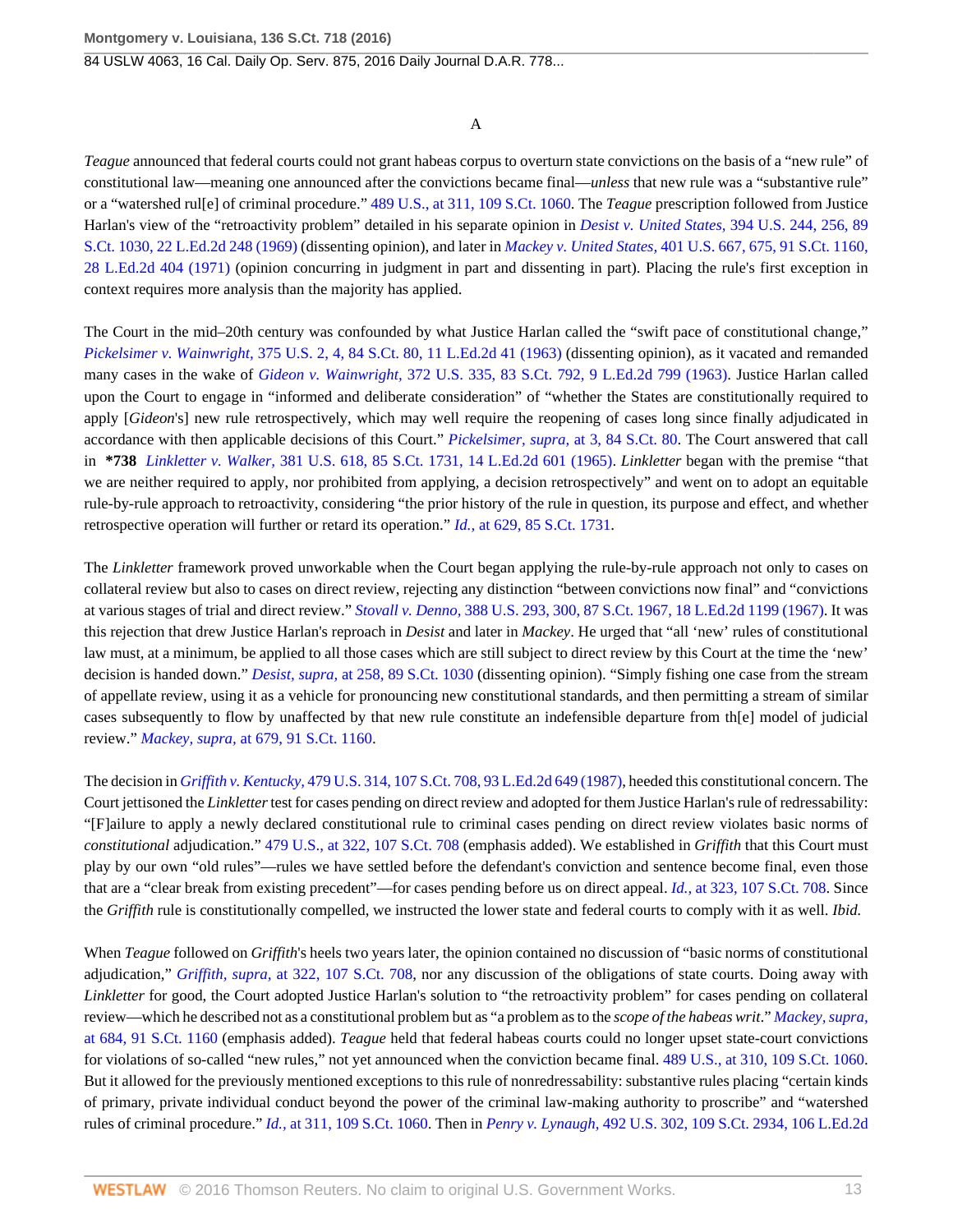### 84 USLW 4063, 16 Cal. Daily Op. Serv. 875, 2016 Daily Journal D.A.R. 778...

[256 \(1989\)](http://www.westlaw.com/Link/Document/FullText?findType=Y&serNum=1989094482&pubNum=0000708&originatingDoc=I3698b26ac34e11e5a795ac035416da91&refType=RP&originationContext=document&vr=3.0&rs=cblt1.0&transitionType=DocumentItem&contextData=(sc.Search)), the Court expanded this first exception for substantive rules to embrace new rules "prohibiting a certain category of punishment for a class of defendants because of their status or offense." *Id.,* [at 330, 109 S.Ct. 2934](http://www.westlaw.com/Link/Document/FullText?findType=Y&serNum=1989094482&pubNum=0000708&originatingDoc=I3698b26ac34e11e5a795ac035416da91&refType=RP&originationContext=document&vr=3.0&rs=cblt1.0&transitionType=DocumentItem&contextData=(sc.Search)).

**\*739** Neither *Teague* nor its exceptions are constitutionally compelled. Unlike today's majority, the *Teague-*era Court understood that cases on collateral review are fundamentally different from those pending on direct review because of "considerations of finality in the judicial process." *Shea v. Louisiana,* [470 U.S. 51, 59–60, 105 S.Ct. 1065, 84 L.Ed.2d 38 \(1985\).](http://www.westlaw.com/Link/Document/FullText?findType=Y&serNum=1985108933&pubNum=0000708&originatingDoc=I3698b26ac34e11e5a795ac035416da91&refType=RP&originationContext=document&vr=3.0&rs=cblt1.0&transitionType=DocumentItem&contextData=(sc.Search)) That line of finality demarcating the constitutionally required rule in *Griffith* from the habeas rule in *Teague* supplies the answer to the not-so-difficult question whether a state postconviction court must remedy the violation of a new substantive rule: No. A state court need only apply the law as it existed at the time a defendant's conviction and sentence became final. See *[Griffith,](http://www.westlaw.com/Link/Document/FullText?findType=Y&serNum=1987004131&pubNum=0000708&originatingDoc=I3698b26ac34e11e5a795ac035416da91&refType=RP&originationContext=document&vr=3.0&rs=cblt1.0&transitionType=DocumentItem&contextData=(sc.Search)) supra,* [at 322, 107 S.Ct. 708.](http://www.westlaw.com/Link/Document/FullText?findType=Y&serNum=1987004131&pubNum=0000708&originatingDoc=I3698b26ac34e11e5a795ac035416da91&refType=RP&originationContext=document&vr=3.0&rs=cblt1.0&transitionType=DocumentItem&contextData=(sc.Search)) And once final, "a new rule cannot reopen a door already closed." *[James B. Beam Distilling Co.](http://www.westlaw.com/Link/Document/FullText?findType=Y&serNum=1991112161&pubNum=0000708&originatingDoc=I3698b26ac34e11e5a795ac035416da91&refType=RP&originationContext=document&vr=3.0&rs=cblt1.0&transitionType=DocumentItem&contextData=(sc.Search)) v. Georgia,* [501 U.S. 529, 541, 111 S.Ct. 2439, 115 L.Ed.2d 481 \(1991\)](http://www.westlaw.com/Link/Document/FullText?findType=Y&serNum=1991112161&pubNum=0000708&originatingDoc=I3698b26ac34e11e5a795ac035416da91&refType=RP&originationContext=document&vr=3.0&rs=cblt1.0&transitionType=DocumentItem&contextData=(sc.Search)) (opinion of Souter, J.). Any relief a prisoner might receive in a state court after finality is a matter of grace, not constitutional prescription.

#### B

The majority can marshal no case support for its contrary position. It creates a constitutional rule where none had been before: "*Teague*'s conclusion establishing the retroactivity of new substantive rules is best understood as resting upon constitutional premises" binding in both federal and state courts. *Ante,* at 729. "Best understood." Because of what? Surely not because of its history and derivation.

Because of the Supremacy Clause, says the majority. *Ante,* at 731. But the Supremacy Clause cannot possibly answer the question before us here. It only elicits another question: What federal law is supreme? Old or new? The majority's champion, Justice Harlan, said the old rules apply for federal habeas review of a state-court conviction: "[T]he habeas court need only apply the constitutional standards that prevailed at the time the original proceedings took place," *Desist,* [394 U.S., at 263, 89](http://www.westlaw.com/Link/Document/FullText?findType=Y&serNum=1969132933&pubNum=0000708&originatingDoc=I3698b26ac34e11e5a795ac035416da91&refType=RP&originationContext=document&vr=3.0&rs=cblt1.0&transitionType=DocumentItem&contextData=(sc.Search)) [S.Ct. 1030](http://www.westlaw.com/Link/Document/FullText?findType=Y&serNum=1969132933&pubNum=0000708&originatingDoc=I3698b26ac34e11e5a795ac035416da91&refType=RP&originationContext=document&vr=3.0&rs=cblt1.0&transitionType=DocumentItem&contextData=(sc.Search)) (dissenting opinion), for a state court cannot "toe the constitutional mark" that does not yet exist, *Mackey,* [401 U.S.,](http://www.westlaw.com/Link/Document/FullText?findType=Y&serNum=1971127047&pubNum=0000708&originatingDoc=I3698b26ac34e11e5a795ac035416da91&refType=RP&originationContext=document&vr=3.0&rs=cblt1.0&transitionType=DocumentItem&contextData=(sc.Search)) [at 687, 91 S.Ct. 1160](http://www.westlaw.com/Link/Document/FullText?findType=Y&serNum=1971127047&pubNum=0000708&originatingDoc=I3698b26ac34e11e5a795ac035416da91&refType=RP&originationContext=document&vr=3.0&rs=cblt1.0&transitionType=DocumentItem&contextData=(sc.Search)) (opinion of Harlan, J.). Following his analysis, we have clarified time and again—recently in *[Greene v.](http://www.westlaw.com/Link/Document/FullText?findType=Y&serNum=2026467619&pubNum=0000708&originatingDoc=I3698b26ac34e11e5a795ac035416da91&refType=RP&fi=co_pp_sp_708_43&originationContext=document&vr=3.0&rs=cblt1.0&transitionType=DocumentItem&contextData=(sc.Search)#co_pp_sp_708_43) Fisher,* [565 U.S. ––––, –––– – ––––, 132 S.Ct. 38, 43–44, 181 L.Ed.2d 336 \(2011\)—](http://www.westlaw.com/Link/Document/FullText?findType=Y&serNum=2026467619&pubNum=0000708&originatingDoc=I3698b26ac34e11e5a795ac035416da91&refType=RP&fi=co_pp_sp_708_43&originationContext=document&vr=3.0&rs=cblt1.0&transitionType=DocumentItem&contextData=(sc.Search)#co_pp_sp_708_43)that *federal* habeas courts are to review state-court decisions against the law and factual record that existed at the time the decisions were made. "Section 2254(d)(1) [of the federal habeas statute] refers, in the past tense, to a state-court adjudication that 'resulted in' a decision that was contrary to, or 'involved' an unreasonable application of, established law. This backward-looking language requires an examination of the state-court decision at the time it was made." *Cullen v. Pinholster,* [563 U.S. 170, 181–182, 131 S.Ct. 1388, 179 L.Ed.2d 557](http://www.westlaw.com/Link/Document/FullText?findType=Y&serNum=2024933328&pubNum=0000708&originatingDoc=I3698b26ac34e11e5a795ac035416da91&refType=RP&originationContext=document&vr=3.0&rs=cblt1.0&transitionType=DocumentItem&contextData=(sc.Search)) [\(2011\).](http://www.westlaw.com/Link/Document/FullText?findType=Y&serNum=2024933328&pubNum=0000708&originatingDoc=I3698b26ac34e11e5a795ac035416da91&refType=RP&originationContext=document&vr=3.0&rs=cblt1.0&transitionType=DocumentItem&contextData=(sc.Search)) How can it possibly be, then, that the Constitution requires a *state* court's review of its own convictions to be governed by "new rules" rather than (what suffices when federal courts review state courts) "old rules"?

The majority relies on the statement in *[United States v. United States Coin & Currency,](http://www.westlaw.com/Link/Document/FullText?findType=Y&serNum=1971127037&pubNum=0000708&originatingDoc=I3698b26ac34e11e5a795ac035416da91&refType=RP&originationContext=document&vr=3.0&rs=cblt1.0&transitionType=DocumentItem&contextData=(sc.Search))* 401 U.S. 715, 91 S.Ct. 1041, 28 L.Ed.2d [434 \(1971\),](http://www.westlaw.com/Link/Document/FullText?findType=Y&serNum=1971127037&pubNum=0000708&originatingDoc=I3698b26ac34e11e5a795ac035416da91&refType=RP&originationContext=document&vr=3.0&rs=cblt1.0&transitionType=DocumentItem&contextData=(sc.Search)) that " '[n]o circumstances call more for the invocation of a rule of complete retroactivity' " than when " 'the conduct being penalized is constitutionally immune from punishment.' " *Ante,* [at 729 – 730](http://www.westlaw.com/Link/Document/FullText?findType=Y&serNum=1971127037&pubNum=0000780&originatingDoc=I3698b26ac34e11e5a795ac035416da91&refType=RP&fi=co_pp_sp_780_729&originationContext=document&vr=3.0&rs=cblt1.0&transitionType=DocumentItem&contextData=(sc.Search)#co_pp_sp_780_729) (quoting [401 U.S., at 724, 91 S.Ct. 1041](http://www.westlaw.com/Link/Document/FullText?findType=Y&serNum=1971127037&pubNum=0000708&originatingDoc=I3698b26ac34e11e5a795ac035416da91&refType=RP&originationContext=document&vr=3.0&rs=cblt1.0&transitionType=DocumentItem&contextData=(sc.Search))). The majority neglects to mention that this statement was addressing the "circumstances" of a conviction that "had *not become final,*" *id*[., at 724, n. 13, 91 S.Ct. 1041](http://www.westlaw.com/Link/Document/FullText?findType=Y&serNum=1971127037&pubNum=0000708&originatingDoc=I3698b26ac34e11e5a795ac035416da91&refType=RP&originationContext=document&vr=3.0&rs=cblt1.0&transitionType=DocumentItem&contextData=(sc.Search)) (emphasis added), when **\*740** the "rule of complete retroactivity" was invoked. *Coin & Currency,* an opinion written by (guess whom?) Justice Harlan, merely foreshadowed the rule announced in *Griffith,* that all cases pending on direct review receive the benefit of newly announced rules—better termed "old rules" for such rules were announced *before* finality.

The majority also misappropriates *Yates v. Aiken,* [484 U.S. 211, 108 S.Ct. 534, 98 L.Ed.2d 546 \(1988\)](http://www.westlaw.com/Link/Document/FullText?findType=Y&serNum=1988007130&pubNum=0000708&originatingDoc=I3698b26ac34e11e5a795ac035416da91&refType=RP&originationContext=document&vr=3.0&rs=cblt1.0&transitionType=DocumentItem&contextData=(sc.Search)), which reviewed a state habeas petitioner's Fourteenth Amendment claim that the jury instructions at his trial lessened the State's burden to prove every element of his offense beyond a reasonable doubt. That case at least did involve a conviction that was final. But the majority is oblivious to the critical fact that Yates's claim depended upon an *old rule,* settled at the time of his trial. *Id.,* [at 217, 108](http://www.westlaw.com/Link/Document/FullText?findType=Y&serNum=1988007130&pubNum=0000708&originatingDoc=I3698b26ac34e11e5a795ac035416da91&refType=RP&originationContext=document&vr=3.0&rs=cblt1.0&transitionType=DocumentItem&contextData=(sc.Search)) [S.Ct. 534.](http://www.westlaw.com/Link/Document/FullText?findType=Y&serNum=1988007130&pubNum=0000708&originatingDoc=I3698b26ac34e11e5a795ac035416da91&refType=RP&originationContext=document&vr=3.0&rs=cblt1.0&transitionType=DocumentItem&contextData=(sc.Search)) This Court reversed the state habeas court for its refusal to consider that the jury instructions violated that *old rule*.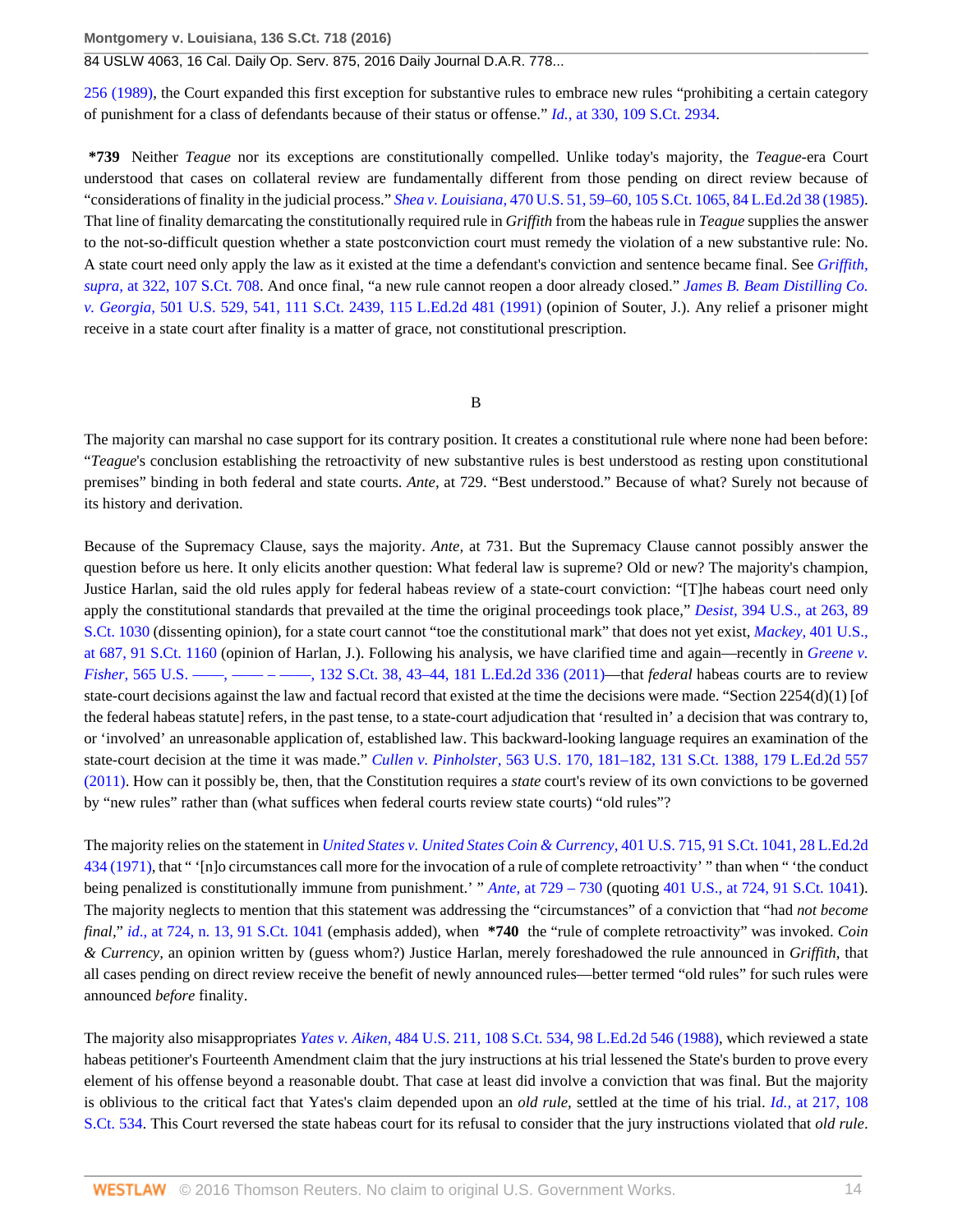### 84 USLW 4063, 16 Cal. Daily Op. Serv. 875, 2016 Daily Journal D.A.R. 778...

*Ibid*. The majority places great weight upon the dictum in *Yates* that the South Carolina habeas court " 'ha [d] a duty to grant the relief that federal law requires.' " *Ante,* [at 731](http://www.westlaw.com/Link/Document/FullText?findType=Y&serNum=1971127037&pubNum=0000780&originatingDoc=I3698b26ac34e11e5a795ac035416da91&refType=RP&fi=co_pp_sp_780_731&originationContext=document&vr=3.0&rs=cblt1.0&transitionType=DocumentItem&contextData=(sc.Search)#co_pp_sp_780_731) (quoting *Yates, supra,* [at 218, 108 S.Ct. 534](http://www.westlaw.com/Link/Document/FullText?findType=Y&serNum=1988007130&pubNum=0000708&originatingDoc=I3698b26ac34e11e5a795ac035416da91&refType=RP&originationContext=document&vr=3.0&rs=cblt1.0&transitionType=DocumentItem&contextData=(sc.Search))). It is simply wrong to divorce that dictum from the facts it addressed. In that context, *Yates* merely reinforces the line drawn by *Griffith* : when state courts provide a forum for postconviction relief, they need to play by the "old rules" announced *before* the date on which a defendant's conviction and sentence became final.

The other sleight of hand performed by the majority is its emphasis on *Ex parte Siebold,* [100 U.S. 371, 25 L.Ed. 717 \(1880\)](http://www.westlaw.com/Link/Document/FullText?findType=Y&serNum=1800131032&pubNum=0000780&originatingDoc=I3698b26ac34e11e5a795ac035416da91&refType=RP&originationContext=document&vr=3.0&rs=cblt1.0&transitionType=DocumentItem&contextData=(sc.Search)). That case considered a petition for a federal writ of habeas corpus following a federal conviction, and the initial issue it confronted was its jurisdiction. A federal court has no inherent habeas corpus power, *Ex parte Bollman,* [4 Cranch 75, 94, 2 L.Ed. 554](http://www.westlaw.com/Link/Document/FullText?findType=Y&serNum=1800146646&pubNum=0000780&originatingDoc=I3698b26ac34e11e5a795ac035416da91&refType=RP&fi=co_pp_sp_780_94&originationContext=document&vr=3.0&rs=cblt1.0&transitionType=DocumentItem&contextData=(sc.Search)#co_pp_sp_780_94) [\(1807\),](http://www.westlaw.com/Link/Document/FullText?findType=Y&serNum=1800146646&pubNum=0000780&originatingDoc=I3698b26ac34e11e5a795ac035416da91&refType=RP&fi=co_pp_sp_780_94&originationContext=document&vr=3.0&rs=cblt1.0&transitionType=DocumentItem&contextData=(sc.Search)#co_pp_sp_780_94) but only that which is conferred (and limited) by statute, see, *e.g., Felker v. Turpin,* [518 U.S. 651, 664, 116 S.Ct. 2333,](http://www.westlaw.com/Link/Document/FullText?findType=Y&serNum=1996144517&pubNum=0000708&originatingDoc=I3698b26ac34e11e5a795ac035416da91&refType=RP&originationContext=document&vr=3.0&rs=cblt1.0&transitionType=DocumentItem&contextData=(sc.Search)) [135 L.Ed.2d 827 \(1996\)](http://www.westlaw.com/Link/Document/FullText?findType=Y&serNum=1996144517&pubNum=0000708&originatingDoc=I3698b26ac34e11e5a795ac035416da91&refType=RP&originationContext=document&vr=3.0&rs=cblt1.0&transitionType=DocumentItem&contextData=(sc.Search)). As *Siebold* stated, it was forbidden to use the federal habeas writ "as a mere writ of error." [100 U.S.,](http://www.westlaw.com/Link/Document/FullText?findType=Y&serNum=1800131032&pubNum=0000780&originatingDoc=I3698b26ac34e11e5a795ac035416da91&refType=RP&fi=co_pp_sp_780_375&originationContext=document&vr=3.0&rs=cblt1.0&transitionType=DocumentItem&contextData=(sc.Search)#co_pp_sp_780_375) [at 375](http://www.westlaw.com/Link/Document/FullText?findType=Y&serNum=1800131032&pubNum=0000780&originatingDoc=I3698b26ac34e11e5a795ac035416da91&refType=RP&fi=co_pp_sp_780_375&originationContext=document&vr=3.0&rs=cblt1.0&transitionType=DocumentItem&contextData=(sc.Search)#co_pp_sp_780_375). "The only ground on which this court, or any court, without some special statute authorizing it, [could] give relief on *habeas corpus* to a prisoner under conviction and sentence of another court is the want of jurisdiction in such court over the person or the cause, or some other matter rendering its proceedings void." *Ibid.* Turning to the facts before it, the Court decided it was within its power to hear Siebold's claim, which did not merely protest that the conviction and sentence were "erroneous" but contended that the statute he was convicted of violating was unconstitutional and the conviction therefore void: "[I]f the laws are unconstitutional and void, the Circuit Court acquired no jurisdiction of the causes." *Id.,* [at 376–377](http://www.westlaw.com/Link/Document/FullText?findType=Y&serNum=1800131032&pubNum=0000780&originatingDoc=I3698b26ac34e11e5a795ac035416da91&refType=RP&fi=co_pp_sp_780_376&originationContext=document&vr=3.0&rs=cblt1.0&transitionType=DocumentItem&contextData=(sc.Search)#co_pp_sp_780_376). *Siebold* is thus a decision that expands the limits of this Court's power to issue a federal habeas writ for a federal prisoner.

The majority, however, divines from *Siebold* "a general principle" that "a court has no authority to leave in place a conviction or sentence that violates a substantive rule, regardless of whether the conviction or sentence became final before the rule was announced." *Ante,* [at 731](http://www.westlaw.com/Link/Document/FullText?findType=Y&serNum=1800131032&pubNum=0000470&originatingDoc=I3698b26ac34e11e5a795ac035416da91&refType=RP&fi=co_pp_sp_470_731&originationContext=document&vr=3.0&rs=cblt1.0&transitionType=DocumentItem&contextData=(sc.Search)#co_pp_sp_470_731). That is utterly impossible. No "general principle" can rationally be derived from *Siebold* about constitutionally required remedies in state courts; indeed, the opinion does not even speak to constitutionally required remedies in *federal* courts. It is a decision about this Court's statutory power to grant the Original Writ, not about its constitutional obligation to do so. Nowhere in *Siebold* did this Court intimate that relief was constitutionally required—or as the **\*741** majority puts it, that a court would have had "no authority" to leave in place Siebold's conviction, *ante,* [at 730 – 731](http://www.westlaw.com/Link/Document/FullText?findType=Y&serNum=1800131032&pubNum=0000470&originatingDoc=I3698b26ac34e11e5a795ac035416da91&refType=RP&fi=co_pp_sp_470_730&originationContext=document&vr=3.0&rs=cblt1.0&transitionType=DocumentItem&contextData=(sc.Search)#co_pp_sp_470_730).

The majority's sorry acknowledgment that "*Siebold* and the other cases discussed in this opinion, of course, do not directly control the question the Court now answers for the first time," *ibid.,* is not nearly enough of a disclaimer. It is not just that they "do not directly control," but that the dicta cherry picked from those cases are irrelevant; they addressed circumstances fundamentally different from those to which the majority now applies them. Indeed, we know for sure that the author of some of those dicta, Justice Harlan, held views that flatly contradict the majority.

The majority's maxim that "state collateral review courts have no greater power than federal habeas courts to mandate that a prisoner continue to suffer punishment barred by the Constitution," *ante,* at 731, begs the question rather than contributes to its solution. Until today, no federal court was *constitutionally obliged* to grant relief for the past violation of a newly announced substantive rule. Until today, it was Congress's prerogative to do away with *Teague*'s exceptions altogether. Indeed, we had left unresolved the question whether Congress had already done that when it amended a section of the habeas corpus statute to add backward-looking language governing the review of state-court decisions. See Antiterrorism and Effective Death Penalty Act of 1996, § 104, 110 Stat. 1219, codified at [28 U.S.C. § 2254\(d\)\(1\);](http://www.westlaw.com/Link/Document/FullText?findType=L&pubNum=1000546&cite=28USCAS2254&originatingDoc=I3698b26ac34e11e5a795ac035416da91&refType=RB&originationContext=document&vr=3.0&rs=cblt1.0&transitionType=DocumentItem&contextData=(sc.Search)#co_pp_e07e0000a9f57) *Greene,* [565 U.S., at ––––, n., 132 S.Ct., at 44,](http://www.westlaw.com/Link/Document/FullText?findType=Y&serNum=2026467619&pubNum=0000708&originatingDoc=I3698b26ac34e11e5a795ac035416da91&refType=RP&fi=co_pp_sp_708_44&originationContext=document&vr=3.0&rs=cblt1.0&transitionType=DocumentItem&contextData=(sc.Search)#co_pp_sp_708_44) n. A maxim shown to be more relevant to this case, by the analysis that the majority omitted, is this: The Supremacy Clause does not impose upon state courts a constitutional obligation it fails to impose upon federal courts.

### $\mathcal{C}$

All that remains to support the majority's conclusion is that all-purpose Latin canon: *ipse dixit*. The majority opines that because a substantive rule eliminates a State's power to proscribe certain conduct or impose a certain punishment, it has "the automatic consequence of invalidating a defendant's conviction or sentence." *Ante,* at 730. What provision of the Constitution could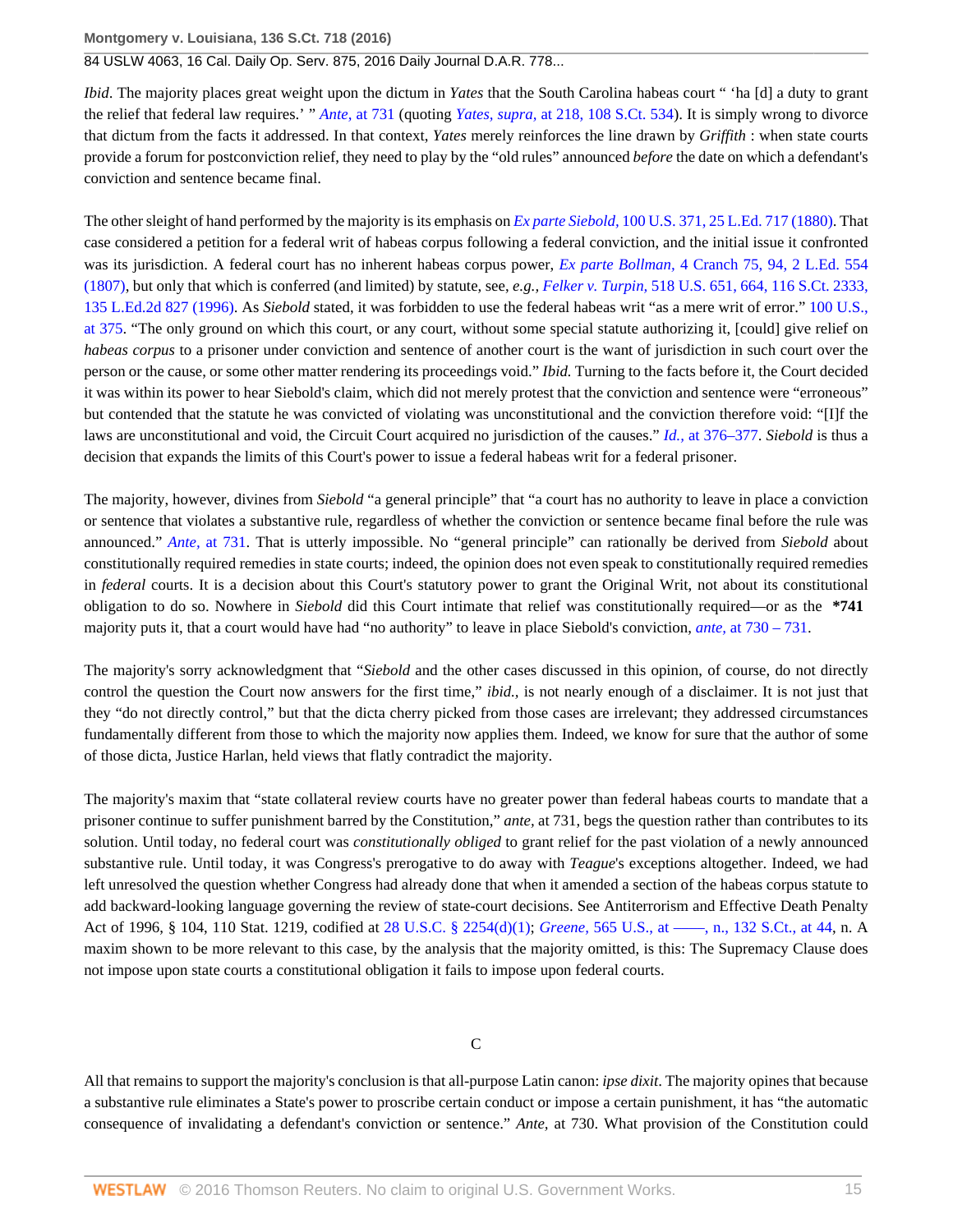### 84 USLW 4063, 16 Cal. Daily Op. Serv. 875, 2016 Daily Journal D.A.R. 778...

conceivably produce such a result? The Due Process Clause? It surely cannot be a denial of due process for a court to pronounce a final judgment which, though fully in accord with federal constitutional law at the time, fails to anticipate a change to be made by this Court half a century into the future. The Equal Protection Clause? Both statutory and (increasingly) constitutional laws change. If it were a denial of equal protection to hold an earlier defendant to a law more stringent than what exists today, it would also be a denial of equal protection to hold a later defendant to a law more stringent than what existed 50 years ago. No principle of equal protection requires the criminal law of all ages to be the same.

The majority grandly asserts that "[t]here is no grandfather clause that permits States to *enforce punishments the Constitution forbids*." *Ante,* at 731 (emphasis added). Of course the italicized phrase begs the question. There most certainly is a grandfather clause—one we have called *finality*—which says that the Constitution does not require States to revise punishments that were lawful when they were imposed. Once a conviction has become final, whether new rules or old ones will be applied to revisit the conviction is a matter entirely within the State's control; the Constitution has nothing to say about that choice. The majority says that there is no "possibility of a valid result" when a new substantive rule is not **\*742** applied retroactively. *Ante,* at 729 – 730. But the whole controversy here arises because many think there *is* a valid result when a defendant has been convicted under the law that existed when his conviction became final. And the States are unquestionably entitled to take that view of things.

The majority's imposition of *Teague*'s first exception upon the States is all the worse because it does not adhere to that exception as initially conceived by Justice Harlan—an exception for rules that "place, as a matter of constitutional interpretation, certain kinds of primary, private individual *conduct* beyond the power of the criminal lawmaking authority to proscribe." *[Mackey,](http://www.westlaw.com/Link/Document/FullText?findType=Y&serNum=1971127047&pubNum=0000708&originatingDoc=I3698b26ac34e11e5a795ac035416da91&refType=RP&originationContext=document&vr=3.0&rs=cblt1.0&transitionType=DocumentItem&contextData=(sc.Search))* [401 U.S., at 692, 91 S.Ct. 1160](http://www.westlaw.com/Link/Document/FullText?findType=Y&serNum=1971127047&pubNum=0000708&originatingDoc=I3698b26ac34e11e5a795ac035416da91&refType=RP&originationContext=document&vr=3.0&rs=cblt1.0&transitionType=DocumentItem&contextData=(sc.Search)) (emphasis added). Rather, it endorses the exception as expanded by *Penry,* to include "rules prohibiting a certain category of punishment for a class of defendants because of their status or offense." [492 U.S., at 330, 109](http://www.westlaw.com/Link/Document/FullText?findType=Y&serNum=1989094482&pubNum=0000708&originatingDoc=I3698b26ac34e11e5a795ac035416da91&refType=RP&originationContext=document&vr=3.0&rs=cblt1.0&transitionType=DocumentItem&contextData=(sc.Search)) [S.Ct. 2934](http://www.westlaw.com/Link/Document/FullText?findType=Y&serNum=1989094482&pubNum=0000708&originatingDoc=I3698b26ac34e11e5a795ac035416da91&refType=RP&originationContext=document&vr=3.0&rs=cblt1.0&transitionType=DocumentItem&contextData=(sc.Search)). That expansion empowered and obligated federal (and after today state) habeas courts to invoke this Court's Eighth Amendment "evolving standards of decency" jurisprudence to upset punishments that were constitutional when imposed but are "cruel and unusual," U.S. Const., Amdt. 8, in our newly enlightened society. See *Trop v. Dulles,* [356 U.S. 86, 101, 78](http://www.westlaw.com/Link/Document/FullText?findType=Y&serNum=1958121425&pubNum=0000708&originatingDoc=I3698b26ac34e11e5a795ac035416da91&refType=RP&originationContext=document&vr=3.0&rs=cblt1.0&transitionType=DocumentItem&contextData=(sc.Search)) [S.Ct. 590, 2 L.Ed.2d 630 \(1958\).](http://www.westlaw.com/Link/Document/FullText?findType=Y&serNum=1958121425&pubNum=0000708&originatingDoc=I3698b26ac34e11e5a795ac035416da91&refType=RP&originationContext=document&vr=3.0&rs=cblt1.0&transitionType=DocumentItem&contextData=(sc.Search)) The "evolving standards" test concedes that in 1969 the State had the power to punish Henry Montgomery as it did. Indeed, Montgomery could at that time have been sentenced to death by our yet unevolved society. Even 20 years later, this Court reaffirmed that the Constitution posed no bar to death sentences for juveniles. *[Stanford v. Kentucky,](http://www.westlaw.com/Link/Document/FullText?findType=Y&serNum=1989094485&pubNum=0000708&originatingDoc=I3698b26ac34e11e5a795ac035416da91&refType=RP&originationContext=document&vr=3.0&rs=cblt1.0&transitionType=DocumentItem&contextData=(sc.Search))* [492 U.S. 361, 109 S.Ct. 2969, 106 L.Ed.2d 306 \(1989\)](http://www.westlaw.com/Link/Document/FullText?findType=Y&serNum=1989094485&pubNum=0000708&originatingDoc=I3698b26ac34e11e5a795ac035416da91&refType=RP&originationContext=document&vr=3.0&rs=cblt1.0&transitionType=DocumentItem&contextData=(sc.Search)). Not until our People's "standards of decency" evolved a mere 10 years ago—nearly 40 years after Montgomery's sentence was imposed—did this Court declare the death penalty unconstitutional for juveniles. *Roper v. Simmons,* [543 U.S. 551, 125 S.Ct. 1183, 161 L.Ed.2d 1 \(2005\)](http://www.westlaw.com/Link/Document/FullText?findType=Y&serNum=2006291922&pubNum=0000708&originatingDoc=I3698b26ac34e11e5a795ac035416da91&refType=RP&originationContext=document&vr=3.0&rs=cblt1.0&transitionType=DocumentItem&contextData=(sc.Search)). Even then, the Court reassured States that "the punishment of life imprisonment without the possibility of parole is itself a severe sanction," implicitly still available for juveniles. *Id.,* [at 572, 125 S.Ct. 1183](http://www.westlaw.com/Link/Document/FullText?findType=Y&serNum=2006291922&pubNum=0000708&originatingDoc=I3698b26ac34e11e5a795ac035416da91&refType=RP&originationContext=document&vr=3.0&rs=cblt1.0&transitionType=DocumentItem&contextData=(sc.Search)). And again five years ago this Court left in place this severe sanction for juvenile homicide offenders. *Graham v. Florida,* [560 U.S. 48, 69, 130 S.Ct. 2011, 176 L.Ed.2d 825 \(2010\).](http://www.westlaw.com/Link/Document/FullText?findType=Y&serNum=2022052221&pubNum=0000708&originatingDoc=I3698b26ac34e11e5a795ac035416da91&refType=RP&originationContext=document&vr=3.0&rs=cblt1.0&transitionType=DocumentItem&contextData=(sc.Search)) So for the five decades Montgomery has spent in prison, not one of this Court's precedents called into question the legality of his sentence—until the People's "standards of decency," as perceived by five Justices, "evolved" yet again in *Miller*.

*Teague*'s central purpose was to do away with the old regime's tendency to "*continually* force the States to marshal resources in order to keep in prison defendants whose trials and appeals conformed to then-existing constitutional standards." [489 U.S.,](http://www.westlaw.com/Link/Document/FullText?findType=Y&serNum=1989027119&pubNum=0000708&originatingDoc=I3698b26ac34e11e5a795ac035416da91&refType=RP&originationContext=document&vr=3.0&rs=cblt1.0&transitionType=DocumentItem&contextData=(sc.Search)) [at 310, 109 S.Ct. 1060.](http://www.westlaw.com/Link/Document/FullText?findType=Y&serNum=1989027119&pubNum=0000708&originatingDoc=I3698b26ac34e11e5a795ac035416da91&refType=RP&originationContext=document&vr=3.0&rs=cblt1.0&transitionType=DocumentItem&contextData=(sc.Search)) Today's holding thwarts that purpose with a vengeance. Our ever-evolving Constitution changes the rules of "cruel and unusual punishments" every few years. In the passage from *Mackey* that the majority's opinion quotes, *ante,* at 731 – 732, Justice Harlan noted the diminishing force of finality (and hence the equitable propriety—not the constitutional requirement—of disregarding it) when the law punishes nonpunishable *conduct,* see [401 U.S., at 693, 91 S.Ct. 1160](http://www.westlaw.com/Link/Document/FullText?findType=Y&serNum=1971127047&pubNum=0000708&originatingDoc=I3698b26ac34e11e5a795ac035416da91&refType=RP&originationContext=document&vr=3.0&rs=cblt1.0&transitionType=DocumentItem&contextData=(sc.Search)). But one cannot imagine a clearer frustration of the sensible policy of *Teague* when the ever-moving target of impermissible *punishments* is at issue. Today's holding not only forecloses Congress from eliminating this expansion of *Teague* in federal courts, but also foists this distortion upon the States.

II. The Retroactivity of *Miller*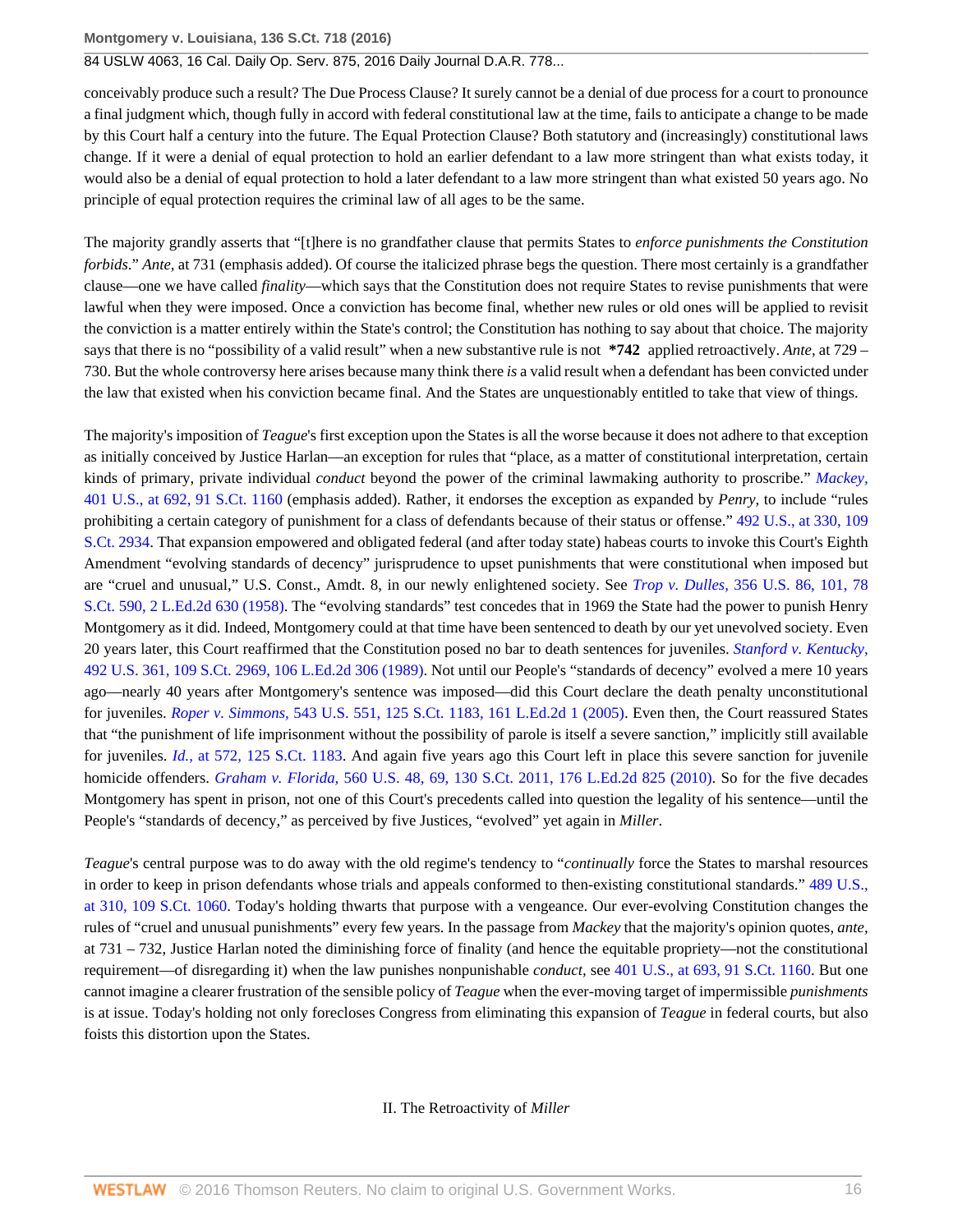### 84 USLW 4063, 16 Cal. Daily Op. Serv. 875, 2016 Daily Journal D.A.R. 778...

Having created jurisdiction by ripping *Teague*'s first exception from its moorings, **\*743** converting an equitable rule governing federal habeas relief to a constitutional command governing state courts as well, the majority proceeds to the merits. And here it confronts a second obstacle to its desired outcome. *Miller*, the opinion it wishes to impose upon state postconviction courts, simply does not decree what the first part of the majority's opinion says *Teague*'s first exception requires to be given retroactive effect: a rule "set[ting] forth *categorical* constitutional guarantees that place certain criminal laws and punishments *altogether* beyond the State's power to impose." *Ante,* at 729 (emphasis added). No problem. Having distorted *Teague,* the majority simply proceeds to rewrite *Miller*.

The majority asserts that *Miller* "rendered life without parole an unconstitutional penalty for 'a class of defendants because of their status'—that is, juvenile offenders whose crimes reflect the transient immaturity of youth." *Ante,* at 734. It insists that *Miller* barred life-without-parole sentences "for all but the rarest of juvenile offenders, those whose crimes reflect permanent incorrigibility. For that reason, *Miller* is no less substantive than are *Roper* and *Graham.*" *Ante,* at 734. The problem is that *Miller* stated, quite clearly, precisely the opposite: "Our decision does not categorically bar a penalty for a class of offenders or type of crime—as, for example, we did in *Roper* or *Graham*. Instead, it mandates only that a sentencer *follow a certain process*—considering an offender's youth and attendant characteristics—before imposing a particular penalty." [567 U.S., at](http://www.westlaw.com/Link/Document/FullText?findType=Y&serNum=2027964006&pubNum=0000708&originatingDoc=I3698b26ac34e11e5a795ac035416da91&refType=RP&fi=co_pp_sp_708_2471&originationContext=document&vr=3.0&rs=cblt1.0&transitionType=DocumentItem&contextData=(sc.Search)#co_pp_sp_708_2471)  $-$ , 132 S.Ct., at 2471 (emphasis added).

To contradict that clear statement, the majority opinion quotes passages from *Miller* that assert such things as "mandatory lifewithout-parole sentences for children 'pos[e] too great a risk of disproportionate punishment' " and " 'appropriate occasions for sentencing juveniles to this harshest possible penalty will be uncommon.' " *Ante,* at 733 – 734 (quoting *[Miller, supra,](http://www.westlaw.com/Link/Document/FullText?findType=Y&serNum=2027964006&pubNum=0000708&originatingDoc=I3698b26ac34e11e5a795ac035416da91&refType=RP&fi=co_pp_sp_708_2469&originationContext=document&vr=3.0&rs=cblt1.0&transitionType=DocumentItem&contextData=(sc.Search)#co_pp_sp_708_2469)* at ––––, [132 S.Ct., at 2469\)](http://www.westlaw.com/Link/Document/FullText?findType=Y&serNum=2027964006&pubNum=0000708&originatingDoc=I3698b26ac34e11e5a795ac035416da91&refType=RP&fi=co_pp_sp_708_2469&originationContext=document&vr=3.0&rs=cblt1.0&transitionType=DocumentItem&contextData=(sc.Search)#co_pp_sp_708_2469). But to say that a punishment might be inappropriate and disproportionate for certain juvenile offenders is not to say that it is unconstitutionally void. All of the statements relied on by the majority do nothing more than express the *reason* why the new, youth-protective *procedure* prescribed by *Miller* is desirable: to deter life sentences for certain juvenile offenders. On the issue of whether *Miller* rendered life-without-parole penalties unconstitutional, it is impossible to get past *Miller*'s unambiguous statement that "[o]ur decision does not categorically bar a penalty for a class of offenders" and "mandates" only that a sentencer follow a certain process ... before imposing a particular penalty." [567 U.S., at ––––, 132 S.Ct., at 2471](http://www.westlaw.com/Link/Document/FullText?findType=Y&serNum=2027964006&pubNum=0000708&originatingDoc=I3698b26ac34e11e5a795ac035416da91&refType=RP&fi=co_pp_sp_708_2471&originationContext=document&vr=3.0&rs=cblt1.0&transitionType=DocumentItem&contextData=(sc.Search)#co_pp_sp_708_2471). It is plain as day that the majority is not applying *Miller*, but rewriting it. [1](#page-21-1)

<span id="page-16-0"></span>And the rewriting has consequences beyond merely making *Miller*'s procedural guarantee retroactive. If, indeed, a State is categorically prohibited from imposing life without parole on juvenile offenders whose crimes do not "reflect permanent incorrigibility," then even when the procedures that *Miller* demands are provided the constitutional requirement is not necessarily satisfied. It remains available for **\*744** the defendant sentenced to life without parole to argue that his crimes did not in fact "reflect permanent incorrigibility." Or as the majority's opinion puts it: "That *Miller* did not impose a formal factfinding requirement does not leave States free to sentence a child  $\left[\begin{array}{c} 2 \end{array}\right]$  $\left[\begin{array}{c} 2 \end{array}\right]$  $\left[\begin{array}{c} 2 \end{array}\right]$  whose crime reflects transient immaturity to life without parole. To the contrary, *Miller* established that this punishment is disproportionate under the Eighth Amendment." *Ante,* at 735.

<span id="page-16-1"></span>How wonderful. Federal and (like it or not) state judges are henceforth to resolve the knotty "legal" question: whether a 17– year–old who murdered an innocent sheriff's deputy half a century ago was at the time of his trial "incorrigible." Under *Miller*, bear in mind, the inquiry is whether the inmate was seen to be incorrigible when he was sentenced—not whether he has proven corrigible and so can safely be paroled today. What silliness. (And how impossible in practice, see Brief for National District Attorneys Assn. et al. as *Amici Curiae* 9–17.) When in *Lockett v. Ohio,* [438 U.S. 586, 608, 98 S.Ct. 2954, 57 L.Ed.2d 973](http://www.westlaw.com/Link/Document/FullText?findType=Y&serNum=1978139513&pubNum=0000708&originatingDoc=I3698b26ac34e11e5a795ac035416da91&refType=RP&originationContext=document&vr=3.0&rs=cblt1.0&transitionType=DocumentItem&contextData=(sc.Search)) [\(1978\),](http://www.westlaw.com/Link/Document/FullText?findType=Y&serNum=1978139513&pubNum=0000708&originatingDoc=I3698b26ac34e11e5a795ac035416da91&refType=RP&originationContext=document&vr=3.0&rs=cblt1.0&transitionType=DocumentItem&contextData=(sc.Search)) the Court imposed the thitherto unheard-of requirement that the sentencer in capital cases must consider and weigh all "relevant mitigating factors," it at least did not impose the substantive (and hence judicially reviewable) requirement that the aggravators must outweigh the mitigators; it would suffice that the sentencer *thought* so. And, fairly read, *Miller* did the same. Not so with the "incorrigibility" requirement that the Court imposes today to make *Miller* retroactive.

But have no fear. The majority does not seriously expect state and federal collateral-review tribunals to engage in this silliness, probing the evidence of "incorrigibility" that existed decades ago when defendants were sentenced. What the majority expects (and intends) to happen is set forth in the following not-so-subtle invitation: "A State may remedy a *Miller* violation by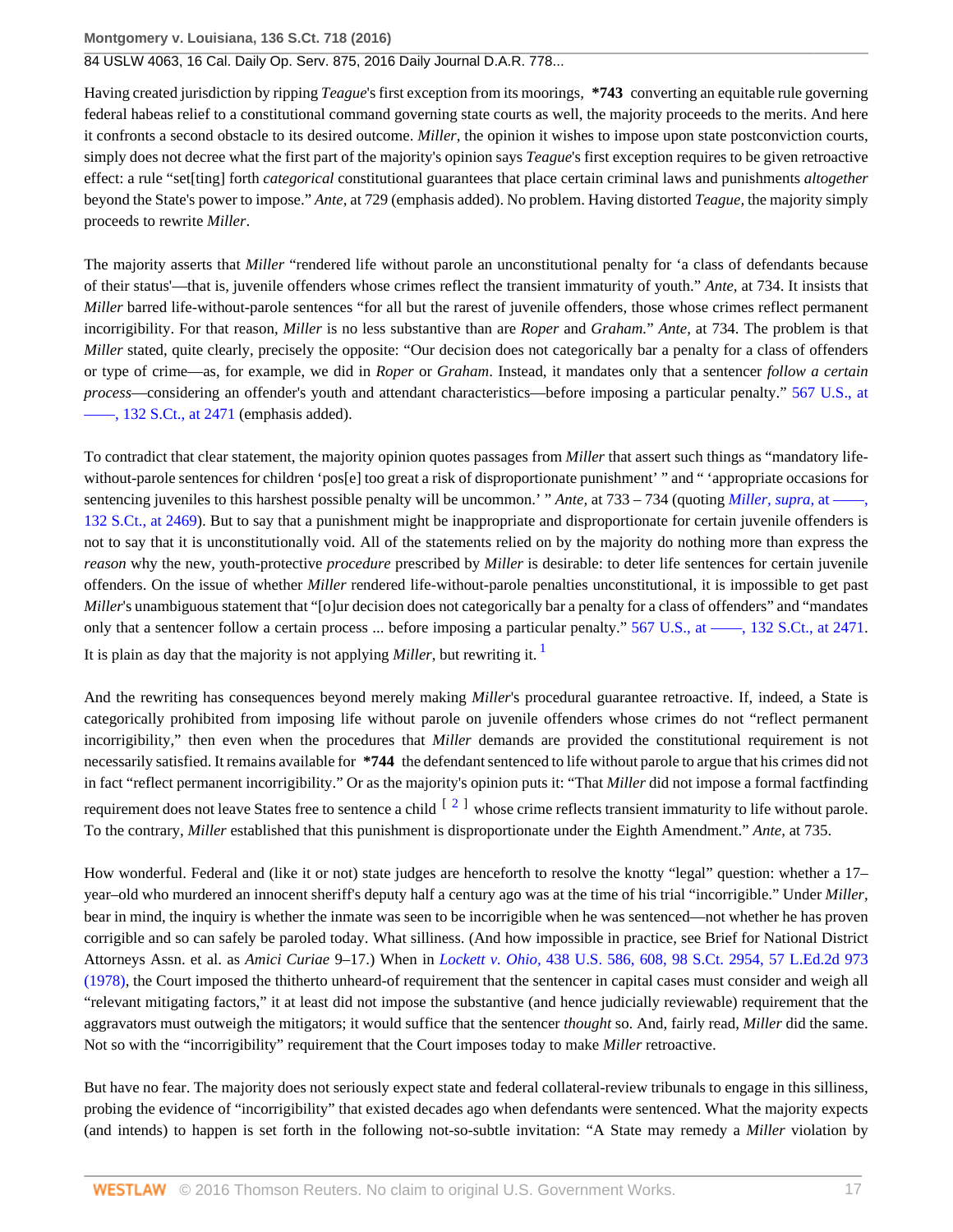## 84 USLW 4063, 16 Cal. Daily Op. Serv. 875, 2016 Daily Journal D.A.R. 778...

permitting juvenile homicide offenders to be considered for parole, rather than by resentencing them." *Ante,* at 736. Of course. This whole exercise, this whole distortion of *Miller*, is just a devious way of eliminating life without parole for juvenile offenders. The Court might have done that expressly (as we know, the Court can decree *anything*), but that would have been something of an embarrassment. After all, one of the justifications the Court gave for decreeing an end to the death penalty for murders (no matter how many) committed by a juvenile was that life without parole was a severe enough punishment. See *Roper,* [543 U.S., at 572, 125 S.Ct. 1183.](http://www.westlaw.com/Link/Document/FullText?findType=Y&serNum=2006291922&pubNum=0000708&originatingDoc=I3698b26ac34e11e5a795ac035416da91&refType=RP&originationContext=document&vr=3.0&rs=cblt1.0&transitionType=DocumentItem&contextData=(sc.Search)) How could the majority—in an opinion written by the very author of *Roper*—now say *that* punishment is *also* unconstitutional? [The Court expressly refused to say so in](http://www.westlaw.com/Link/Document/FullText?findType=Y&serNum=2027964006&pubNum=0000708&originatingDoc=I3698b26ac34e11e5a795ac035416da91&refType=RP&fi=co_pp_sp_708_2469&originationContext=document&vr=3.0&rs=cblt1.0&transitionType=DocumentItem&contextData=(sc.Search)#co_pp_sp_708_2469) *Miller*. 567 U.S., at ——, 132 S.Ct., [at 2469.](http://www.westlaw.com/Link/Document/FullText?findType=Y&serNum=2027964006&pubNum=0000708&originatingDoc=I3698b26ac34e11e5a795ac035416da91&refType=RP&fi=co_pp_sp_708_2469&originationContext=document&vr=3.0&rs=cblt1.0&transitionType=DocumentItem&contextData=(sc.Search)#co_pp_sp_708_2469) So the Court refuses again today, but merely makes imposition of that severe sanction a practical impossibility. And then, in Godfather fashion, the majority makes state legislatures an offer they can't refuse: Avoid all the utterly impossible nonsense we have prescribed by simply "permitting juvenile homicide offenders to be considered for parole." *Ante,* at 736. Mission accomplished.

Justice [THOMAS,](http://www.westlaw.com/Link/Document/FullText?findType=h&pubNum=176284&cite=0216654601&originatingDoc=I3698b26ac34e11e5a795ac035416da91&refType=RQ&originationContext=document&vr=3.0&rs=cblt1.0&transitionType=DocumentItem&contextData=(sc.Search)) dissenting.

I join Justice SCALIA's dissent. I write separately to explain why the Court's resolution of the jurisdictional question, *ante,* at 739 – 744, lacks any foundation in the Constitution's text or our historical traditions. We have jurisdiction under [28 U.S.C. §](http://www.westlaw.com/Link/Document/FullText?findType=L&pubNum=1000546&cite=28USCAS1257&originatingDoc=I3698b26ac34e11e5a795ac035416da91&refType=LQ&originationContext=document&vr=3.0&rs=cblt1.0&transitionType=DocumentItem&contextData=(sc.Search)) [1257](http://www.westlaw.com/Link/Document/FullText?findType=L&pubNum=1000546&cite=28USCAS1257&originatingDoc=I3698b26ac34e11e5a795ac035416da91&refType=LQ&originationContext=document&vr=3.0&rs=cblt1.0&transitionType=DocumentItem&contextData=(sc.Search)) only if the Louisiana Supreme **\*745** Court's decision implicates a federal right. That condition is satisfied, the Court holds, because the Constitution purportedly requires state and federal postconviction courts to give "retroactive effect" to new substantive constitutional rules by applying them to overturn long-final convictions and sentences. *Ante,* at 729. Because our Constitution and traditions embrace no such right, I respectfully dissent.

## I

"[O]ur jurisprudence concerning the 'retroactivity' of 'new rules' of constitutional law is primarily concerned, not with the question whether a constitutional violation occurred, but with the availability or nonavailability of remedies." *[Danforth v.](http://www.westlaw.com/Link/Document/FullText?findType=Y&serNum=2015291207&pubNum=0000708&originatingDoc=I3698b26ac34e11e5a795ac035416da91&refType=RP&originationContext=document&vr=3.0&rs=cblt1.0&transitionType=DocumentItem&contextData=(sc.Search)) Minnesota,* [552 U.S. 264, 290–291, 128 S.Ct. 1029, 169 L.Ed.2d 859 \(2008\).](http://www.westlaw.com/Link/Document/FullText?findType=Y&serNum=2015291207&pubNum=0000708&originatingDoc=I3698b26ac34e11e5a795ac035416da91&refType=RP&originationContext=document&vr=3.0&rs=cblt1.0&transitionType=DocumentItem&contextData=(sc.Search)) Accordingly, the issue in this case is not whether prisoners who received mandatory life-without-parole sentences for crimes they committed decades ago as juveniles had an Eighth Amendment right not to receive such a sentence. Rather, the question is how, when, and in what forum that newfound right can be enforced. See *ibid.*

The Court answers that question one way: It says that state postconviction and federal habeas courts are constitutionally required to supply a remedy because a sentence or conviction predicated upon an unconstitutional law is a legal nullity. See *ante,* at 729 – 733. But nothing in the Constitution's text or in our constitutional tradition provides such a right to a remedy on collateral review.

### A

No provision of the Constitution supports the Court's holding. The Court invokes only the Supremacy Clause, asserting that the Clause deprives state and federal postconviction courts alike of power to leave an unconstitutional sentence in place. *Ante,* at 731 – 732. But that leaves the question of what provision of the Constitution supplies that underlying prohibition.

The Supremacy Clause does not do so. That Clause merely supplies a rule of decision: *If* a federal constitutional right exists, that right supersedes any contrary provisions of state law. See [Art. VI, cl. 2](http://www.westlaw.com/Link/Document/FullText?findType=L&pubNum=1000583&cite=USCOARTVICL2&originatingDoc=I3698b26ac34e11e5a795ac035416da91&refType=LQ&originationContext=document&vr=3.0&rs=cblt1.0&transitionType=DocumentItem&contextData=(sc.Search)) ("This Constitution, and the Laws of the United States which shall be made in Pursuance thereof ... shall be the supreme Law of the Land; and the Judges in every State shall be bound thereby, any Thing in the Constitution or Laws of any State to the Contrary notwithstanding"). Accordingly, as we reaffirmed just last Term, the Supremacy Clause is no independent font of substantive rights. *[Armstrong v. Exceptional Child](http://www.westlaw.com/Link/Document/FullText?findType=Y&serNum=2035720644&pubNum=0000708&originatingDoc=I3698b26ac34e11e5a795ac035416da91&refType=RP&fi=co_pp_sp_708_1383&originationContext=document&vr=3.0&rs=cblt1.0&transitionType=DocumentItem&contextData=(sc.Search)#co_pp_sp_708_1383) Center, Inc.,* [575 U.S. ––––, ––––, 135 S.Ct. 1378, 1383, 191 L.Ed.2d 471 \(2015\).](http://www.westlaw.com/Link/Document/FullText?findType=Y&serNum=2035720644&pubNum=0000708&originatingDoc=I3698b26ac34e11e5a795ac035416da91&refType=RP&fi=co_pp_sp_708_1383&originationContext=document&vr=3.0&rs=cblt1.0&transitionType=DocumentItem&contextData=(sc.Search)#co_pp_sp_708_1383)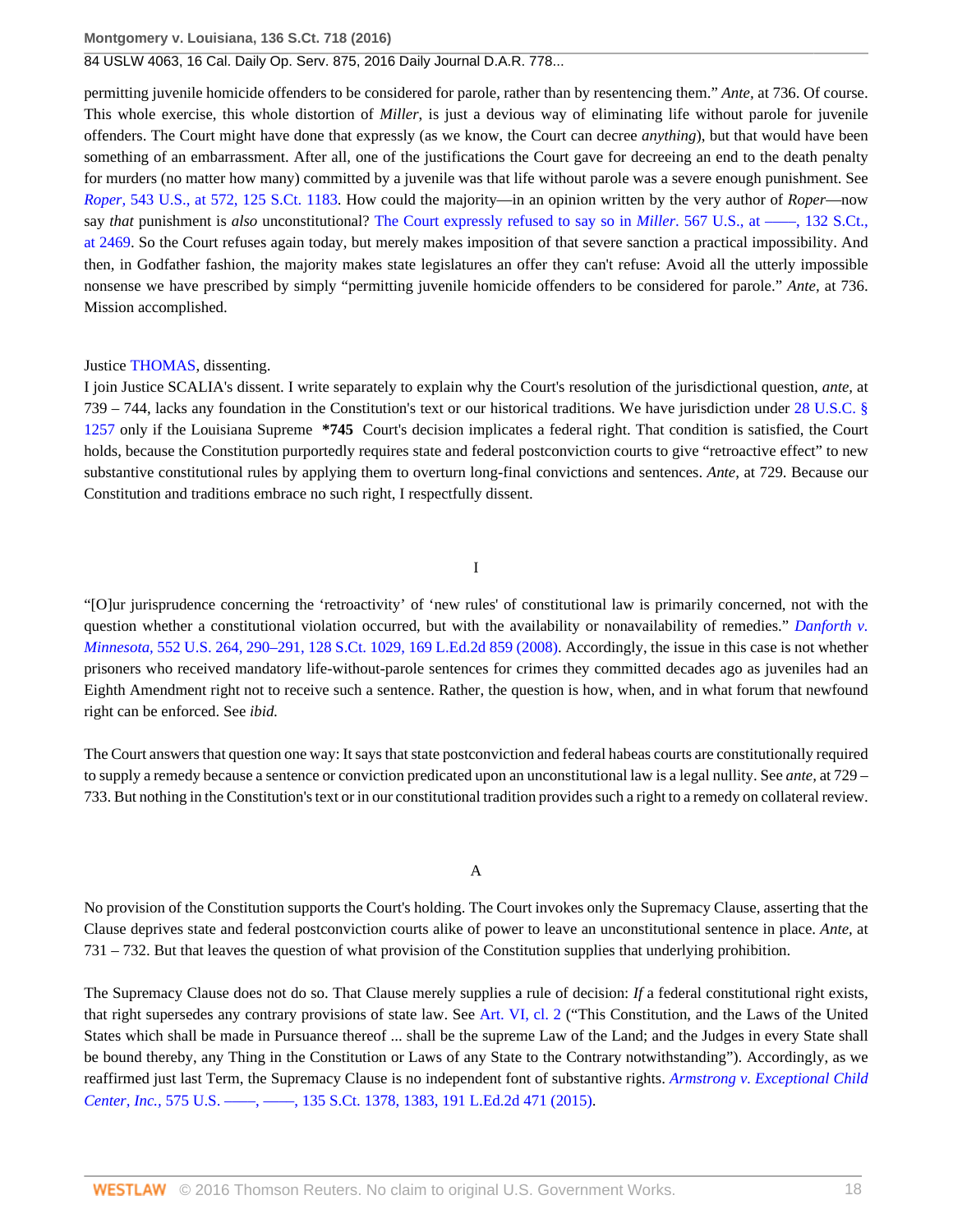Nor am I aware of any other provision in the Constitution that would support the Court's new constitutional right to retroactivity. Of the natural places to look—Article III, the Due Process Clauses of the Fifth and Fourteenth Amendments, and the Equal Protection Clause of the Fourteenth Amendment—none establishes a right to void an unconstitutional sentence that has long been final.

To begin, Article III does not contain the requirement that the Court announces today. Article III vests "[t]he judicial Power" in this Court and whatever inferior courts Congress creates, Art. III, § 1, and "extend[s]" that power to various "Cases ... and Controversies," Art. III, § 2. Article III thus defines the scope of *federal* judicial power. It cannot compel *state* postconviction courts to apply new substantive rules retroactively.

<span id="page-18-0"></span>**\*746** Even if the Court's holding were limited to federal courts, Article III would not justify it. The nature of "judicial power" may constrain the retroactivity rules that Article III courts can apply.<sup>[\\*](#page-21-3)</sup> But even our broad modern precedents treat Article III as requiring courts to apply new rules only on *direct* review. Thus in *Griffith v. Kentucky,* [479 U.S. 314, 107 S.Ct. 708,](http://www.westlaw.com/Link/Document/FullText?findType=Y&serNum=1987004131&pubNum=0000708&originatingDoc=I3698b26ac34e11e5a795ac035416da91&refType=RP&originationContext=document&vr=3.0&rs=cblt1.0&transitionType=DocumentItem&contextData=(sc.Search)) [93 L.Ed.2d 649 \(1987\),](http://www.westlaw.com/Link/Document/FullText?findType=Y&serNum=1987004131&pubNum=0000708&originatingDoc=I3698b26ac34e11e5a795ac035416da91&refType=RP&originationContext=document&vr=3.0&rs=cblt1.0&transitionType=DocumentItem&contextData=(sc.Search)) the Court suggested—based on Justice Harlan's views—that "after we have decided a new rule in the case selected, the integrity of judicial review requires that we apply that rule to all similar cases pending on direct review." *Id.,* [at 322–323, 107 S.Ct. 708.](http://www.westlaw.com/Link/Document/FullText?findType=Y&serNum=1987004131&pubNum=0000708&originatingDoc=I3698b26ac34e11e5a795ac035416da91&refType=RP&originationContext=document&vr=3.0&rs=cblt1.0&transitionType=DocumentItem&contextData=(sc.Search)) But, as Justice Harlan had explained, that view of Article III has no force on collateral review: "While the entire theoretical underpinnings of judicial review and constitutional supremacy dictate that federal courts having jurisdiction on direct review adjudicate every issue of law ... fairly implicated by the trial process below and properly presented on appeal, federal courts have never had a similar obligation on habeas corpus." *[Mackey v. United States,](http://www.westlaw.com/Link/Document/FullText?findType=Y&serNum=1971127047&pubNum=0000708&originatingDoc=I3698b26ac34e11e5a795ac035416da91&refType=RP&originationContext=document&vr=3.0&rs=cblt1.0&transitionType=DocumentItem&contextData=(sc.Search))* 401 U.S. 667, 682, [91 S.Ct. 1160, 28 L.Ed.2d 404 \(1971\)](http://www.westlaw.com/Link/Document/FullText?findType=Y&serNum=1971127047&pubNum=0000708&originatingDoc=I3698b26ac34e11e5a795ac035416da91&refType=RP&originationContext=document&vr=3.0&rs=cblt1.0&transitionType=DocumentItem&contextData=(sc.Search)) (opinion concurring in judgment in part and dissenting in part).

The Court's holding also cannot be grounded in the Due Process Clause's prohibition on "depriv[ations] ... of life, liberty, or property, without due process of law." Amdts. V and XIV, § 1. Quite possibly, " '[d]ue process of law' was originally used as a shorthand expression for governmental proceedings according to the 'law of the land' *as it existed at the time of those proceedings*." *In re Winship,* [397 U.S. 358, 378, 90 S.Ct. 1068, 25 L.Ed.2d 368 \(1970\)](http://www.westlaw.com/Link/Document/FullText?findType=Y&serNum=1970134205&pubNum=0000708&originatingDoc=I3698b26ac34e11e5a795ac035416da91&refType=RP&originationContext=document&vr=3.0&rs=cblt1.0&transitionType=DocumentItem&contextData=(sc.Search)) (Black, J., dissenting) (emphasis added); accord, *Johnson v. United States,* 576 U.S. —–, —–, 135 S.Ct. 2551, 2572-2573, 192 L.Ed.2d 569 (2015) (THOMAS, J., concurring in judgment). Under that understanding, due process excluded any right to have new substantive rules apply retroactively.

Even if due process required courts to anticipate this Court's new substantive rules, it would not compel courts to revisit settled convictions or sentences on collateral review. We have never understood due process to require further proceedings once a trial ends. The Clause "does not establish any right to an appeal ... and certainly does not establish any right to collaterally attack a final judgment of conviction." *United States v. MacCollom,* [426 U.S. 317, 323, 96 S.Ct. 2086, 48 L.Ed.2d 666 \(1976\)](http://www.westlaw.com/Link/Document/FullText?findType=Y&serNum=1976142395&pubNum=0000708&originatingDoc=I3698b26ac34e11e5a795ac035416da91&refType=RP&originationContext=document&vr=3.0&rs=cblt1.0&transitionType=DocumentItem&contextData=(sc.Search)) (plurality opinion); see *Pennsylvania v. Finley,* [481 U.S. 551, 557, 107 S.Ct. 1990, 95 L.Ed.2d 539 \(1987\)](http://www.westlaw.com/Link/Document/FullText?findType=Y&serNum=1987062379&pubNum=0000708&originatingDoc=I3698b26ac34e11e5a795ac035416da91&refType=RP&originationContext=document&vr=3.0&rs=cblt1.0&transitionType=DocumentItem&contextData=(sc.Search)) ("States have no obligation to provide [postconviction] relief"). Because the Constitution does not require postconviction remedies, it certainly does not require postconviction courts to revisit every potential type of error. Cf. *[Martinez v. Court of Appeal of Cal., Fourth Appellate](http://www.westlaw.com/Link/Document/FullText?findType=Y&serNum=2000029542&pubNum=0000708&originatingDoc=I3698b26ac34e11e5a795ac035416da91&refType=RP&originationContext=document&vr=3.0&rs=cblt1.0&transitionType=DocumentItem&contextData=(sc.Search)) Dist.,* [528 U.S. 152, 165–166, 120 S.Ct. 684, 145 L.Ed.2d 597 \(2000\)](http://www.westlaw.com/Link/Document/FullText?findType=Y&serNum=2000029542&pubNum=0000708&originatingDoc=I3698b26ac34e11e5a795ac035416da91&refType=RP&originationContext=document&vr=3.0&rs=cblt1.0&transitionType=DocumentItem&contextData=(sc.Search)) (SCALIA, J., concurring in judgment) ("Since a State could ... subject its trial-court determinations to no review whatever, it could *a fortiori* subject them to review which consists of a nonadversarial reexamination of convictions by a panel of government experts").

Nor can the Equal Protection Clause justify requiring courts on collateral review to apply new substantive rules retroactively. That Clause prohibits a State **\*747** from "deny[ing] to any person within its jurisdiction the equal protection of the laws." Amdt. XIV, § 1. But under our precedents "a classification neither involving fundamental rights nor proceeding along suspect lines ... cannot run afoul of the Equal Protection Clause if there is a rational relationship between the disparity of treatment and some legitimate governmental purpose." *Armour v. Indianapolis,* [566 U.S. ––––, ––––, 132 S.Ct. 2073, 2080, 182 L.Ed.2d 998](http://www.westlaw.com/Link/Document/FullText?findType=Y&serNum=2027820521&pubNum=0000708&originatingDoc=I3698b26ac34e11e5a795ac035416da91&refType=RP&fi=co_pp_sp_708_2080&originationContext=document&vr=3.0&rs=cblt1.0&transitionType=DocumentItem&contextData=(sc.Search)#co_pp_sp_708_2080) [\(2012\)](http://www.westlaw.com/Link/Document/FullText?findType=Y&serNum=2027820521&pubNum=0000708&originatingDoc=I3698b26ac34e11e5a795ac035416da91&refType=RP&fi=co_pp_sp_708_2080&originationContext=document&vr=3.0&rs=cblt1.0&transitionType=DocumentItem&contextData=(sc.Search)#co_pp_sp_708_2080) (internal quotation marks omitted; ellipsis in original).

The disparity the Court eliminates today—between prisoners whose cases were on direct review when this Court announced a new substantive constitutional rule, and those whose convictions had already become final—is one we have long considered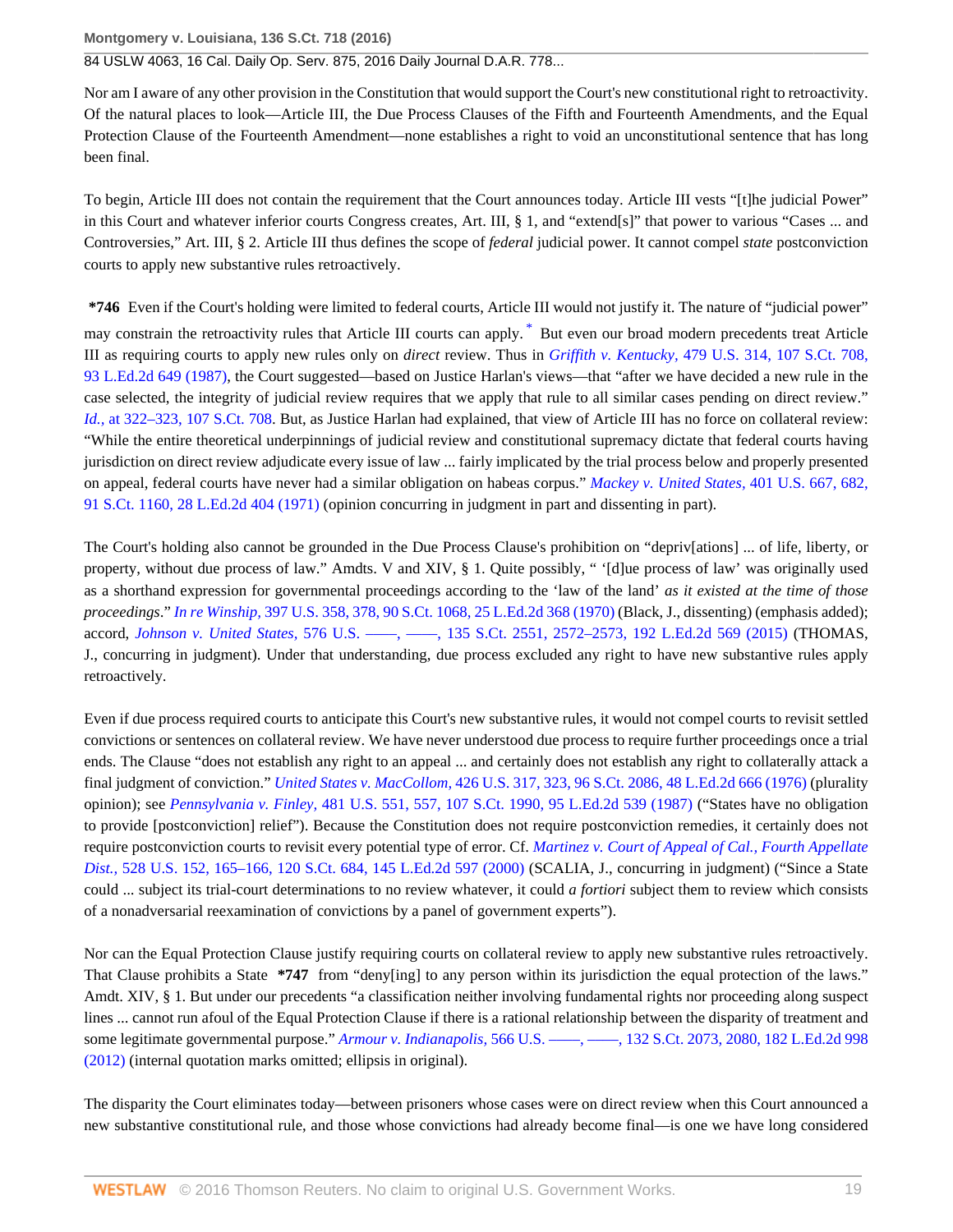#### 84 USLW 4063, 16 Cal. Daily Op. Serv. 875, 2016 Daily Journal D.A.R. 778...

rational. "[T]he notion that different standards should apply on direct and collateral review runs throughout our recent habeas jurisprudence." *Wright v. West,* [505 U.S. 277, 292, 112 S.Ct. 2482, 120 L.Ed.2d 225 \(1992\)](http://www.westlaw.com/Link/Document/FullText?findType=Y&serNum=1992111126&pubNum=0000708&originatingDoc=I3698b26ac34e11e5a795ac035416da91&refType=RP&originationContext=document&vr=3.0&rs=cblt1.0&transitionType=DocumentItem&contextData=(sc.Search)); see *[Brecht v. Abrahamson,](http://www.westlaw.com/Link/Document/FullText?findType=Y&serNum=1993088996&pubNum=0000708&originatingDoc=I3698b26ac34e11e5a795ac035416da91&refType=RP&originationContext=document&vr=3.0&rs=cblt1.0&transitionType=DocumentItem&contextData=(sc.Search))* 507 [U.S. 619, 633–635, 113 S.Ct. 1710, 123 L.Ed.2d 353 \(1993\)](http://www.westlaw.com/Link/Document/FullText?findType=Y&serNum=1993088996&pubNum=0000708&originatingDoc=I3698b26ac34e11e5a795ac035416da91&refType=RP&originationContext=document&vr=3.0&rs=cblt1.0&transitionType=DocumentItem&contextData=(sc.Search)). Thus, our precedents recognize a right to counsel on direct review, but not in collateral proceedings. Compare *Douglas v. California,* [372 U.S. 353, 355–358, 83 S.Ct. 814, 9 L.Ed.2d 811 \(1963\)](http://www.westlaw.com/Link/Document/FullText?findType=Y&serNum=1963125315&pubNum=0000708&originatingDoc=I3698b26ac34e11e5a795ac035416da91&refType=RP&originationContext=document&vr=3.0&rs=cblt1.0&transitionType=DocumentItem&contextData=(sc.Search)) (courts must provide counsel on an initial direct appeal), with *Finley, supra,* [at 555, 107 S.Ct. 1990](http://www.westlaw.com/Link/Document/FullText?findType=Y&serNum=1987062379&pubNum=0000708&originatingDoc=I3698b26ac34e11e5a795ac035416da91&refType=RP&originationContext=document&vr=3.0&rs=cblt1.0&transitionType=DocumentItem&contextData=(sc.Search)) (no such right on habeas). The Fourth Amendment also applies differently on direct and collateral review. Compare *Mapp v. Ohio,* [367 U.S. 643, 654–](http://www.westlaw.com/Link/Document/FullText?findType=Y&serNum=1961125528&pubNum=0000708&originatingDoc=I3698b26ac34e11e5a795ac035416da91&refType=RP&originationContext=document&vr=3.0&rs=cblt1.0&transitionType=DocumentItem&contextData=(sc.Search)) [660, 81 S.Ct. 1684, 6 L.Ed.2d 1081 \(1961\)](http://www.westlaw.com/Link/Document/FullText?findType=Y&serNum=1961125528&pubNum=0000708&originatingDoc=I3698b26ac34e11e5a795ac035416da91&refType=RP&originationContext=document&vr=3.0&rs=cblt1.0&transitionType=DocumentItem&contextData=(sc.Search)) (courts on direct review must exclude evidence obtained in violation of the Fourth Amendment), with *Stone v. Powell,* [428 U.S. 465, 489–496, 96 S.Ct. 3037, 49 L.Ed.2d 1067 \(1976\)](http://www.westlaw.com/Link/Document/FullText?findType=Y&serNum=1976142452&pubNum=0000708&originatingDoc=I3698b26ac34e11e5a795ac035416da91&refType=RP&originationContext=document&vr=3.0&rs=cblt1.0&transitionType=DocumentItem&contextData=(sc.Search)) (no relitigation of such claims on collateral review).

These distinctions are reasonable. They reflect the "significant costs" of collateral review, including disruption of "the State's significant interest in repose for concluded litigation." *Wright, supra,* [at 293, 112 S.Ct. 2482](http://www.westlaw.com/Link/Document/FullText?findType=Y&serNum=1992111126&pubNum=0000708&originatingDoc=I3698b26ac34e11e5a795ac035416da91&refType=RP&originationContext=document&vr=3.0&rs=cblt1.0&transitionType=DocumentItem&contextData=(sc.Search)) (internal quotation marks omitted). Our equal protection precedents, therefore, do not compel a uniform rule of retroactivity in direct and collateral proceedings for new substantive constitutional rules.

#### B

The Court's new constitutional right also finds no basis in the history of state and federal postconviction proceedings. Throughout our history, postconviction relief for alleged constitutional defects in a conviction or sentence was available as a matter of legislative grace, not constitutional command.

The Constitution mentions habeas relief only in the Suspension Clause, which specifies that "[t]he Privilege of the Writ of *Habeas Corpus* shall not be suspended, unless when in Cases of Rebellion or Invasion the public Safety may require it." Art. I, § 9, cl. 2. But that Clause does not specify the scope of the writ. And the First Congress, in prescribing federal habeas jurisdiction in the 1789 Judiciary Act, understood its scope to reflect "the black-letter principle of the common law that the writ was simply not available at all to one convicted of crime by a court of competent jurisdiction." Bator, [Finality in Criminal Law and Federal](http://www.westlaw.com/Link/Document/FullText?findType=Y&serNum=0110388027&pubNum=0003084&originatingDoc=I3698b26ac34e11e5a795ac035416da91&refType=LR&fi=co_pp_sp_3084_466&originationContext=document&vr=3.0&rs=cblt1.0&transitionType=DocumentItem&contextData=(sc.Search)#co_pp_sp_3084_466) [Habeas Corpus for State Prisoners, 76 Harv. L. Rev. 441, 466 \(1963\).](http://www.westlaw.com/Link/Document/FullText?findType=Y&serNum=0110388027&pubNum=0003084&originatingDoc=I3698b26ac34e11e5a795ac035416da91&refType=LR&fi=co_pp_sp_3084_466&originationContext=document&vr=3.0&rs=cblt1.0&transitionType=DocumentItem&contextData=(sc.Search)#co_pp_sp_3084_466) Early cases echoed that understanding. *E.g., [Ex parte](http://www.westlaw.com/Link/Document/FullText?findType=Y&serNum=1800139025&pubNum=0000780&originatingDoc=I3698b26ac34e11e5a795ac035416da91&refType=RP&fi=co_pp_sp_780_202&originationContext=document&vr=3.0&rs=cblt1.0&transitionType=DocumentItem&contextData=(sc.Search)#co_pp_sp_780_202) Watkins,* [3 Pet. 193, 202, 7 L.Ed. 650 \(1830\)](http://www.westlaw.com/Link/Document/FullText?findType=Y&serNum=1800139025&pubNum=0000780&originatingDoc=I3698b26ac34e11e5a795ac035416da91&refType=RP&fi=co_pp_sp_780_202&originationContext=document&vr=3.0&rs=cblt1.0&transitionType=DocumentItem&contextData=(sc.Search)#co_pp_sp_780_202) ("An imprisonment under a judgment cannot be unlawful, unless that judgment be an absolute nullity; and it is not a nullity if the court has general jurisdiction of the subject, although it should be erroneous").

For nearly a century thereafter, this Court understood the Judiciary Act and **\*748** successor provisions as limiting habeas relief to instances where the court that rendered the judgment lacked jurisdiction over the general category of offense or the person of the prisoner. See *Wright, supra,* [at 285, 112 S.Ct. 2482](http://www.westlaw.com/Link/Document/FullText?findType=Y&serNum=1992111126&pubNum=0000708&originatingDoc=I3698b26ac34e11e5a795ac035416da91&refType=RP&originationContext=document&vr=3.0&rs=cblt1.0&transitionType=DocumentItem&contextData=(sc.Search)) (recounting history). Federal habeas courts thus afforded no remedy for a claim that a sentence or conviction was predicated on an unconstitutional law. Nor did States. Indeed, until 1836, Vermont made no provision for any state habeas proceedings. See Oaks, Habeas Corpus in the States 1776–1865, 32 U. Chi. L. Rev. 243, 250 (1965). Even when States allowed collateral attacks in state court, review was unavailable if the judgment of conviction was rendered by a court with general jurisdiction over the subject matter and the defendant. *Id.,* at 261–262.

The Court portrays *Ex parte Siebold,* [100 U.S. 371, 25 L.Ed. 717 \(1880\)](http://www.westlaw.com/Link/Document/FullText?findType=Y&serNum=1800131032&pubNum=0000780&originatingDoc=I3698b26ac34e11e5a795ac035416da91&refType=RP&originationContext=document&vr=3.0&rs=cblt1.0&transitionType=DocumentItem&contextData=(sc.Search)), as a departure from this history and as the genesis of a constitutional principle that "a conviction obtained under an unconstitutional law warrants habeas relief." *Ante,* [at 731](http://www.westlaw.com/Link/Document/FullText?findType=Y&serNum=1800131032&pubNum=0000470&originatingDoc=I3698b26ac34e11e5a795ac035416da91&refType=RP&fi=co_pp_sp_470_731&originationContext=document&vr=3.0&rs=cblt1.0&transitionType=DocumentItem&contextData=(sc.Search)#co_pp_sp_470_731). But *Siebold*—a case construing the scope of federal habeas review under the 1789 Judiciary Act—does not support the Court's position. *Ante,* at 740 – 744 (SCALIA, J., dissenting). *Siebold* did not imply that the Constitution requires courts to stop enforcing convictions under an unconstitutional law. Rather, *Siebold* assumed that prisoners would lack a remedy if the federal habeas statute did not allow challenges to such convictions. [100 U.S., at 377](http://www.westlaw.com/Link/Document/FullText?findType=Y&serNum=1800131032&pubNum=0000780&originatingDoc=I3698b26ac34e11e5a795ac035416da91&refType=RP&fi=co_pp_sp_780_377&originationContext=document&vr=3.0&rs=cblt1.0&transitionType=DocumentItem&contextData=(sc.Search)#co_pp_sp_780_377) ("It is true, if no writ of error lies, the judgment may be final, in the sense that there may be no means of reversing it").

Moreover, when Congress authorized appeals as a matter of right in federal criminal cases, the Court renounced *Siebold* and stopped entertaining federal habeas challenges to the constitutionality of the statute under which a defendant was sentenced or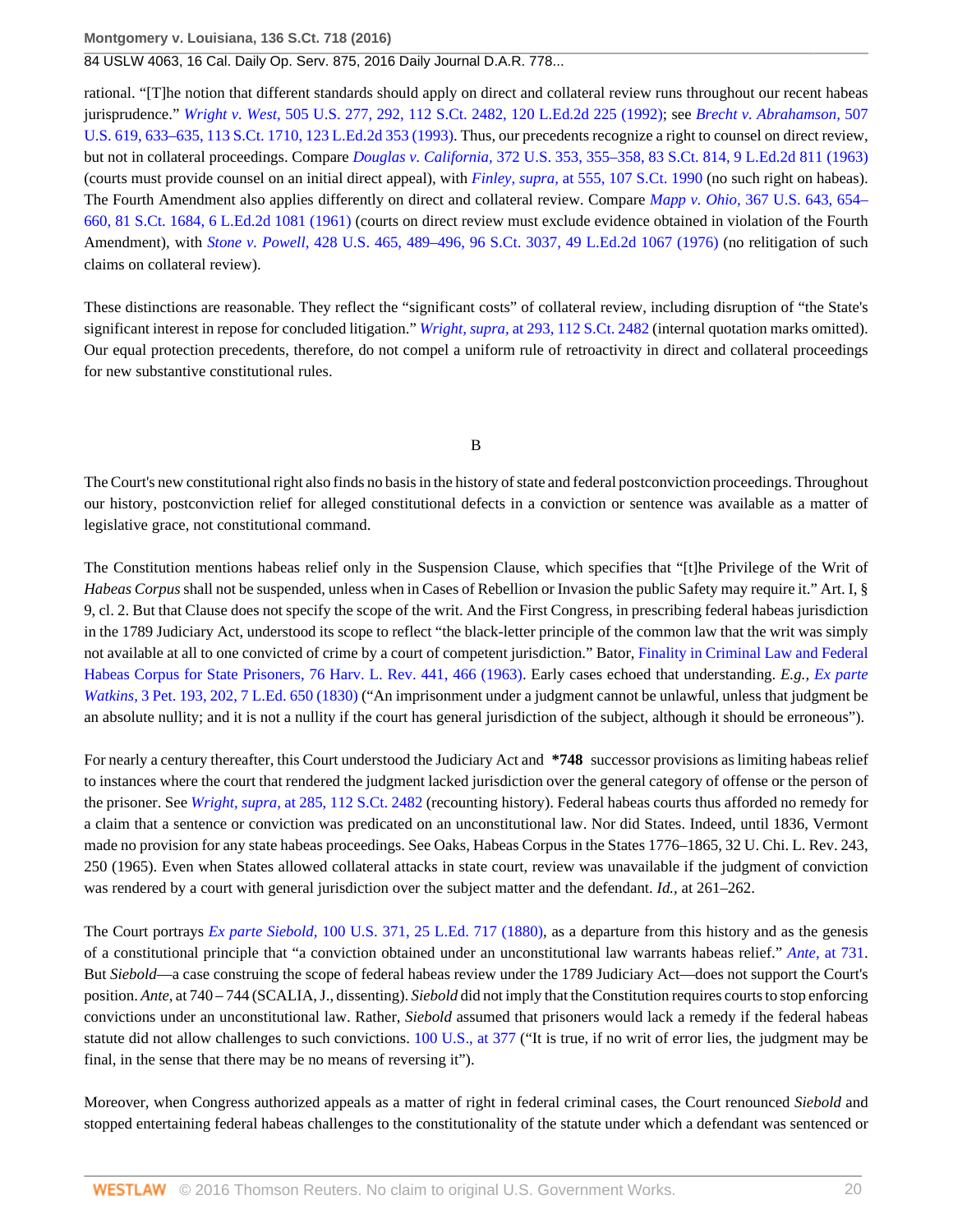84 USLW 4063, 16 Cal. Daily Op. Serv. 875, 2016 Daily Journal D.A.R. 778...

convicted. See Bator, *supra,* at 473–474, and n. 77. If the Constitution prevented courts from enforcing a void conviction or sentence even after the conviction is final, this Court would have been incapable of withdrawing relief.

The Court's purported constitutional right to retroactivity on collateral review has no grounding even in our modern precedents. In the 1950's, this Court began recognizing many new constitutional rights in criminal proceedings. Even then, however, the Court did not perceive any constitutional right for prisoners to vacate their convictions or sentences on collateral review based on the Court's new interpretations of the Constitution. To the contrary, the Court derived *Miranda* warnings and the exclusionary rule from the Constitution, yet drew the line at creating a constitutional right to retroactivity. *E.g., [Linkletter v. Walker,](http://www.westlaw.com/Link/Document/FullText?findType=Y&serNum=1965125100&pubNum=0000708&originatingDoc=I3698b26ac34e11e5a795ac035416da91&refType=RP&originationContext=document&vr=3.0&rs=cblt1.0&transitionType=DocumentItem&contextData=(sc.Search))* 381 [U.S. 618, 629, 85 S.Ct. 1731, 14 L.Ed.2d 601 \(1965\)](http://www.westlaw.com/Link/Document/FullText?findType=Y&serNum=1965125100&pubNum=0000708&originatingDoc=I3698b26ac34e11e5a795ac035416da91&refType=RP&originationContext=document&vr=3.0&rs=cblt1.0&transitionType=DocumentItem&contextData=(sc.Search)) ("[T]he Constitution neither prohibits nor requires retrospective effect. As Justice Cardozo said, 'We think the Federal Constitution has no voice upon the subject' ").

Only in 1987, in *Griffith v. Kentucky,* [479 U.S. 314, 107 S.Ct. 708, 93 L.Ed.2d 649,](http://www.westlaw.com/Link/Document/FullText?findType=Y&serNum=1987004131&pubNum=0000708&originatingDoc=I3698b26ac34e11e5a795ac035416da91&refType=RP&originationContext=document&vr=3.0&rs=cblt1.0&transitionType=DocumentItem&contextData=(sc.Search)) did this Court change course and hold that the Constitution requires courts to give constitutional rights some retroactive effect. Even then, *Griffith* was a directive only to courts on *direct* review. It held that "a new rule for the conduct of criminal prosecutions is to be applied retroactively to all cases, state or federal, pending on direct review or not yet final." *Id*[., at 328, 107 S.Ct. 708.](http://www.westlaw.com/Link/Document/FullText?findType=Y&serNum=1987004131&pubNum=0000708&originatingDoc=I3698b26ac34e11e5a795ac035416da91&refType=RP&originationContext=document&vr=3.0&rs=cblt1.0&transitionType=DocumentItem&contextData=(sc.Search)) It said nothing about what happens once a case becomes final. That was resolved in *Teague v. Lane,* [489 U.S. 288, 109 S.Ct. 1060, 103 L.Ed.2d 334 \(1989\)—](http://www.westlaw.com/Link/Document/FullText?findType=Y&serNum=1989027119&pubNum=0000708&originatingDoc=I3698b26ac34e11e5a795ac035416da91&refType=RP&originationContext=document&vr=3.0&rs=cblt1.0&transitionType=DocumentItem&contextData=(sc.Search))which announced the narrow exceptions to the rule against retroactivity on collateral review—but which did so by **\*749** interpreting the scope of the federal habeas writ, not the Constitution.

## II

### A

Not only does the Court's novel constitutional right lack any constitutional foundation; the reasoning the Court uses to construct this right lacks any logical stopping point. If, as the Court supposes, the Constitution bars courts from insisting that prisoners remain in prison when their convictions or sentences are later deemed unconstitutional, why can courts let stand a judgment that wrongly decided any constitutional question?

The Court confronted this question when *Siebold* and other cases began expanding the federal habeas statute to encompass claims that a sentence or conviction was constitutionally void. But the Court could not find a satisfactory answer: "A judgment may be erroneous and not void, and it may be erroneous *because* it is void. The distinctions ... are very nice, and they may fall under the one class or the other as they are regarded for different purposes." *Ex parte Lange,* [18 Wall. 163, 175–176, 21](http://www.westlaw.com/Link/Document/FullText?findType=Y&serNum=1873192095&pubNum=0000780&originatingDoc=I3698b26ac34e11e5a795ac035416da91&refType=RP&fi=co_pp_sp_780_175&originationContext=document&vr=3.0&rs=cblt1.0&transitionType=DocumentItem&contextData=(sc.Search)#co_pp_sp_780_175) [L.Ed. 872 \(1874\).](http://www.westlaw.com/Link/Document/FullText?findType=Y&serNum=1873192095&pubNum=0000780&originatingDoc=I3698b26ac34e11e5a795ac035416da91&refType=RP&fi=co_pp_sp_780_175&originationContext=document&vr=3.0&rs=cblt1.0&transitionType=DocumentItem&contextData=(sc.Search)#co_pp_sp_780_175)

The lack of any limiting principle became apparent as the Court construed the federal habeas statute to supply jurisdiction to address prerequisites to a valid sentence or conviction (like an indictment). See Bator, [76 Harv. L. Rev., at 467–468, and n. 56,](http://www.westlaw.com/Link/Document/FullText?findType=Y&serNum=0110388027&pubNum=0003084&originatingDoc=I3698b26ac34e11e5a795ac035416da91&refType=LR&fi=co_pp_sp_3084_467&originationContext=document&vr=3.0&rs=cblt1.0&transitionType=DocumentItem&contextData=(sc.Search)#co_pp_sp_3084_467) [471](http://www.westlaw.com/Link/Document/FullText?findType=Y&serNum=0110388027&pubNum=0003084&originatingDoc=I3698b26ac34e11e5a795ac035416da91&refType=LR&fi=co_pp_sp_3084_467&originationContext=document&vr=3.0&rs=cblt1.0&transitionType=DocumentItem&contextData=(sc.Search)#co_pp_sp_3084_467). As Justice Bradley, *Siebold* 's author, later observed for the Court: "It is difficult to see why a conviction and punishment under an unconstitutional law is more violative of a person's constitutional rights, than an unconstitutional conviction and punishment under a valid law." *In re Nielsen,* [131 U.S. 176, 183, 9 S.Ct. 672, 33 L.Ed. 118 \(1889\).](http://www.westlaw.com/Link/Document/FullText?findType=Y&serNum=1889180175&pubNum=0000708&originatingDoc=I3698b26ac34e11e5a795ac035416da91&refType=RP&originationContext=document&vr=3.0&rs=cblt1.0&transitionType=DocumentItem&contextData=(sc.Search))

I doubt that today's rule will fare any better. By refashioning *Siebold* as the foundation of a purported constitutional right, the Court transforms an unworkable doctrine into an immutable command. Because Justice Bradley's dicta in *Siebold* was a gloss on the 1789 Judiciary Act, Congress could at least supply a fix to it. But the Court's reinvention of *Siebold* as a constitutional imperative eliminates any room for legislative adjustment.